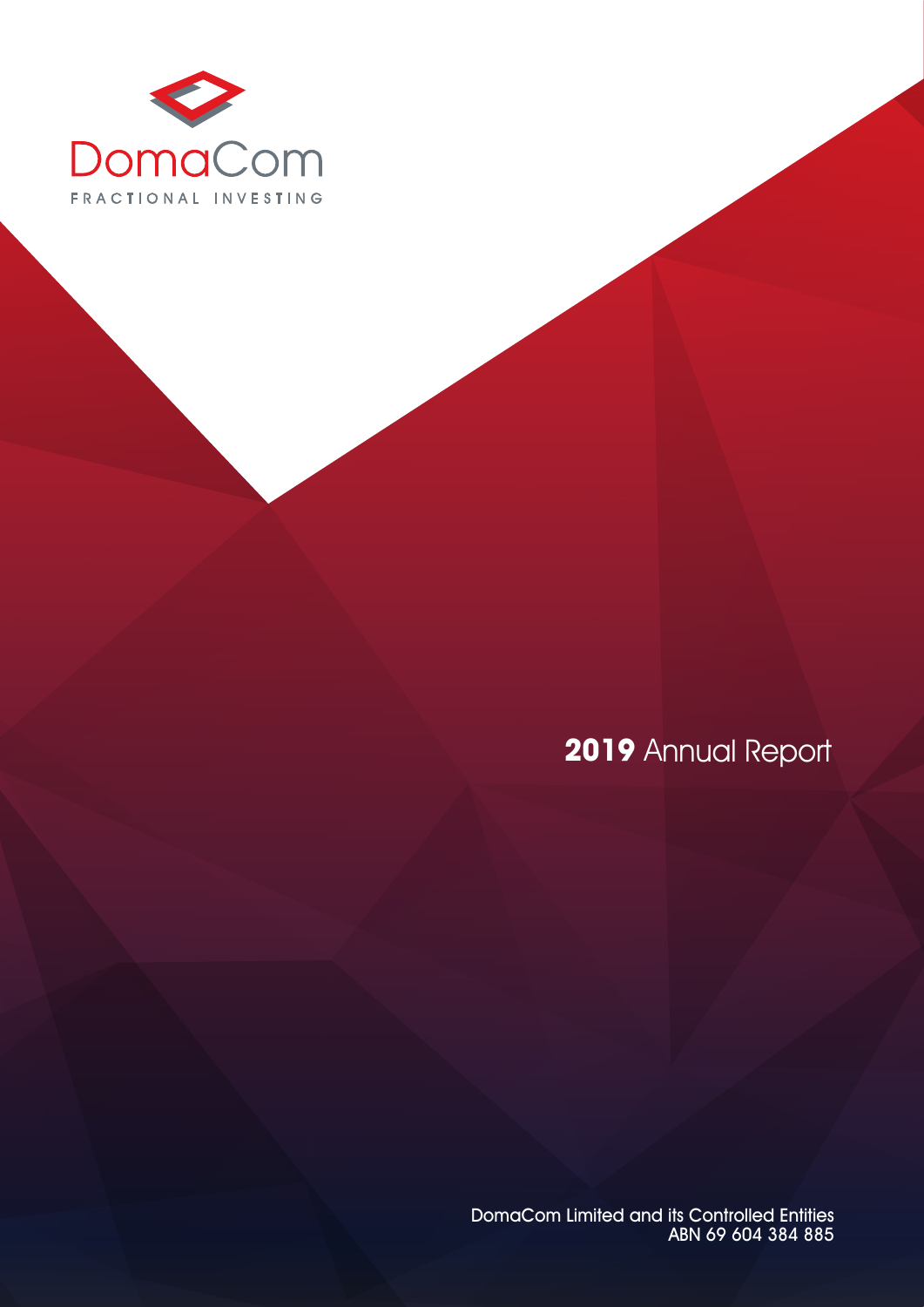# Table of Contents

| 2                                                                                                                            |
|------------------------------------------------------------------------------------------------------------------------------|
| 3                                                                                                                            |
|                                                                                                                              |
| 6<br>22<br>23<br>Consolidated Statement of Profit or Loss and Other Comprehensive Income<br>24<br>25<br>26<br>27<br>56<br>57 |
| 61                                                                                                                           |
| 63                                                                                                                           |
|                                                                                                                              |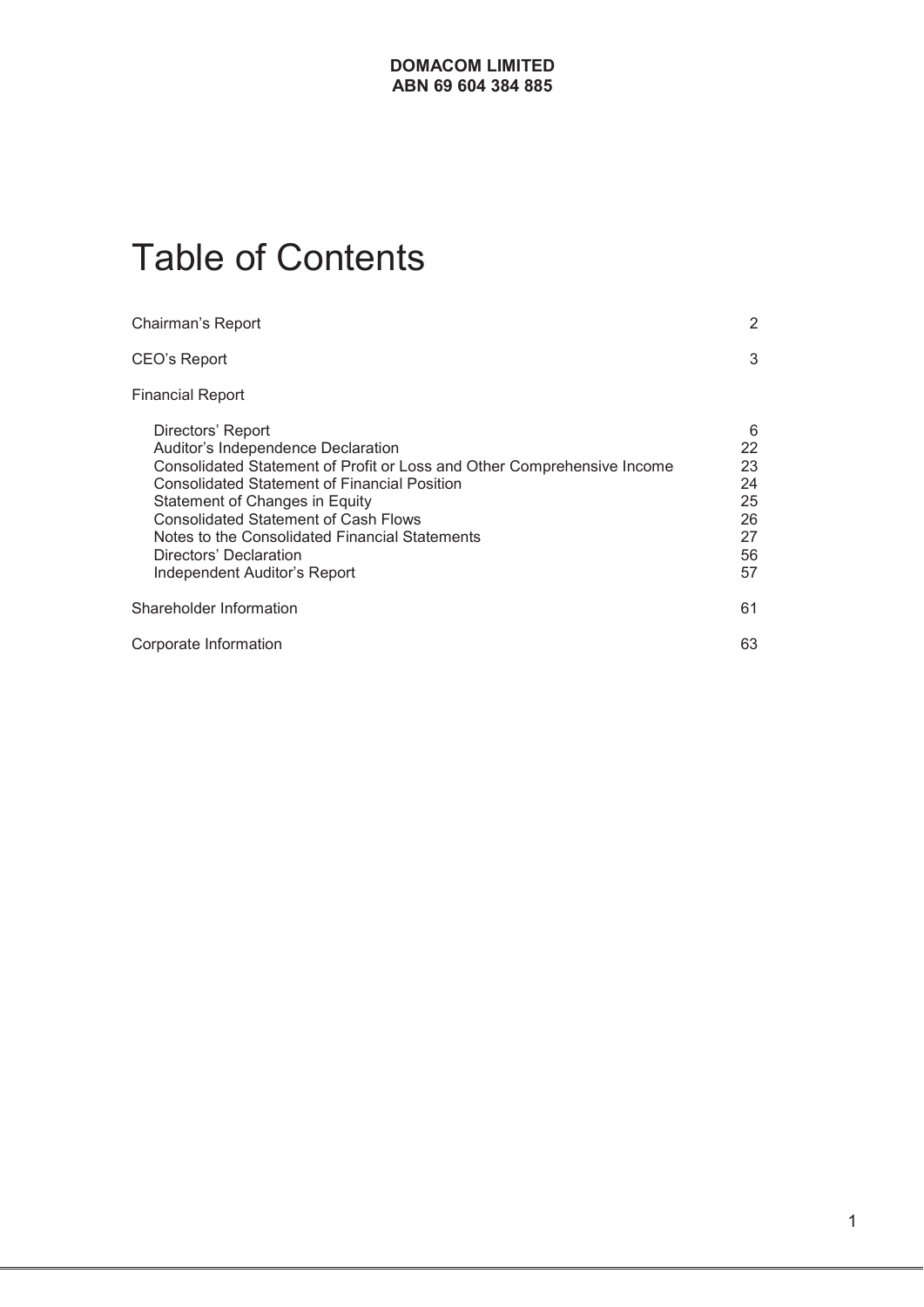#### **CHAIRMAN'S REPORT 30 JUNE 2019**

#### Dear Shareholder

It is pleasing to see some light at the end of the tunnel with 2018-19 delivering some major milestones. After 5 long years negotiating with the regulator on the important topic and associated product, Senior Equity Release, we now have an offering which can be used in the market to help the many retirees who don't have sufficient money for a comfortable retirement but substantial equity in their home. An enormous effort from the team to get this missing offering into the market since the reduction in attractiveness of reverse mortgages.

Whilst not a key objective when we started, we have come to realise that many of DomaCom's key projects have at the heart of them, community benefits driven by the uniqueness and flexibility of the DomaCom fractional investment platform. Whether it is solar farms and wind farms, affordable housing, equity available to live on or better ways to get children into the property market, DomaCom has some of the key components to solve these challenging situations facing the broader community today. This is supported by our main fractional property investment offering which is also gaining more traction in a disjointed property market. As we move closer to zero interest rates, investors, particularly retirees, will be looking to yield and property will be one of the few places to find it. We expect DomaCom to be a beneficiary of the very low interest rate market.

A challenging and disjointed property market was emphasised particularly in Sydney and Melbourne, both which went backwards whilst banks tightened lending resulting in further worsening by an oversupply in some areas and reduction in prices in many areas. This not only presented some challenges but also some opportunities as our new lending availability through award winning Latrobe, started to come into its own with its client friendly structure and ease of use.

We continue to have challenges around the capital to further enhance these offerings and on behalf of the board, I wish to thank those shareholders both new and old for their continued support. I also wish to thank our staff who work tirelessly to achieve the vision of DomaCom. We have never been in a better position to achieve that vision and I look forward to sharing with you the many successes as we roll out these important offerings.

Grahame Evans Chairman 20 August 2019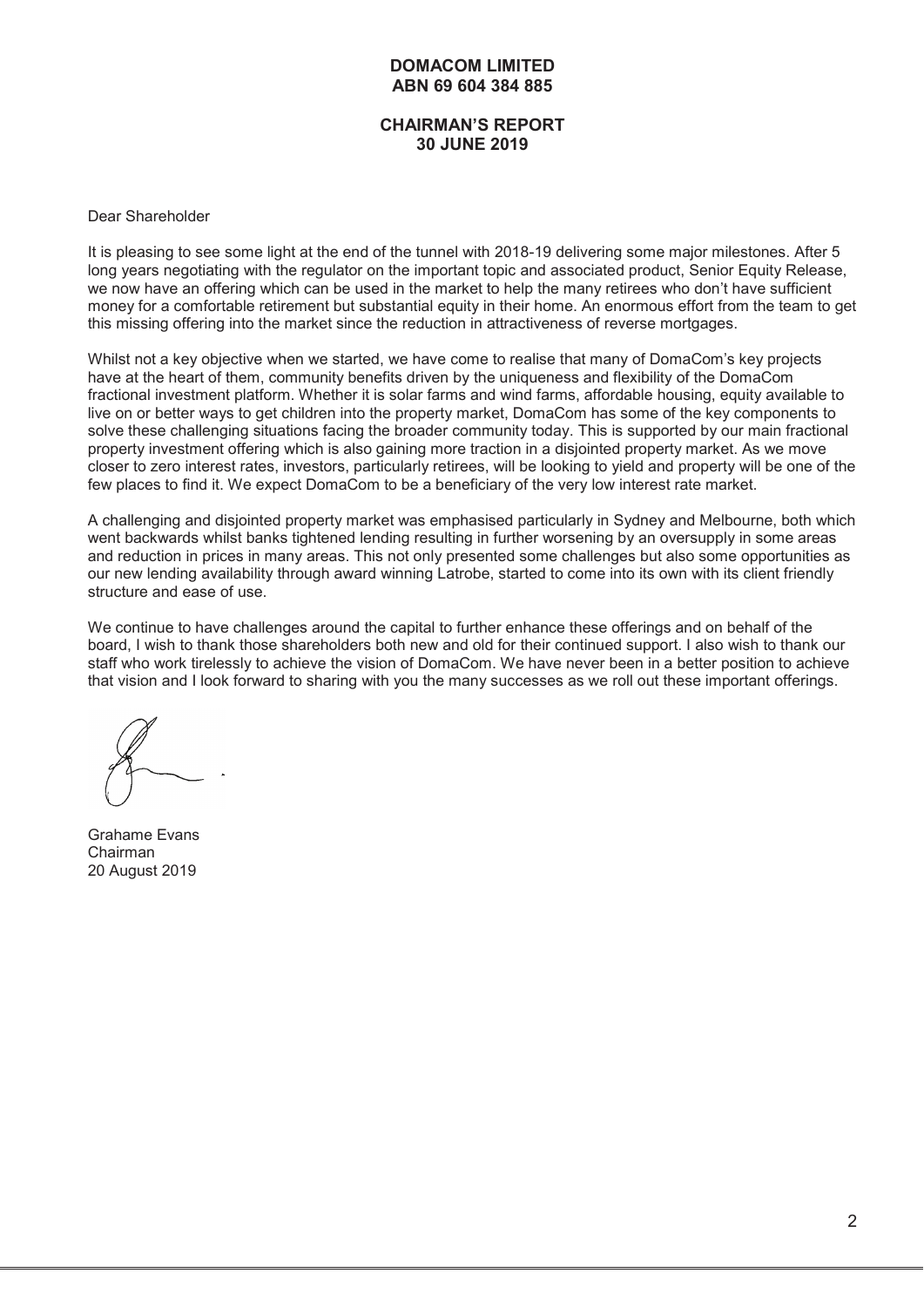# **CEO'S REPORT 30 JUNE 2019**

#### Dear Shareholder

#### **Overview**

I am pleased to report that all aspects of the DomaCom business are now operational for the first time and that the rate of growth in our Funds Under Management (FUM) has accelerated in the past 6 months. FY2019 saw a number of key milestones being achieved for the company:

SMSF Sole Purpose Test

I am pleased to report in August 2018 the Full Federal Court of Australia (FFCA) overturned the original trial judge with a unanimous ruling that it was not a breach of the Sole Purpose Test for a related party of an SMSF to rent a property owned by a DomaCom sub-fund and where the SMSF and associated owned 100% of the sub-fund. Further, the ATO decided not to seek leave to appeal this decision to the High Court of Australia which effectively locks this decision into case law.

This has been a long running action by DomaCom and represents a milestone for both DomaCom and Australia as it will allow, under certain circumstances, SMSF's to co-invest with their related parties (e.g. children) who can then rent the property.

This creates several benefits that we believe will help drive growth in the funds under management of the business:

- Children can get onto the property ladder whilst still renting by investing whatever amount they have
- Parents can co-invest into a sub-fund on an arm's length basis and receive commercial returns
- In addition to commercial returns, investors into the sub-fund (including SMSF's) benefit from a reduction in risk by having a tenant that is also a co-investor in the sub fund as they more likely to look after the property
- Tenants also benefit from having security of tenure as, unlike private landlords, DomaCom will never want to move in which means that the tenant can be sure they will not be evicted as long as they meet the terms of the lease

We have been negotiating with the ATO for the past 6 months for an SMSF Sole Purpose Test Declaration that will enable us to have clarity as to the circumstances that will allow related parties to rent a property without threat of ATO enforcement action. We are nearing the conclusion of this drafting process and hope to have the matter finalized of the next couple of months.

We believe that this will result in DomaCom being able to offer a mainstream solution to housing affordability for the younger Australians using their own and their parent's superannuation – a game changer for Australia.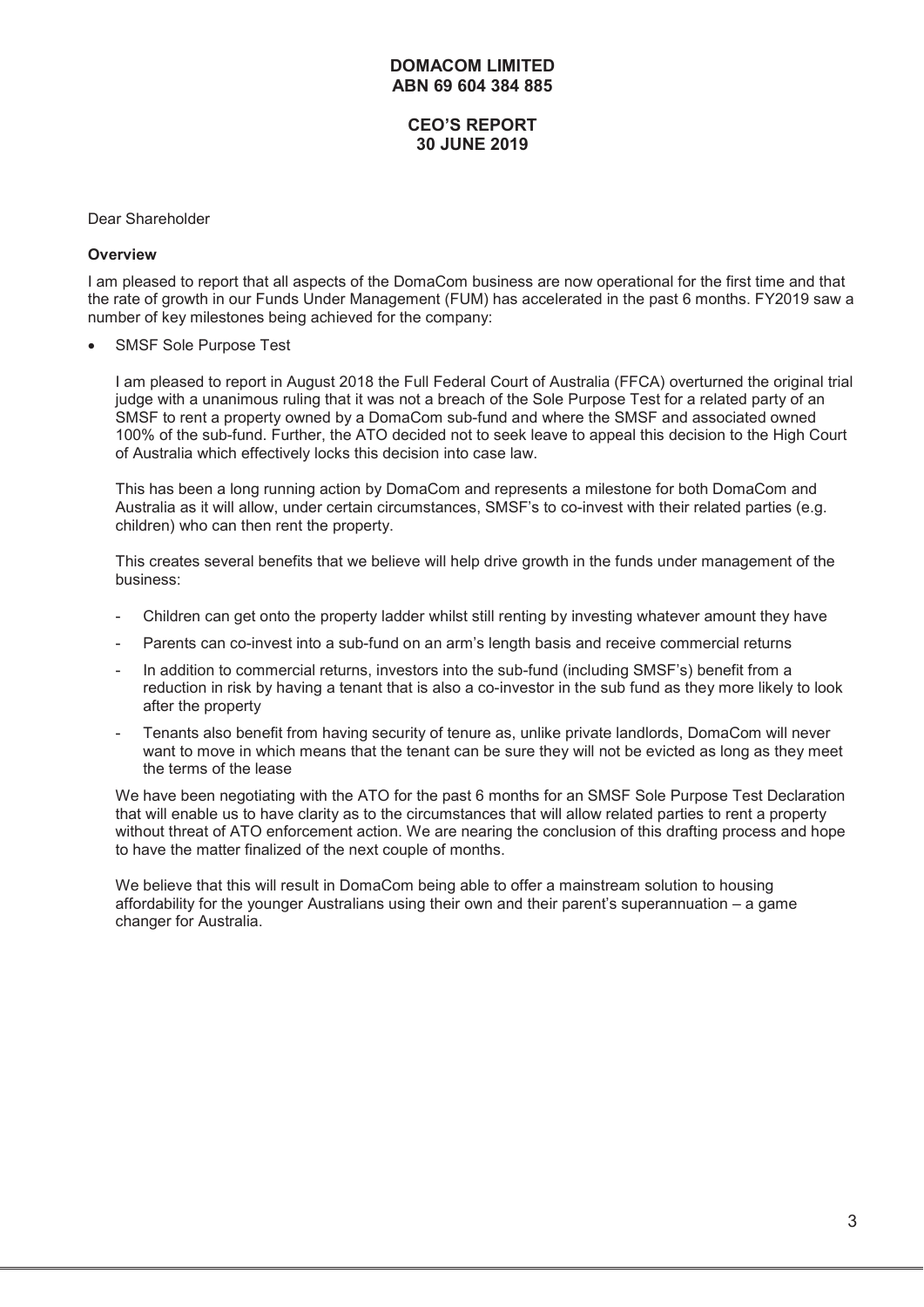# **CEO'S REPORT 30 JUNE 2019**

Internal Lending facility

After 5 years, we have managed to arrange an internal borrowing facility with La Trobe that will enable us to offer leveraged property to our investors.

The lack of a leverage facility has, we believe been a major roadblock to our growth as:

- Financial advisers must consider the tax effectiveness of their advice and, for most investors, having an unleveraged property investment is not tax effective. This has been a major hurdle for a lot of advisers which has now been addressed.
- The internal leverage facility reduces the capital an adviser needs to raise which makes individual syndications easier to complete.
- The same investment capital can now syndicate more properties as the investment capital can now be combined with external debt.

As evidence of this importance of having internal leverage, almost all of the transaction in our pipeline either have debt or will have debt when completed.

After taking 5 years to get to \$40 million in FUM at the end of January 2019, our FUM has now started to accelerate and is now circa \$60 million – a 50% growth in just over 6 months with leverage being the key driver of this growth.

Senior Equity Release (SER)

After receiving the necessary ASIC permissions in November 2018, the DomaCom Senior Equity Release product was formally launched to the market in June 2019. This concludes a 7-year period to get the necessary regulatory approvals and represents a major investment by the company.

The SER product is licensed as a financial product which allows financial advisers to advise on equity release for their retired clients as part of a comprehensive financial plan. Our SER product is the only equity release product that is licensed as financial product that financial advisers can use as part of their Australian Financial Services License (AFSL) – the other equity release options are either credit products (e.g. reverse mortgages) or real estate products (e.g. Homesafe Wealth Release) which operate within different licensing regimes.

With the over 65-year old's owning more than \$500 billion in property<sup>1</sup> and the funding of retirement lifestyles a major challenge within Australia, our SER product is well positioned to play an important part in helping fund retirees' lifestyle.

With some estimates of an upcoming intergenerational wealth transfer of up to \$3 trillion over the next 10-20 years2 Australian financial advisers now have a product that will enable this wealth transfer to be incorporated within a financial plan for their clients whilst they are still alive and remain in their homes.

This is clearly a major opportunity for the company and we expect the SER product to be a major driver for our growth going forward. We currently have several IFA dealer groups going through the process of adding our SER product to their Approved Product Lists which is a good early sign of interest.

#### **Financial Results**

For the full year we reported a loss of \$5.8 million (\$5.7 million loss 2018), which includes funding cost of approximately \$1.8 million and reflects our position as an early stage company. Now that we have resolved the key hurdles to our business growth, we expect this loss to materially decrease over the next 12 months.

<sup>&</sup>lt;sup>1</sup> Deloitte 2015

<sup>2</sup> AFR/Perpetual 2017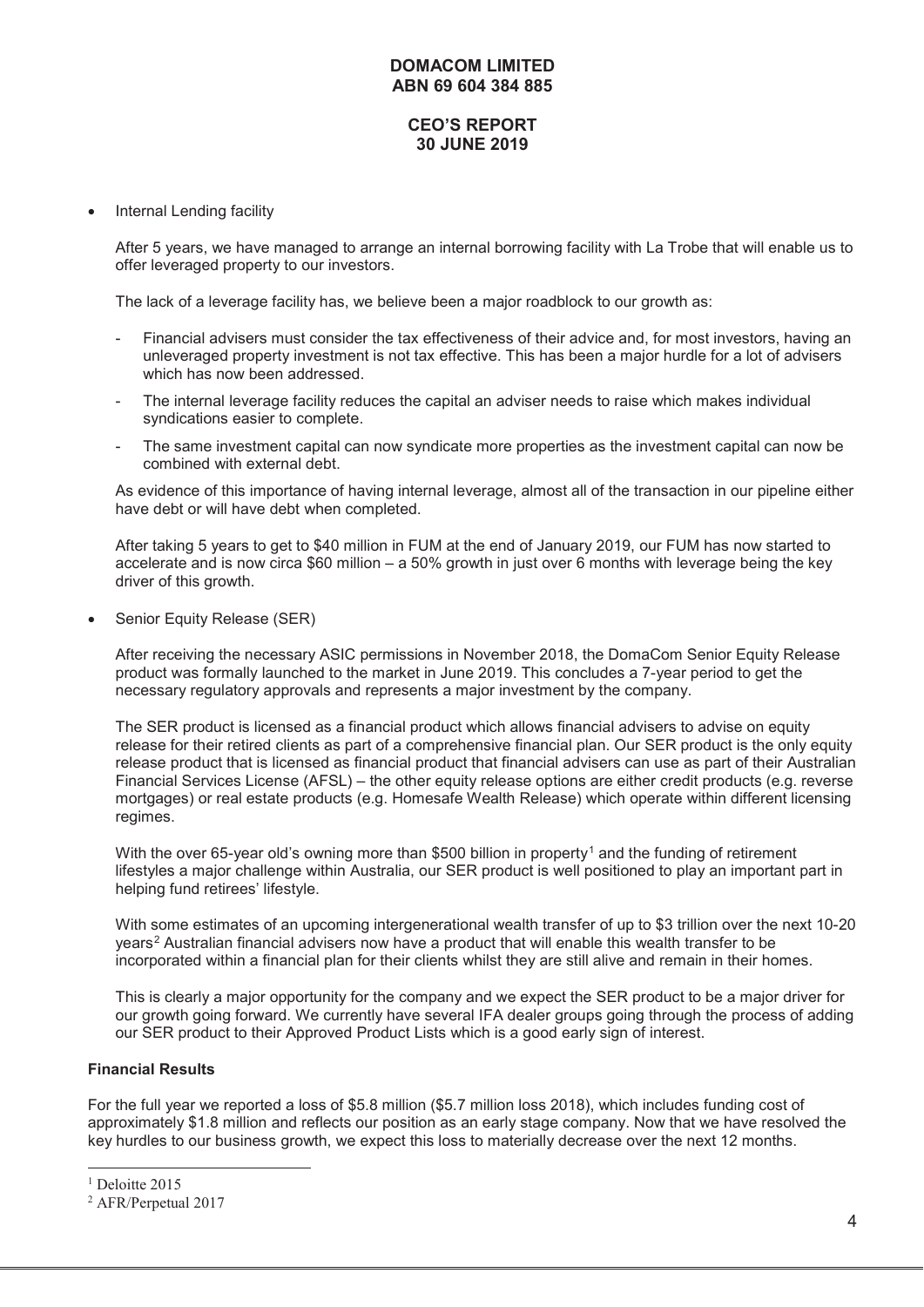# **CEO'S REPORT 30 JUNE 2019**

#### **Our Business**

The DomaCom Fund leverages its proprietary cloud-based technology platform to deliver a range of important differentiating functions for investors in our sub-funds:

- x Campaign functions *enabling* investors to pool together to acquire any property asset ("syndication" or "crowdfunding").
- Liquidity through the ability to buy and sell on the platform.
- Greater choice, by being able to search properties through our platform and bid on individual assets they deem attractive.
- An ability to invest alongside family and friends via an enhancement to our platform. This enables a group of family and friends to select a property of their choosing and co-invest together.
- DomaCom has extended its business to allow fractionalisation of other assets such as direct mortgages and other non-property investments. This has already helped to diversify the income stream of the business with over 20% of our FUM now being non-property assets.

#### **Outlook & Conclusion**

DomaCom is a business that is now in the position to address two key thematic issues in Australia, housing affordability and funding retirement lifestyle, which represent a very large opportunity for the company and its shareholders.

As a business operating in a highly regulated and challenging economic environment, it has taken an extended period of time to reach the position of regulatory and business clarity and we are now positioned well for the next several years as:

- All our products are now operational fractional investing & senior equity release
- Our key hurdle has been addressed we have internal leverage
- Our FUM growth has started to accelerate

I am thankful for the support and patience shown by our investors and look forward to the next 12 months and being able to report on our progress.

 $\mathscr{D}$ 

Arthur Naoumidis Chief Executive Officer 20 August 2019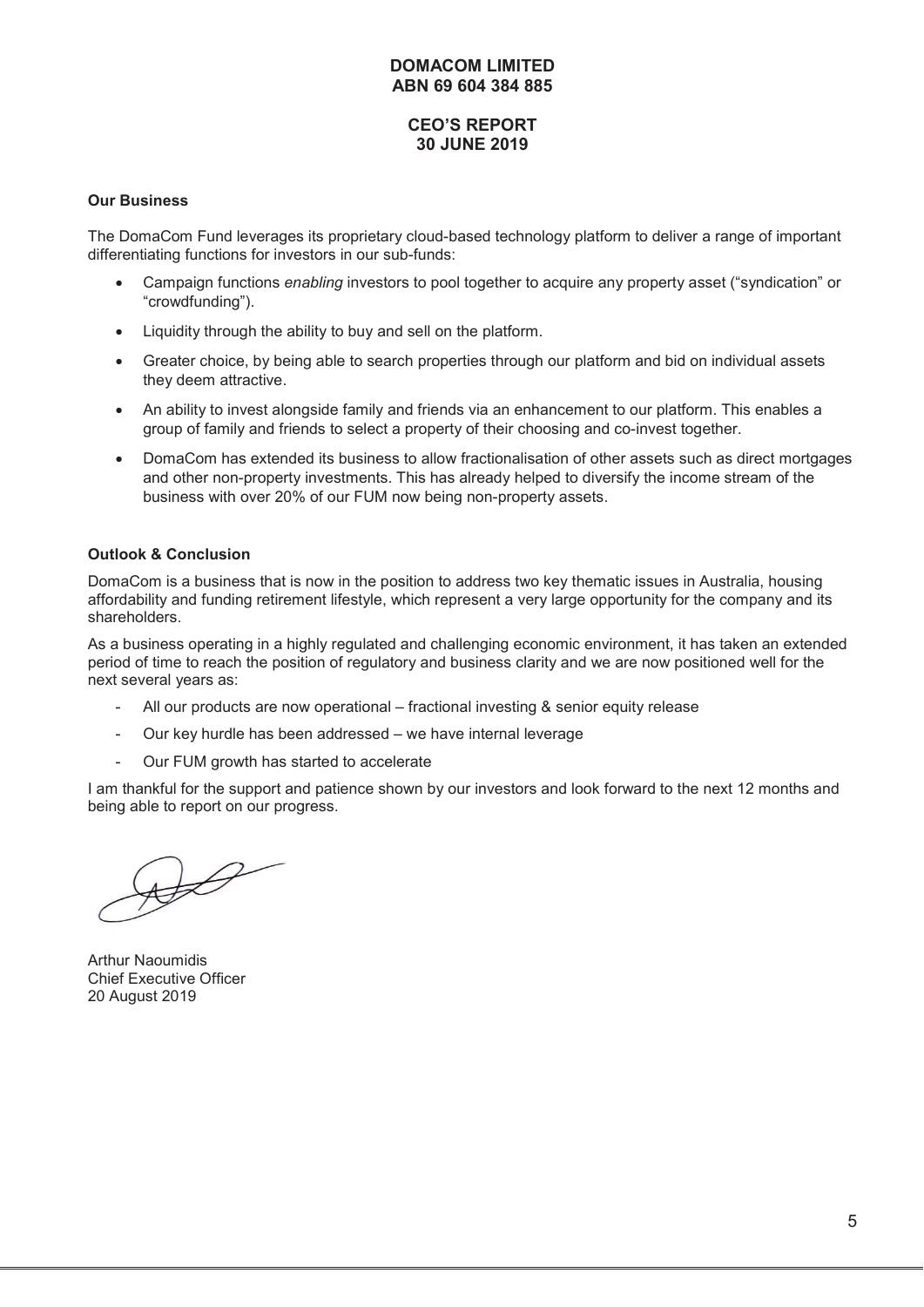# **DIRECTORS' REPORT 30 JUNE 2019**

Your directors present their report on DomaCom Limited (the "Company") and its Controlled Entities (the "Group") for the year ended 30 June 2019.

#### **1. Directors**

The names of the directors in office throughout the year and to the date of this financial report are Mr David H Archbold, Mr Graeme A Billings, Mr Peter C Church OAM, Mr Grahame D Evans, Mr Ross A Laidlaw and Mr Arthur Naoumidis. The name of the company secretary in office throughout the year and to the date of this financial report is Mr Philip J R Chard. Details of qualifications, experience and special responsibilities of the Directors are as follows:

#### **Grahame D Evans – Chairman and Independent Non-Executive Chairman**

Grahame has been extensively involved with the financial services industry for over 30 years. He has held a variety of board positions including Chairman of Australian, Canadian, Singaporean & Chinese investment & advisory businesses and also as a director of Malaysian and New Zealand companies. He is a regular speaker at conferences both in Australia and overseas and holds an MBA from the prestigious Australian Graduate School of Management, voted in the top 10 management schools in the Asian region. Grahame's executive roles have included CEO Investments for Tower Australia, Managing Director, AMP Consulting and Group Managing Director of Centrepoint Wealth. He is currently an executive director of GPS Wealth. Grahame has been a director of DomaCom Limited since 23 February 2015.

#### **Arthur Naoumidis – Chief Executive Officer**

After 20 years as an IT consultant, Arthur spent 5 years at JB Were and BNP Paribas building and operating investment administration systems and businesses. Using the combined technology and investment administration background, Arthur founded the now ASX Listed Praemium (ASX:PPS). Arthur grew Praemium into a business with 500 client firms (accountants, financial planners, stockbrokers, SMSF administrators and institutions) in Australia administering over \$43 Billion as well as partnering with Blackrock Australia to launch Australia's first online separately managed account (SMA) platform. As a result of listing Praemium on the ASX, Arthur took the Praemium SMA concept to the UK and successfully launched the SMA platform business of Praemium UK.

Arthur is now taking some of the advanced equity concepts he pioneered in the equity markets during his Praemium days into a market that has been relatively untouched by technology and business process improvements – the property market. Arthur has been a director of DomaCom Limited since 23 February 2015.

#### **David H Archbold – Independent Non-Executive Director**

David has over 45 years' experience in the property industry in Australia. Prior to the establishment of International Property Group Pty Limited in 1991, David was Executive Director - International, for Colliers Jardine and Executive General Manager of Hooker Corporation. For 17 years prior he was Managing Director of Baillieu Knight Frank (SA) Pty Ltd, then Managing Director of Baillieu Knight Frank (NSW) and a Director/Partner of the Australian Company.

David has extensive experience in property consultancy throughout Australia and South East Asia with Corporate and large family owned businesses. David has been a director of DomaCom Limited since 23 February 2015.

#### **Graeme A Billings – Independent Non-Executive Director**

Graeme has been a chartered accountant since 1980. He retired from PricewaterhouseCoopers in 2011 after 34 years where he was a senior partner in the Assurance practice. Graeme is a former head of the Melbourne Assurance practice as well as leading the Firm's Australian and Global Industrial Products businesses. He has extensive experience in providing assurance, governance, transaction and consulting services to multi-national and national companies in the automotive, manufacturing, consumer goods and construction industries. Graeme was also a regular media commentator on the Industrial Products sector.

Graeme is now an advisor to various companies as well as acting as a non-executive director for a number of public and private companies in the financial services, manufacturing, retail and construction sectors. His current public company appointments are Chairman of Korvest Ltd, Chairman of Azure Healthcare Ltd, Nonexecutive Director of GUD Holdings Ltd (Audit Committee Chair) and Non-executive Director of Clover Corporation Ltd (Audit Committee Chair).Graeme has been a director of DomaCom Limited since 23 February 2015.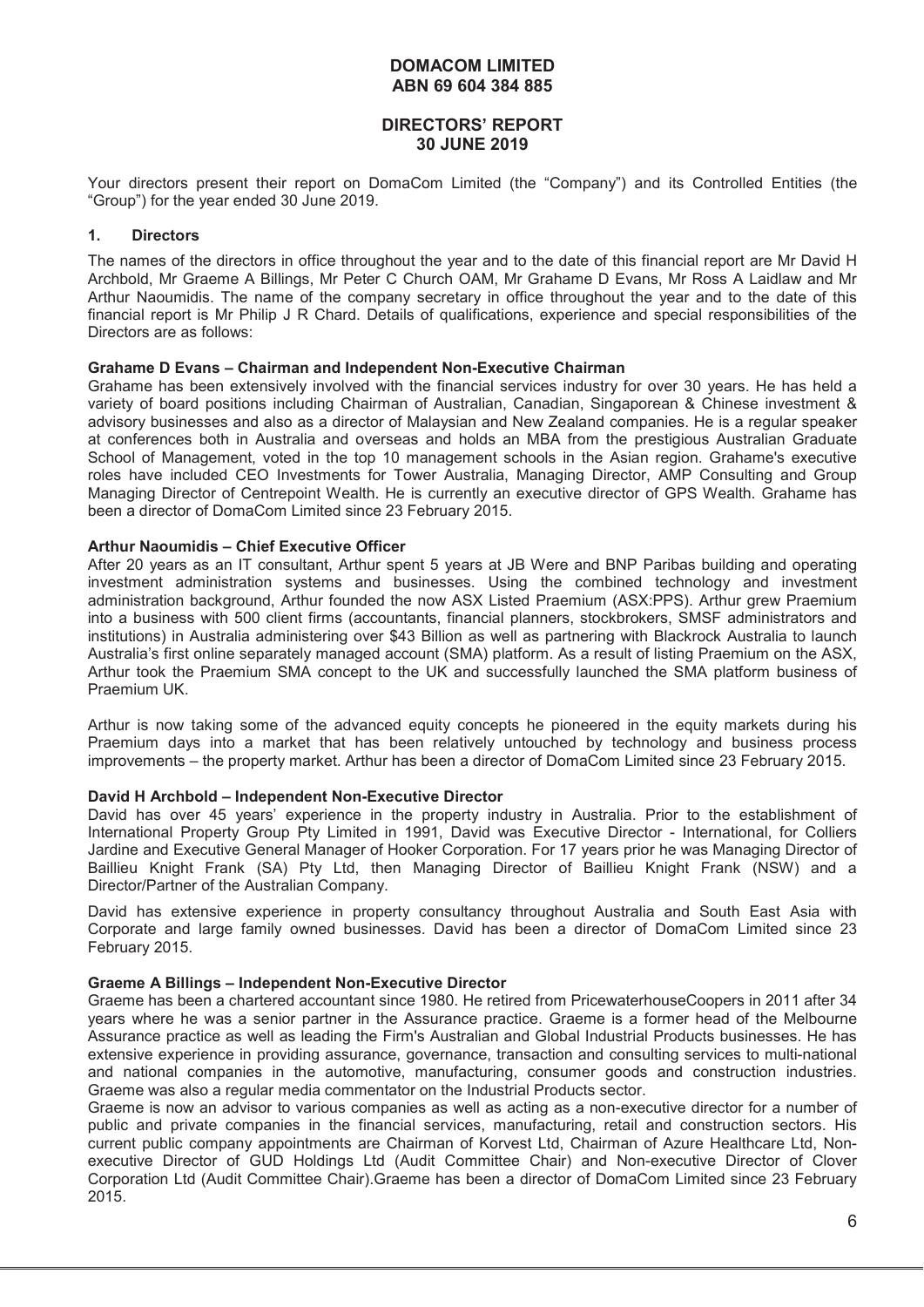#### **DIRECTORS' REPORT 30 JUNE 2019**

#### **Peter C Church OAM – Independent Non-Executive Director**

Peter Church OAM FAICD is a lawyer and corporate adviser who has spent much of his career in South East Asia and India where he advises a wide range of clients. He has written a number of books on the region and is an Adjunct Professor in the Business School of Curtin University. He was awarded the Medal of the Order of Australia (OAM) in 1994 by the Australian Government for the promotion of business relations between Australian and South East Asia. He is also a Fellow of the Australian Institute of Company Directors (FAICD). His current appointments include Executive Chairman of AFG Venture Group, Special Counsel to the English law firm, Stephenson Harwood, Non-Executive Director of OM Holdings Limited (ASX) and Elara Capital PLC. Peter has been a director of DomaCom Limited since 26 August 2015.

#### **Ross A Laidlaw – Executive Director**

Ross has spent over 30 years in Financial Services, and has deep and expansive experience within markets in Australasia, Europe and America. His strength lies in the development of start-up or green field developments and driving them into fully fledged and profitable businesses. Ross was CEO of the successful Skandia Platform for over 7 years, developing it into a leading Platform that was well supported by independent financial advisers. Prior to being transferred to Skandia's European business the business had grown organically to over \$5 billion in assets under management and employed over 200 staff. Ross has held a number of directorships including the Australian businesses, Skandia's joint venture in Mainland China, Skandia's Fund Management Company in Ireland and American Skandia's Broker Dealer group.

Ross is a qualified Chartered Accountant, holds a Bachelor of Economics, a Graduate Diploma of Financial Planning and is a Fellow of the Financial Services Institute of Australasia. His key role at DomaCom is as Chief Operating Officer. Ross has been a director since 23 February 2015.

#### **Philip JR Chard – Chief Financial Officer, Company Secretary**

Philip has over 25 years of experience in the financial services industry. As a senior manager at Deloitte he provided assurance and advisory services within the funds management and investment banking sectors. Subsequently he has held a broad range of financial control and reporting positions within the property, funds management and banking sectors. He has a strong understanding of the requirements of highly regulated industries and the reporting obligations of listed companies. He has a proven track record of designing and implementing robust internal control and reporting systems.

#### **2. Directors meetings**

The number of Directors' meetings and the number of meetings attended by the Directors of the Company during the year ended 30 June 2019 were:

|                      | <b>Board of Directors</b> |                 |             | <b>Audit Committee</b> | <b>Risk Management</b> |                 |
|----------------------|---------------------------|-----------------|-------------|------------------------|------------------------|-----------------|
|                      | <b>Held</b>               | <b>Attended</b> | <b>Held</b> | <b>Attended</b>        | <b>Held</b>            | <b>Attended</b> |
| Mr David H Archbold  |                           |                 |             |                        |                        |                 |
| Mr Graeme A Billings |                           |                 |             |                        |                        |                 |
| Mr Peter C Church    |                           |                 |             |                        |                        |                 |
| Mr Grahame D Evans   |                           |                 |             |                        |                        |                 |
| Mr Ross A Laidlaw    |                           |                 |             |                        |                        |                 |
| Mr Arthur Naoumidis  |                           |                 |             |                        |                        |                 |

#### **3. Principal activity**

During the year, the principal activities of entities within the Group were the development of a software platform to be used for the trading of fractional interests in property.

#### **4. Operating results**

The Group has incurred an operating loss of \$5,780,755 (2018:\$ 5,671,250).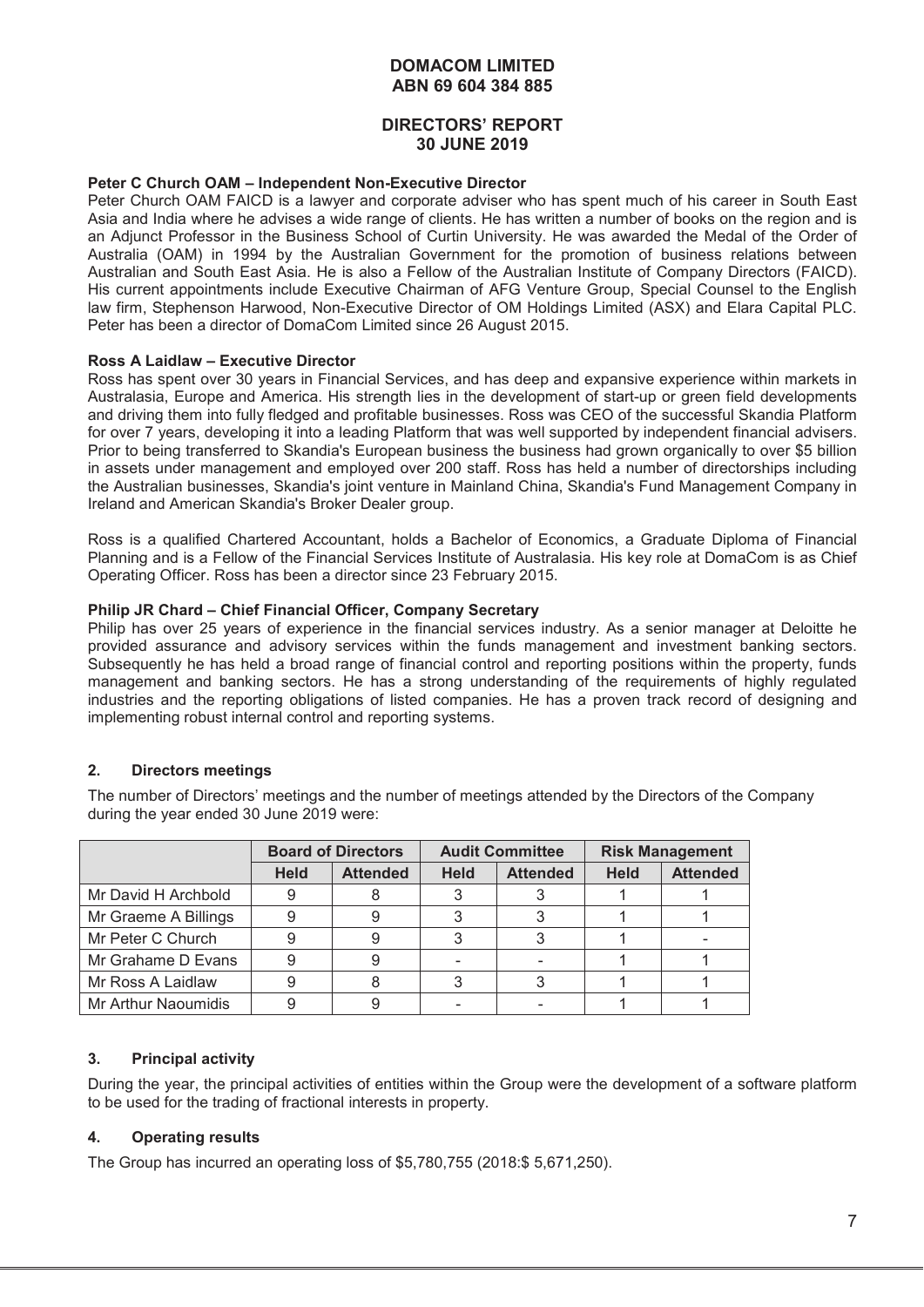#### **DIRECTORS' REPORT 30 JUNE 2019**

#### **5. Distributions paid or declared**

No distributions were declared or paid in the current year.

#### **6. Review of operations and financial results**

The Group is a participant in the financial services market in Australia. DomaCom Limited is the holding company and DomaCom Australia Limited, DomaCom Platform Services Pty Ltd and DomaCom Singapore Private Limited are 100% owned subsidiaries of the DomaCom Group.

DomaCom Australia Limited is the investment manager of the DomaCom Fund ("the Fund") (Managed Investment Scheme). The Fund allows investors to hold fractional interests in underlying assets, that they themselves have selected or their advisers on their behalf.

New Developments since last year

- Senior Equity Release Product launched
- New Lending Facility with Latrobe Financial
- Diversified Mortgage Portfolio
- Special Opportunities in the Renewal Energy space
- Increased Diversification of Asset Type leading to Fund Growth

#### **Senior Equity Release Product launched**

The Senior Equity Release Product was launched in June 2019 after over 6 years in development and working closely with the Australian and Securities Investment Commission. This is a first as no other company in Australia has delivered a regulated Equity Release product to the Seniors market.

This product adds another important piece of the puzzle to the retirement landscape and will allow Financial Planners increased choice and flexibility when dealing with Retirees and their decision with regards to their options concerning remaining in the family house, downsizing or moving into aged care accommodation.

The DomaCom product allows Retirees to sell a part of their home to other investors and in return receive a lump sum payment or a regular income payment or a combination of the two. This will allow Retirees to enjoy their retirement years. Research indicates that many Retirees wish to remain living in their family homes and in the communities, they are familiar with. This particular cohort have not had the years of compulsory superannuation and therefore the family home is often their largest asset. This product requires that the Retirees seek advice from an Accredited Senior Equity release adviser to ensure they understand the nature of the product and the fees and costs. DomaCom are currently accrediting a number of Advisers across Australia.

#### **New Lending Facility with Latrobe Financial**

It has been challenging finding a lending provider and as reported in the last annual report, DomaCom was successful in securing a facility through a panel of Non-Bank Lenders last year and it is pleasing to report that DomaCom has secured an initial \$50 million lending facility from Latrobe Financial for residential and commercial loans at a very favorable rate of 5.99% p.a. This will further boost DomaCom ability to grow Funds under Management as the majority of Property transactions are undertaken with leverage.

#### **Diversified Mortgage Portfolio**

DomaCom was successful in delivering a diversified Mortgage Portfolio for a key client during the year. This product allows the client via the DomaCom platform to select from a panel of external mortgage originators what is the most suitable mortgage based on type of security i.e. commercial, residential, or industrial, length of time, loan to valuation ratio and interest rate. This represents an excellent product for the client in providing a well diversified defensive portfolio for their clients. This product is already in excess of \$10 million and we expect this to grow strongly during the forthcoming year. DomaCom are looking to replicate this product for other clients.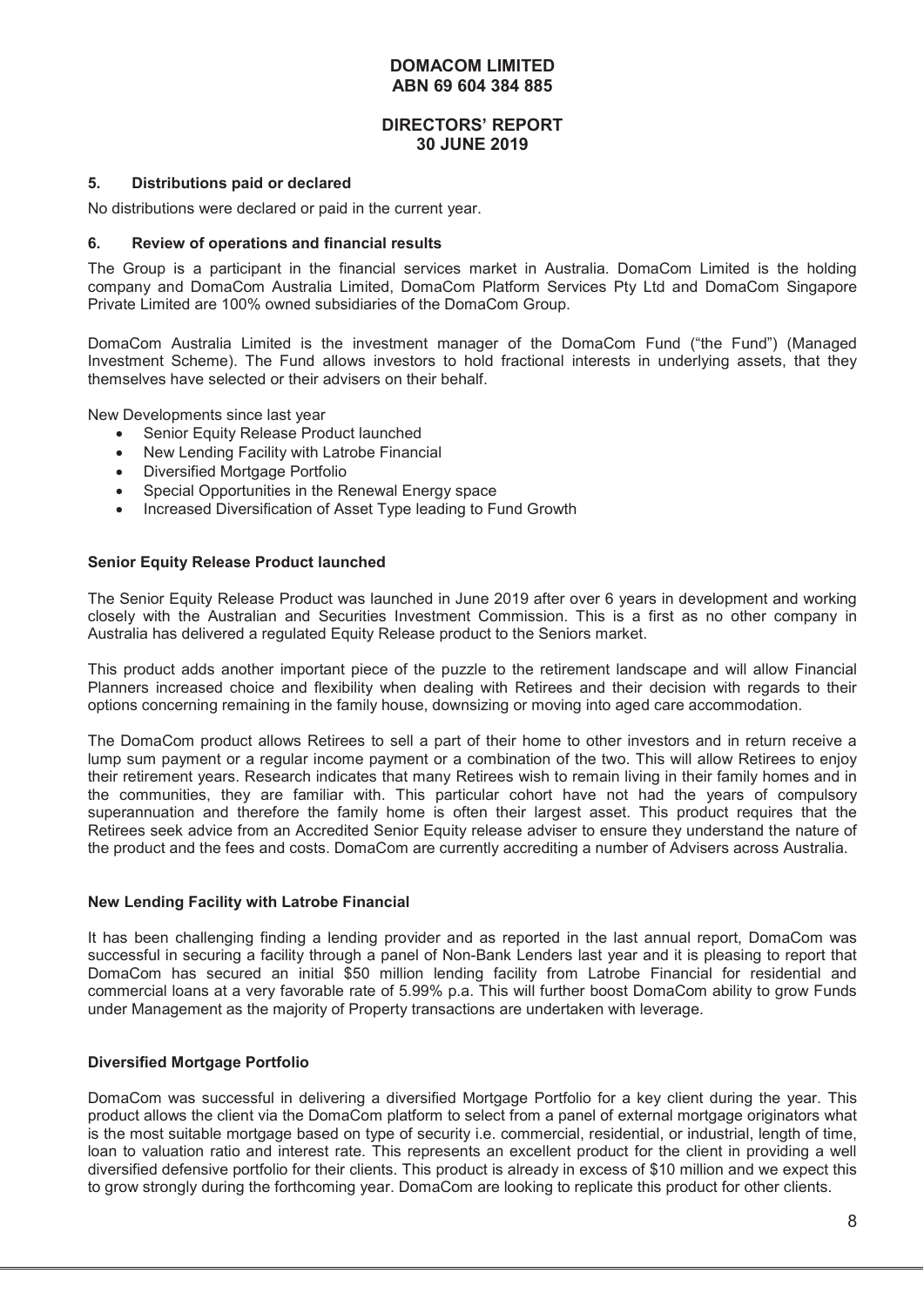#### **DIRECTORS' REPORT 30 JUNE 2019**

#### **Special Opportunities in the Renewal Space**

DomaCom developed another first in the Australian market with a Community engagement Fund in the Renewal energy space. This allowed investors to have a direct investment into a Renewal energy asset.

In conjunction with CWP Renewables which are involved in the construction of Wind and Solar Farms and batteries, DomaCom created the Sapphire Wind Farm Community Co-Investment Fund that allowed investors to invest in one of the largest Wind Farms in NSW. This Wind Farm represented 75 turbines and generated sufficient energy to power approximately 110,000 homes. Investors received a return of 6% p.a. paid quarterly for 9 and half years.

CWP Renewables are looking to replicate this approach in many of their other projects and DomaCom have been contacted by other companies in the Renewable energy space who are looking to replicate a similar approach.

#### **Increased Diversification of Asset type leading to Fund Growth**

The Funds on the platform have grown by approximately 60% during the year from \$35 million to \$56 million and this has been largely due to the increased range of asset classes that the platform can now fractionalize. This includes the ability to fractionalise real property assets, creation of loans that are backed by first registered mortgage, other debt securities such as unsecured notes and cash. This broadens the appeal of the platform to clients.

The increase in Funds under Management results in an increase in our asset management fees and it is pleasing to see an increase of over 94% in our Revenue generated from Management fees comparing the year ending 2018 to the year ending 2019.

#### **Cost Savings**

The Company continues to monitor costs closely. In the prior year there was a 25% reduction in staff to align to current business requirements. This reduction in staff, combined with the effect of not issuing performance rights in the current year, contributed to a 38% reduction in employee benefits. Excluding finance costs, the loss on early settlement of convertible notes and depreciation, non-employee costs reduced by 48%, including an 18% reduction in Director fees.

The Company will continue to control its cost base to ensure resources are allocated effectively whilst still maintaining the required level of controls and compliance expected of a Group listed on the ASX and holding an Australian Financial Service License.

#### **7. Significant Changes in State of Affairs**

There were no significant changes in the state of affairs of the Group during the year.

#### **8. Post Balance Date Events**

Subsequent to balance date and prior to the issuing of this report, the following events have occurred:

The Group's Research and Development tax incentive claim has been registered with AusIndustry and an amount of \$394,237 will be claimed.

No other matters or circumstances have arisen since the end of the year which significantly affected or may significantly affect the operations of the Group, the results of those operations, or the state of affairs of the Group in future financial years.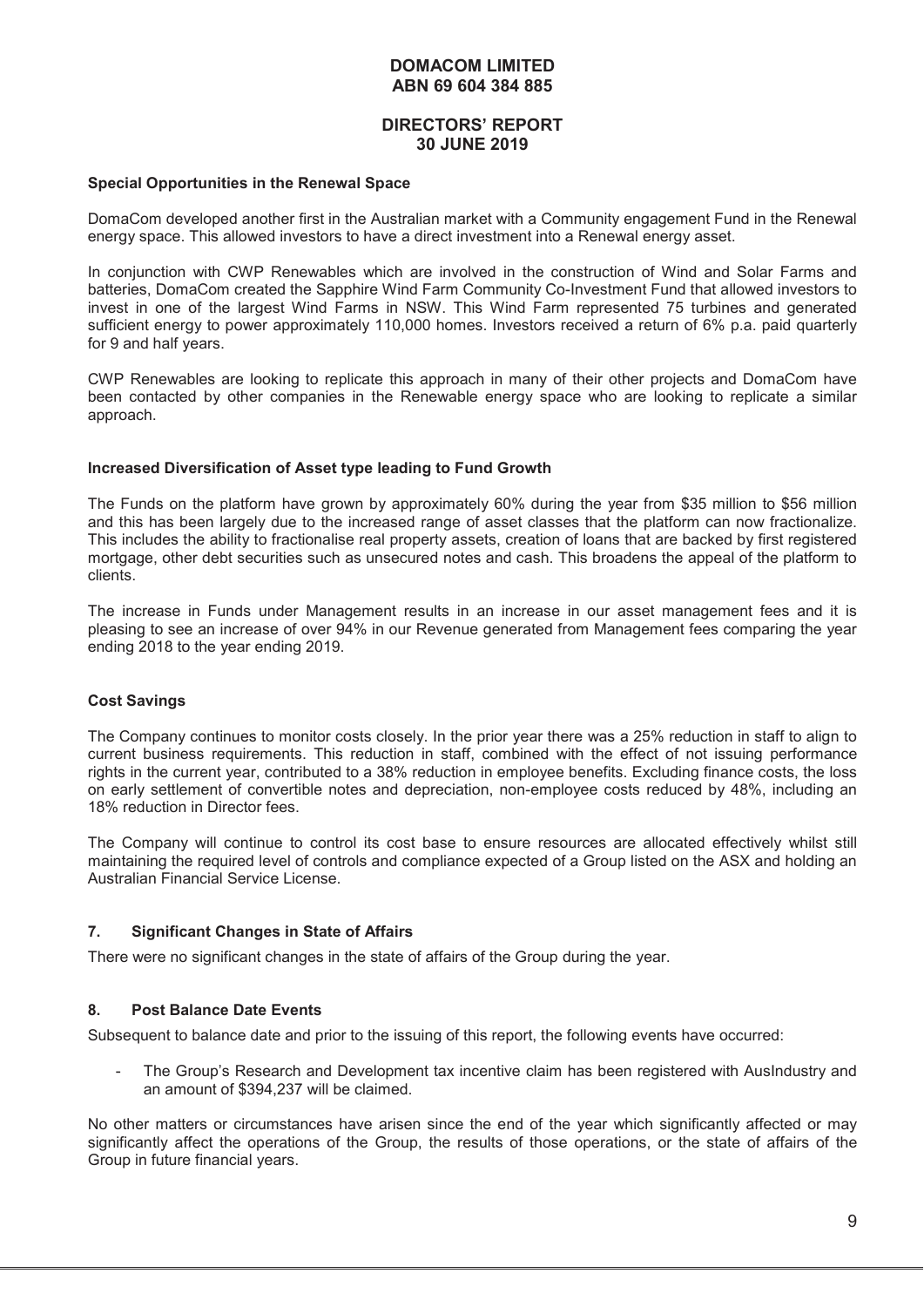#### **DIRECTORS' REPORT 30 JUNE 2019**

#### **9. Future Developments**

The Group is expected to continue to develop its software platform and increase the level of assets under management in the DomaCom Fund (Managed Investment Scheme) for which the Group will earn management fees for its role as Investment Manager.

#### **10. Unissued shares under Performance Rights and Options**

Performance Rights were issued under the programs described in Note 13 to the financial statements. No other options were granted or are outstanding at the date of this report.

| <b>Date Granted</b> | <b>Expiry Date</b> | of shares (\$) | Exercise price   Number of shares under<br><b>Performance Rights</b> |
|---------------------|--------------------|----------------|----------------------------------------------------------------------|
| 5 April 2018        | 5 April 2021       | \$nil          | 1.200.864                                                            |

Options were granted to the Australian Special Opportunity Fund, LP, a New York-based institutional investor managed by The Lind Partners, LLC (together, "Lind") as set out in Note 12 and Note 24.

| <b>Date Granted</b> | <b>Expiry Date</b> | of shares (\$) | Exercise price   Number of shares under<br><b>Options</b> |
|---------------------|--------------------|----------------|-----------------------------------------------------------|
| 24 January 2018     | 24 January 2021    | \$0.114        | 3.700.000                                                 |
| 5 April 2018        | 15 June 2021       | \$0.065        | 1.850.000                                                 |

#### **11. Shares issued during or since the end of the year as a result of exercise of Performance Rights**

During or since the end of the financial year, the Company issued ordinary shares as a result of the exercise of Performance Rights as follows (there were no amounts unpaid on the shares issued):

| <b>Date Granted</b> | <b>Issue Price of Number</b><br>Shares (\$) | of<br>shares<br><b>issued</b> |
|---------------------|---------------------------------------------|-------------------------------|
| 14 December 2015    | \$nil                                       | 101.510                       |
| 5 April 2018        | \$nil                                       | 3.906.265                     |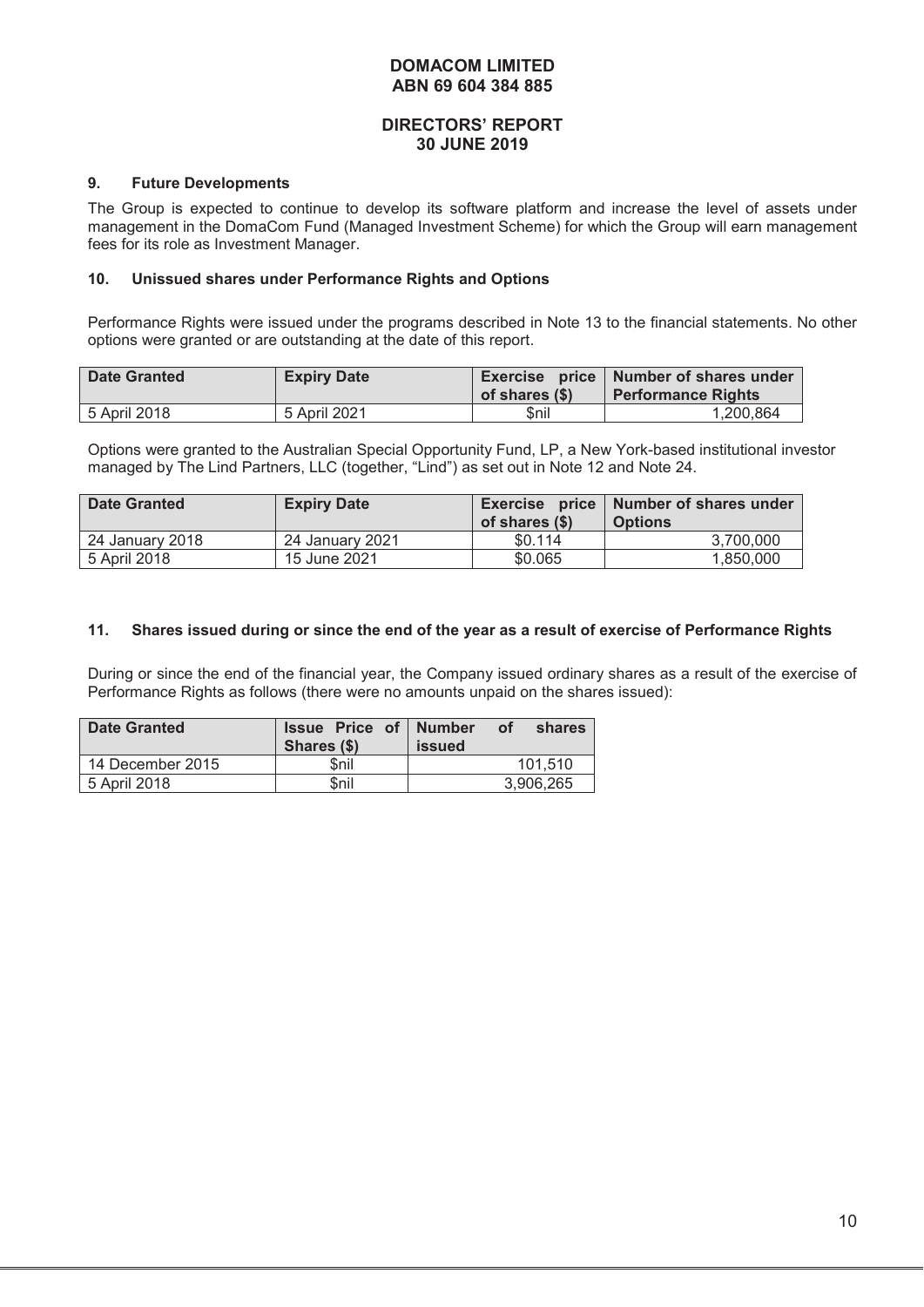# **DIRECTORS' REPORT 30 JUNE 2019**

#### **12. Remuneration Report (audited)**

The Directors present the Remuneration Report for Non-Executive Directors, Executive Directors and other Key Management Personnel, prepared in accordance with the Corporations Act 2001 and the Corporations Regulations 2001.

The Remuneration Report is set out under the following main headings:

a Principles used to determine the nature and amount of remuneration;

- b Details of remuneration;
- c Service agreements;
- d Share-based remuneration; and
- e Other information

#### **a) Principles used to determine the nature and amount of remuneration**

The principles of the Group's executive strategy and supporting incentive programs and frameworks are:

- to align rewards to business outcomes that deliver value to shareholders
- to drive a high performance culture by setting challenging objectives and rewarding high performing individuals; and
- to ensure remuneration is competitive in the relevant employment market place to support the attraction, motivation and retention of executive talent.

A remuneration framework has been structured that is market competitive and complementary to the reward strategy of the Group.

The remuneration structure that has been adopted by the Group consists of the following components:

- fixed remuneration being annual salary;
- short term incentives (STI), being cash-based sales bonuses; and
- long term incentives (LTI), being equity-based incentive plans.

#### **Short Term Incentives (STI)**

Short term incentives have been established to reward members of the sales department. The non-discretionary incentives are structured to reward performance against financial targets, including Funds Under Management.

#### **Long Term Incentives (LTI)**

The Group has established a long term equity-based incentive plan for Directors and staff in order to:

- assist in the retention and motivation of directors and employees; and
- provide an incentive to grow shareholder value by providing an opportunity to receive an ownership interest in the Company.

The plan provides for the award of both Employee Share Options and Employee Performance Rights to Directors, executives, employees and consultants.

As the Group listed on the ASX on 7<sup>th</sup> November 2016 historical performance indicators have only been included from 2016 onwards.

|                                | 2019    | 2018    | 2017    | 2016    |
|--------------------------------|---------|---------|---------|---------|
| Earnings/(Loss) Per Share (\$) | (0.04)  | (0.05)  | (0.06)  | (0.06)  |
| Net Profit/(loss) (\$'000)     | (5,781) | (5.671) | (6.136) | (6.061) |
| Share price $(\$)$ *           | 0.08    | 0.066   | 0.11    | -       |

\* Price at 30 June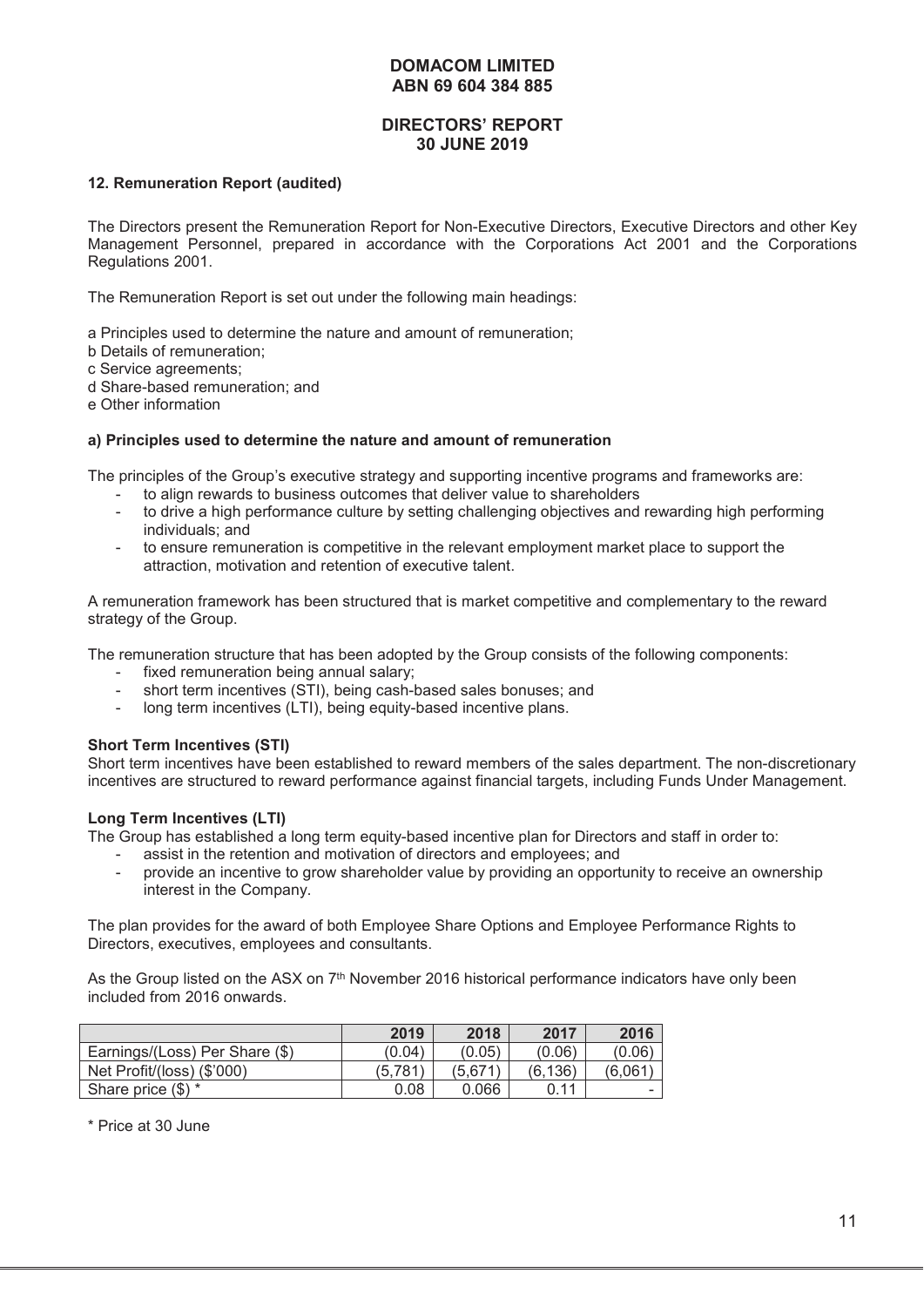# **DIRECTORS' REPORT 30 JUNE 2019**

# **b) Details of remuneration**

|                                       |      | Short-term<br>employee<br>benefits | Post-<br>employment<br>benefits | Long-term<br>benefits    | Share-<br>based<br>payments       |         |                                                     |
|---------------------------------------|------|------------------------------------|---------------------------------|--------------------------|-----------------------------------|---------|-----------------------------------------------------|
|                                       | Year | Cash salary<br>and fees            | Superannu-<br>ation             | Long<br>service<br>leave | Perform-<br>ance<br><b>Rights</b> | Total   | Perform-<br>ance<br>based % of<br>remune-<br>ration |
| <b>Executive Directors</b>            |      |                                    |                                 |                          |                                   |         |                                                     |
| <b>Arthur Naoumidis</b>               | 2019 | 164,380                            | 15,616                          | 4,582                    |                                   | 184,578 | $0\%$                                               |
| Director and CEO                      | 2018 | 191,018                            | 18,147                          | 2,173                    | 55,119                            | 266,457 | 21%                                                 |
| Ross Laidlaw                          | 2019 | 136,983                            | 13,013                          | 2,641                    |                                   | 152,637 | $0\%$                                               |
| Director and COO                      | 2018 | 163,621                            | 15,544                          | 4,708                    | 50,249                            | 234,122 | 21%                                                 |
| <b>Non-executive directors</b>        |      |                                    |                                 |                          |                                   |         |                                                     |
| <b>Grahame Evans</b><br>Chairman &    | 2019 | 40,909                             |                                 |                          |                                   | 40,909  | $0\%$                                               |
| Independent<br>Director               | 2018 | 52,045                             |                                 |                          | 14,612                            | 66,657  | 22%                                                 |
| David Archbold                        | 2019 | 27,397                             | 2,603                           |                          |                                   | 30,000  | $0\%$                                               |
| Independent<br>Director               | 2018 | 32,774                             | 3,114                           |                          | 9,741                             | 45,629  | 21%                                                 |
| <b>Graeme Billings</b>                | 2019 | 27,397                             | 2,603                           |                          |                                   | 30,000  | $0\%$                                               |
| Independent<br>Director               | 2018 | 32,774                             | 3,114                           |                          | 9,741                             | 45,629  | 21%                                                 |
| Peter Church                          | 2019 | 27,397                             | 2,603                           |                          |                                   | 30,000  | $0\%$                                               |
| Independent<br>Director               | 2018 | 32,774                             | 3,114                           |                          | 9,741                             | 45,629  | 21%                                                 |
| <b>Other Key Management Personnel</b> |      |                                    |                                 |                          |                                   |         |                                                     |
| Philip Chard                          | 2019 | 162,000                            | 15,390                          | 3,634                    |                                   | 181,024 | $0\%$                                               |
| CFO / Company<br>Secretary            | 2018 | 162,000                            | 15,390                          | 2,744                    | 41,707                            | 221,841 | 19%                                                 |
| 2019 Total                            |      | 586,463                            | 51,828                          | 10,857                   |                                   | 649,148 |                                                     |
| 2018 Total                            |      | 667,006                            | 58,423                          | 9,625                    | 190,910                           | 925,964 |                                                     |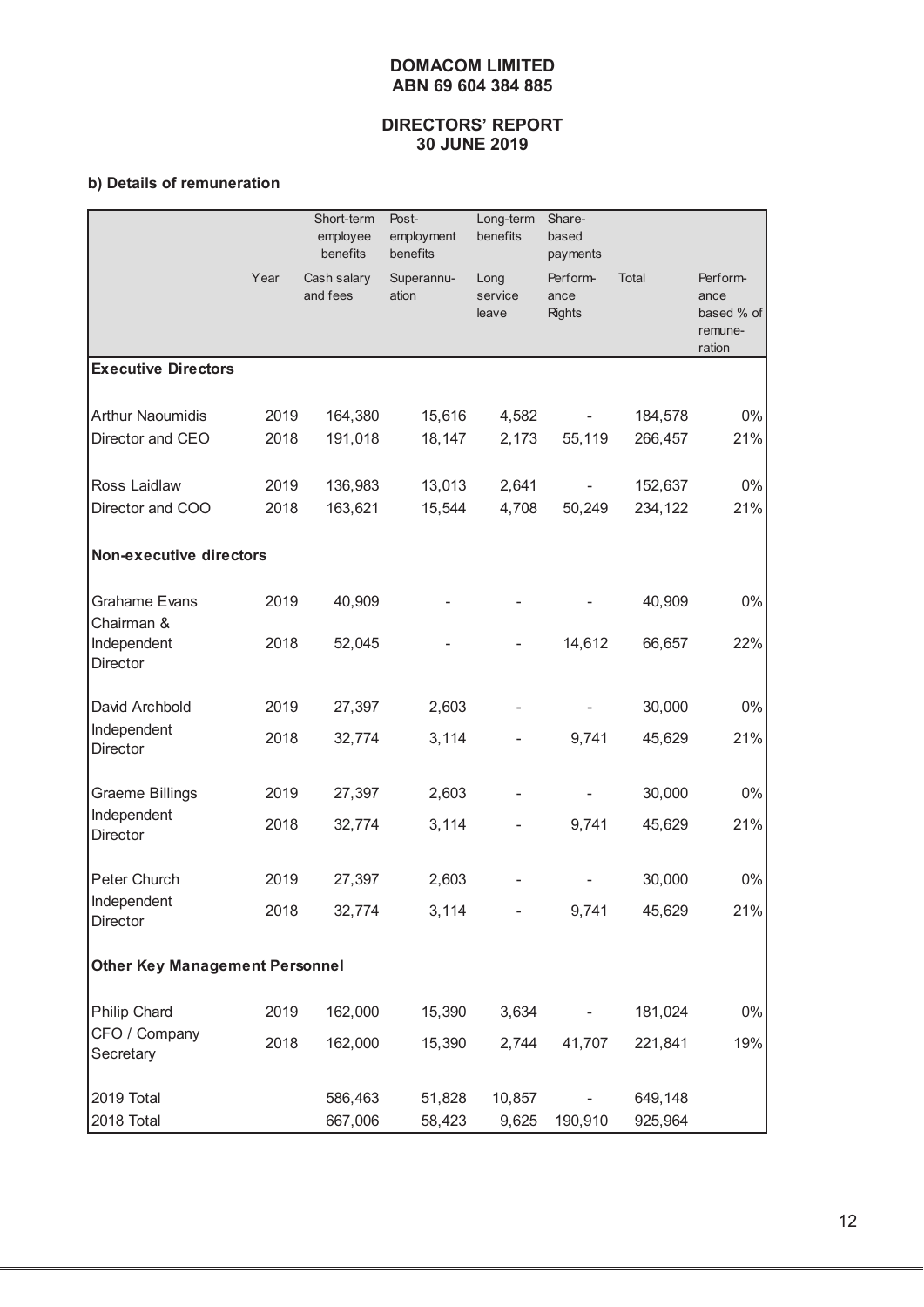## **DIRECTORS' REPORT 30 JUNE 2019**

The relative proportions of remuneration that are linked to performance and those that are fixed are as follows:

| <b>Employee</b>                                 | <b>Fixed</b><br><b>Remuneration</b> | At risk: Short Term<br><b>Incentives</b> | At risk: Performance<br><b>Rights</b> |
|-------------------------------------------------|-------------------------------------|------------------------------------------|---------------------------------------|
| <b>Executive Directors</b>                      |                                     |                                          |                                       |
| <b>Arthur Naoumidis</b>                         | 100%                                |                                          |                                       |
| Ross Laidlaw                                    | 100%                                |                                          |                                       |
| <b>Non-Executive</b><br><b>Directors</b>        | 100%                                |                                          |                                       |
| <b>Other Key Management</b><br><b>Personnel</b> |                                     |                                          |                                       |
| <b>Philip Chard</b>                             | 100%                                |                                          |                                       |

Remuneration and other terms of employment for executive directors and senior executives are formalised in letters of employment that provide for various conditions in line with market practice including:

- an annual remuneration package and benefits including superannuation;
- the basis of termination or retirement and the benefits and conditions as a consequence; and
- agreed provisions in relation to annual leave and long service leave, confidential information and intellectual property.

The compensation for termination benefits was \$nil (2018: \$nil).

#### **c) Service agreements**

No key management personnel are employed under a service agreement.

#### **d) Share-based remuneration**

No Performance Rights were issued during the year ended 30 June 2019.

Performance Rights granted to directors and employees during the year ended 30 June 2018 under the Long Term Incentive Plan have an exercise price of \$nil, were granted at no cost to the recipient and carry no dividends or voting rights. Vesting gives the holder of a Performance Right the right to convert into ordinary shares on a one-for-one basis. The performance rights were issued with no vesting conditions. A cost reduction program implemented during the year ended 30 June 2018 included a reduction in fees paid to non-executive directors and salary paid to executive directors. The issue of the Performance Rights was made to partially compensate for these reductions.

The Performance Rights issued during the year ended 30 June 2018 will expire on 5 April 2021 and may be exercised at any time up to the expiry date.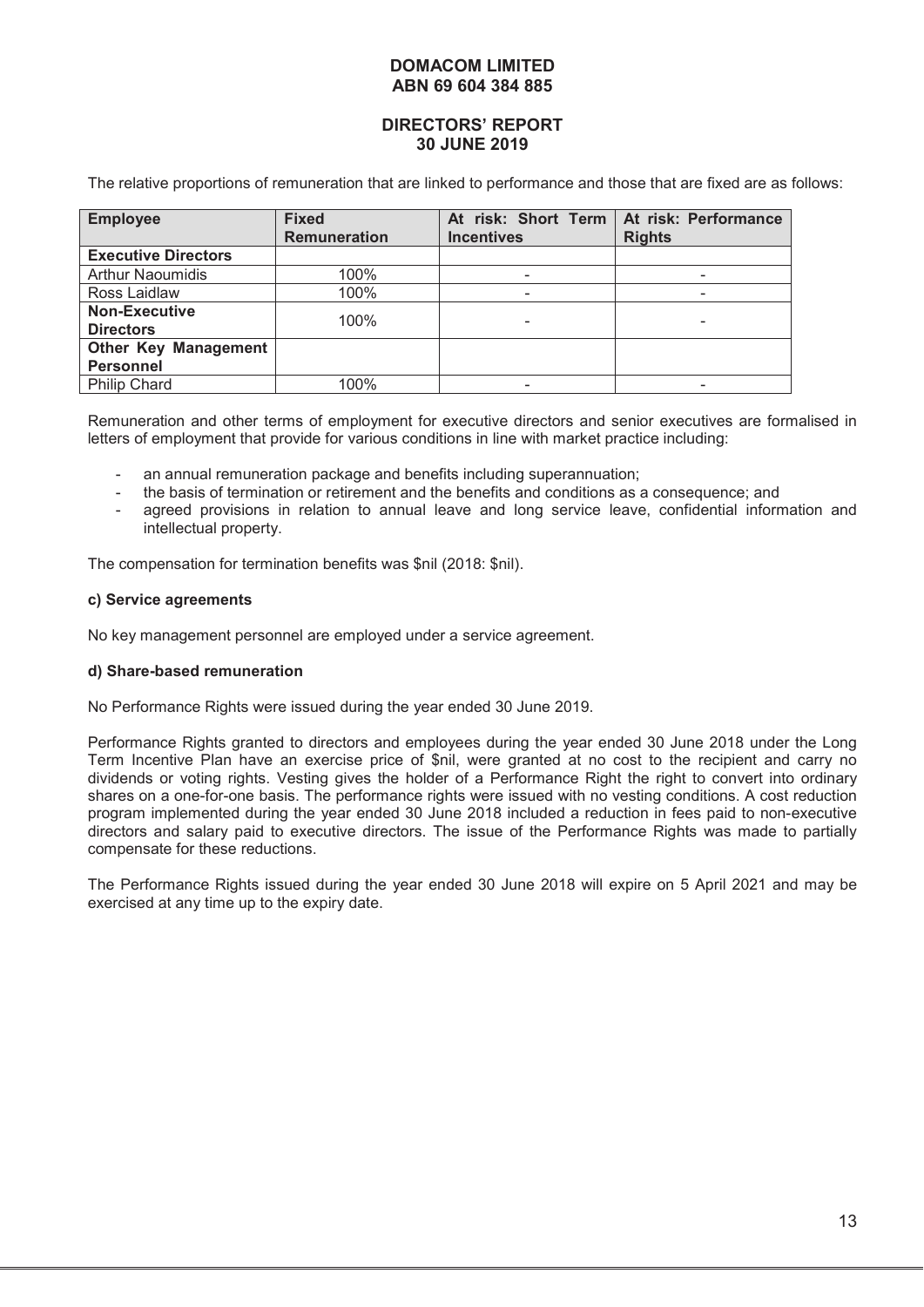#### **DIRECTORS' REPORT 30 JUNE 2019**

#### **e) Other information**

The number of Performance Rights in the Company held during the financial year ended 30 June 2019 held by key management personnel, including their related parties, are set out below:

|                            | <b>Balance at</b><br>start of year<br>$\left( 1\right)$ | <b>Granted as</b><br>remuneration | <b>Exercised</b>         | <b>Forfeited</b> | <b>Vested and</b><br>exercisable at<br>the end of the<br>reporting period |
|----------------------------|---------------------------------------------------------|-----------------------------------|--------------------------|------------------|---------------------------------------------------------------------------|
| <b>Non-Executive</b>       |                                                         |                                   |                          |                  |                                                                           |
| <b>Directors</b>           |                                                         |                                   |                          |                  |                                                                           |
| <b>Grahame Evans</b>       | 157,117                                                 |                                   | (157, 117)               | -                |                                                                           |
| David Archbold             |                                                         |                                   | ۰                        | ۰                |                                                                           |
| <b>Graeme Billings</b>     |                                                         | ۰                                 | $\overline{\phantom{a}}$ | -                |                                                                           |
| Peter Church               |                                                         |                                   | $\overline{\phantom{a}}$ | -                |                                                                           |
| <b>Executive Directors</b> |                                                         |                                   |                          |                  |                                                                           |
| Arthur Naoumidis (i)       | 669,148                                                 |                                   | (669, 148)               | -                |                                                                           |
| Ross Laidlaw               | 540,309                                                 |                                   | (540, 309)               |                  |                                                                           |
| <b>Executives</b>          |                                                         |                                   |                          |                  |                                                                           |
| <b>Philip Chard</b>        | 448,460                                                 |                                   |                          |                  | 448,460                                                                   |

(i) Includes opening balance of 76,467 Performance Rights granted to Kathryn Naoumidis (related party to Arthur Naoumidis) as an employee of the Company.

The number of ordinary shares in the Company held during the financial year ended 30 June 2019 held by key management personnel, including their related parties, are set out below:

|                                          | <b>Balance at</b><br>start of year | <b>Granted as</b><br>remuneration | <b>Received on</b><br>exercise | <b>Other</b><br>changes | Held at end of<br>reporting period |
|------------------------------------------|------------------------------------|-----------------------------------|--------------------------------|-------------------------|------------------------------------|
| <b>Executive Directors</b>               |                                    |                                   |                                |                         |                                    |
| <b>Grahame Evans</b>                     | 860,286                            | $\overline{\phantom{0}}$          | 157,117                        |                         | 1,017,403                          |
| David Archbold                           | 383,335                            | $\overline{\phantom{0}}$          | $\overline{\phantom{a}}$       |                         | 383,335                            |
| <b>Graeme Billings</b>                   | 508,335                            | $\overline{\phantom{0}}$          | ۰                              |                         | 508,335                            |
| Peter Church                             | 183,335                            | $\overline{\phantom{0}}$          | ۰                              |                         | 183,335                            |
| <b>Non-Executive</b><br><b>Directors</b> |                                    |                                   |                                |                         |                                    |
|                                          |                                    |                                   |                                |                         |                                    |
| Arthur Naoumidis (i)                     | 18,944,557                         |                                   | 669,148                        |                         | 19,613,705                         |
| Ross Laidlaw                             | 1,625,000                          | ٠                                 | 540,309                        |                         | 2,165,309                          |
| <b>Philip Chard</b>                      | 78,253                             | ۰                                 | ۰                              |                         | 78,253                             |

(i) Includes shares issued to Kathryn Naoumidis (related party to Arthur Naoumidis) on exercise of Performance Rights.

There were no loans to key management personnel during the year.

There were no other transactions with key management personnel during the year.

End of audited Remuneration Report.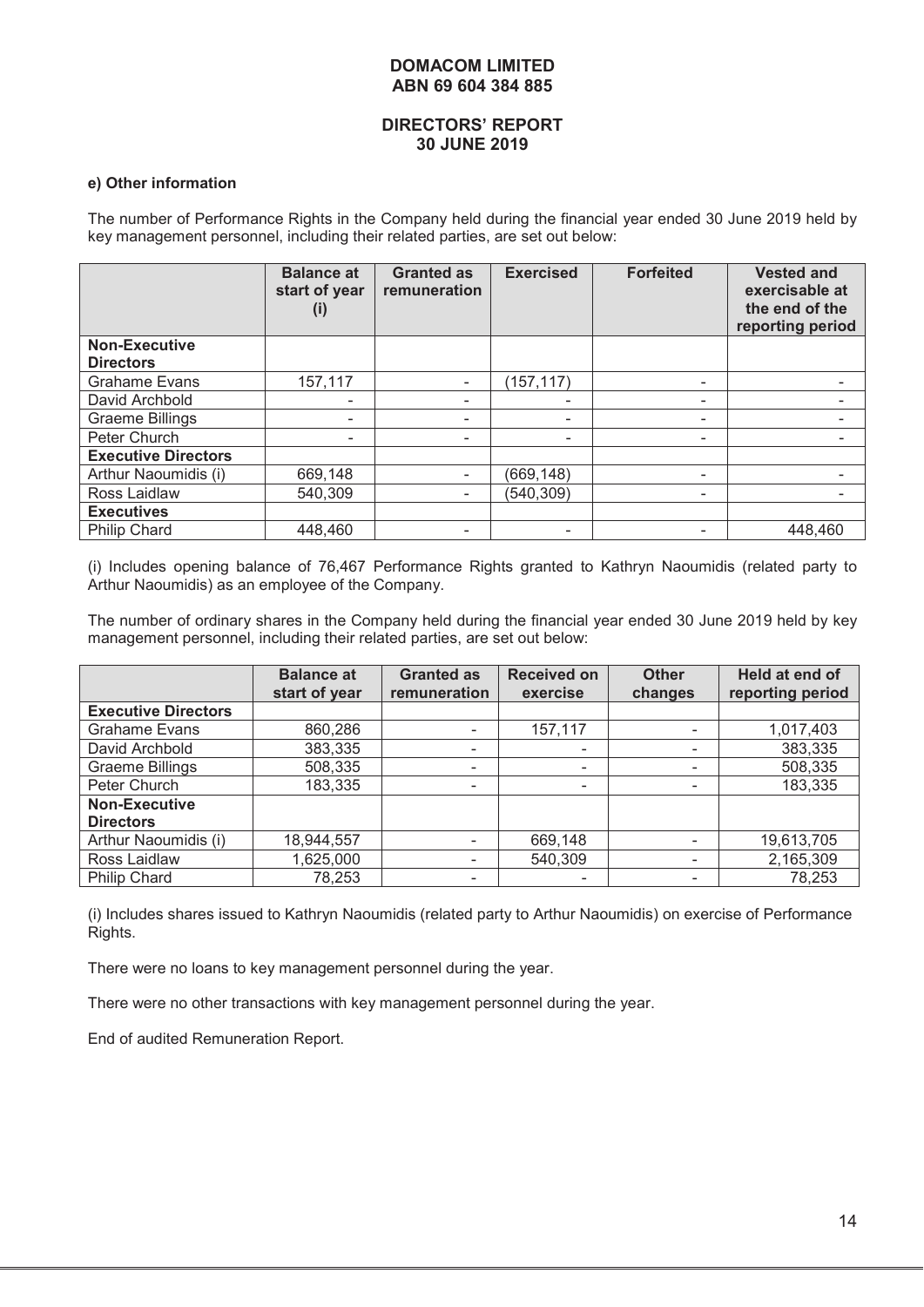#### **DIRECTORS' REPORT 30 JUNE 2019**

#### **13. Environmental Issues**

The Group's operations are not regulated by any significant environmental regulation under a law of the Commonwealth and State.

#### **14. Indemnification and insurance of Officers or Auditor**

During or since the end of the financial year, the Group has given indemnity or entered into an agreement to indemnify, or paid or agreed to pay insurance premiums as follows:

During the year, the Group has paid premiums in respect of an insurance contract to indemnify officers against liabilities that may arise from their position as officers of the Group. Officers indemnified include all directors and all executive officers participating in the management of the Group.

Further disclosure required under section 300(9) of the Corporations Act 2001 is prohibited under the terms of the contract.

#### **15. Proceedings on Behalf of the Group**

No person has applied for leave of court to bring proceedings on behalf of the Group or intervene in any proceedings to which the Group is a party for the purpose of taking responsibility on behalf of the Group for all or any part of their proceedings. The Group was not a party to any such proceedings during the year.

As set out above, DomaCom Australia, a subsidiary of DomaCom Limited, has been supporting an action in the Federal Court for a determination that DomaCom sub-funds are not inhouse assets or related trusts for the purposes of the SIS (Superannuation Industry Supervision) Act.

#### **16. Auditor's Independence Declaration**

A copy of the auditor's independence declaration as required by section 307C of the Corporations Act 2001 is set out in the following report.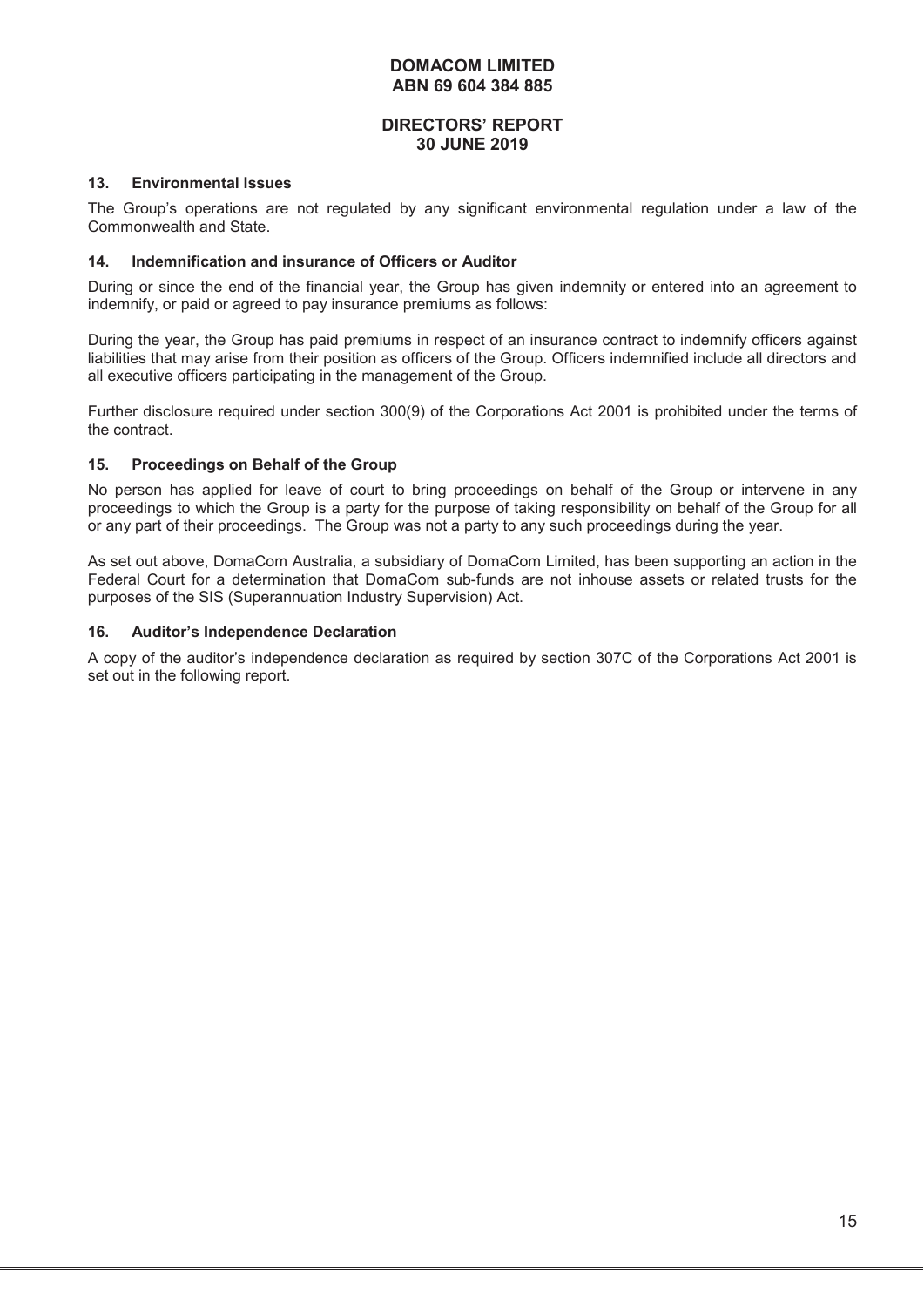# **DIRECTORS' REPORT 30 JUNE 2019**

#### **17. Corporate Governance Statement**

The Board of DomaCom has adopted the following Corporate Governance policies and practices which are in accordance with the ASX Corporate Governance Council's "Corporate Governance Principles and Recommendations (3rd Edition)" (ASX Guidelines) unless otherwise stated. The ASX Corporate Governance Council (the "Council") has issued a 4th Edition of its Corporate Governance Principles and Recommendations (the "Principles and Recommendations") that will take effect for an entity's first full financial year commencing on or after 1 January 2020.

#### **Role and responsibility of the Board (Principle 1.1)**

The Board is responsible for the overall corporate governance of the Company, including establishing and monitoring key performance goals. The Board monitors the operational and financial position and performance of the Company and oversees its business strategy, including approving the strategic goals of the Company and considering and approving an annual business plan (including a budget). The Board is committed to maximising performance, generating appropriate levels of Shareholder value and financial return and sustaining the growth and success of the Company. In conducting the Company's business with these objectives, the Board seeks to ensure that the Company is properly managed to protect and enhance Shareholder interests, and that the Company and its Directors, officers and personnel operate in an appropriate environment of corporate governance. Accordingly, the Board has created a framework for managing the Company, including adopting relevant internal controls, risk management processes and corporate governance policies and practices which it believes are appropriate for the Company's business and which are designed to promote the responsible management and conduct of the Company.

- The Board is responsible for the strategic direction of the company.
- The Board reviews and approves the Company's proposed strategy. The objectives of the Company are clearly documented in a long term corporate strategy and an annual business plan together with achievable and measurable targets and milestones.
- The Board approves budgets and other performance indicators and reviews performance against them and initiates corrective action when required.
- The Board ensures that risks facing the company have been identified, assessed and that the risks are being properly managed.
- The Board ensures that policies on key issues are in place and are appropriate. The Board also reviews compliance with policies.
- The Board adopts the most effective structure that best assists the governance process. The selection of Directors is based on obtaining the most relevant and required skills, while also recognising the need to have a diversity of skills and experience on the Board.
- The Board approves and fosters an appropriate corporate culture matched to the Company's values and strategies.
- The Board appoints the Managing Director and evaluates his or her ongoing performance against predetermined criteria. **(Principle 1.6)**
- The Board approves remuneration for the Managing Director and remuneration policy and succession plans for the Managing Director and senior management. **(Principle 1.6)**

#### **Board Charter (Principle 1.1)**

A Board charter prepared having regard to the ASX Corporate Governance Principles and Recommendations, has been adopted by the Board and covers the independence of directors, the Board's responsibility for overall governance of the Company, the Board members' roles, powers and responsibilities.

A copy of the Company's Board Charter is available on the Company's Website at: www.domacom.com.au/investor-relations.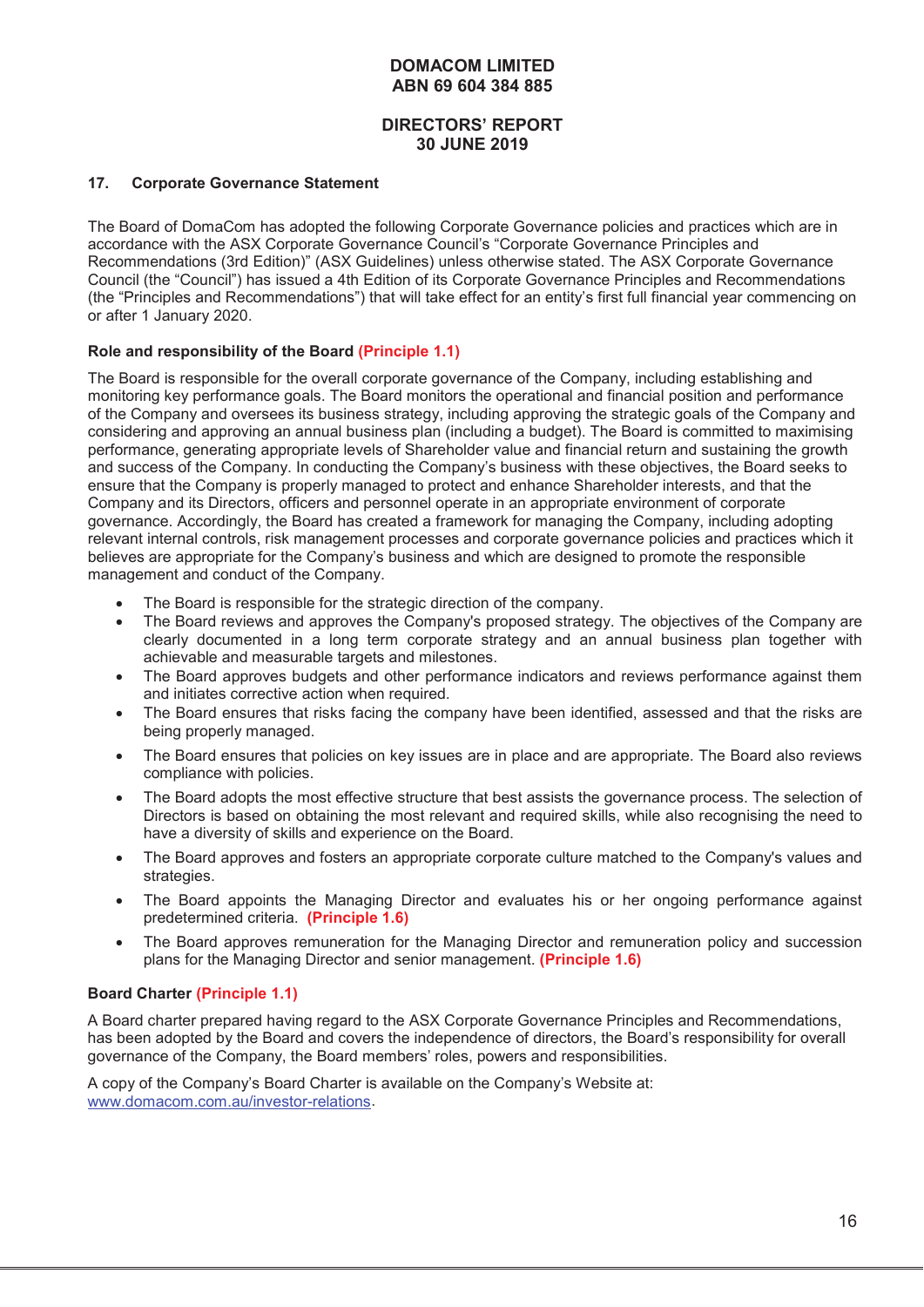# **DIRECTORS' REPORT 30 JUNE 2019**

#### **Board Committees (Principle 1.2)**

The Board has established 1 standing committee to facilitate and assist the Board in fulfilling its responsibilities. It may also establish other committees from time to time to assist in the discharge of its responsibilities.

#### **Audit Committee (Principle 4)**

The Board has established a Board Audit Committee.

The purpose of the Committee is to assist the Board in the effective discharge of its responsibilities in relation to the external audit function, accounting policies, financial reporting, funding, financial risk management and certain compliance matters.

The Committee has authority from the Board to review and investigate any matter within the scope of its Charter and make recommendations to the Board in relation to the outcomes. The Committee has no delegated authority from the Board to determine the outcomes of its reviews and investigations and the Board retains its authority over such matters.

The Committee must have at least three members, a majority of whom must be independent non-executive directors.

At least one member of the Committee should have significant expertise in financial reporting, accounting or auditing. The Chairman of the Committee should act independently and must not be the Chairman of the Board.

The current Audit Committee members are:

- Graeme Billings Chairperson and Independent Non-Executive Director
- David Archbold Independent Non-Executive Director
- Peter Church Independent Non-Executive Director

The Board has received declarations from the CEO and CFO that the financial records of the entity have been properly maintained and that the financial statements comply with the appropriate accounting standards and give a true and fair view of the financial position and performance of the entity and that the opinion has been formed on the basis of a sound system of risk management and internal control which is operating effectively. **(Principle 4.2)** 

A copy of the Company's Audit Committee Charter is available on the Company's Website at: www.domacom.com.au/investor-relations.

#### **Remuneration and Nomination Committee (Principle 1.2/ 2.1/ 8.1-8.3)**

The Remuneration and Nomination Committee at present comprises the full Board.

The Board considers that at this stage assuming the duties of a Remuneration and Nomination Committee is appropriate in light of the Company's operations and size, and the size of the Board. All of the Directors believe that they will able to, individually and collectively, analyse the issues before them objectively in the best interests of all shareholders and in accordance with their duties as Directors.

The Board also addresses board succession issues and ensures that it has the appropriate balance of skills, knowledge, experience, independence and diversity to enable it to discharge its duties and responsibilities effectively.

The Board Charter outlines duties relating to Remuneration and Nomination, and is made available on the Company website.

The Company has established a long term incentive plan (LTIP) to assist in the motivation, reward and retention of executive directors and all other employees. The LTIP is designed to align participants' interests with the interests of Shareholders by providing participants an opportunity to receive shares through the granting of performance rights.

#### **Composition of the Board (Principle 2.3, 2.4 & 2.5)**

The Board currently comprises six directors (two of whom are also executives of the Company). The names, biographical details and length of service of the directors are set out above.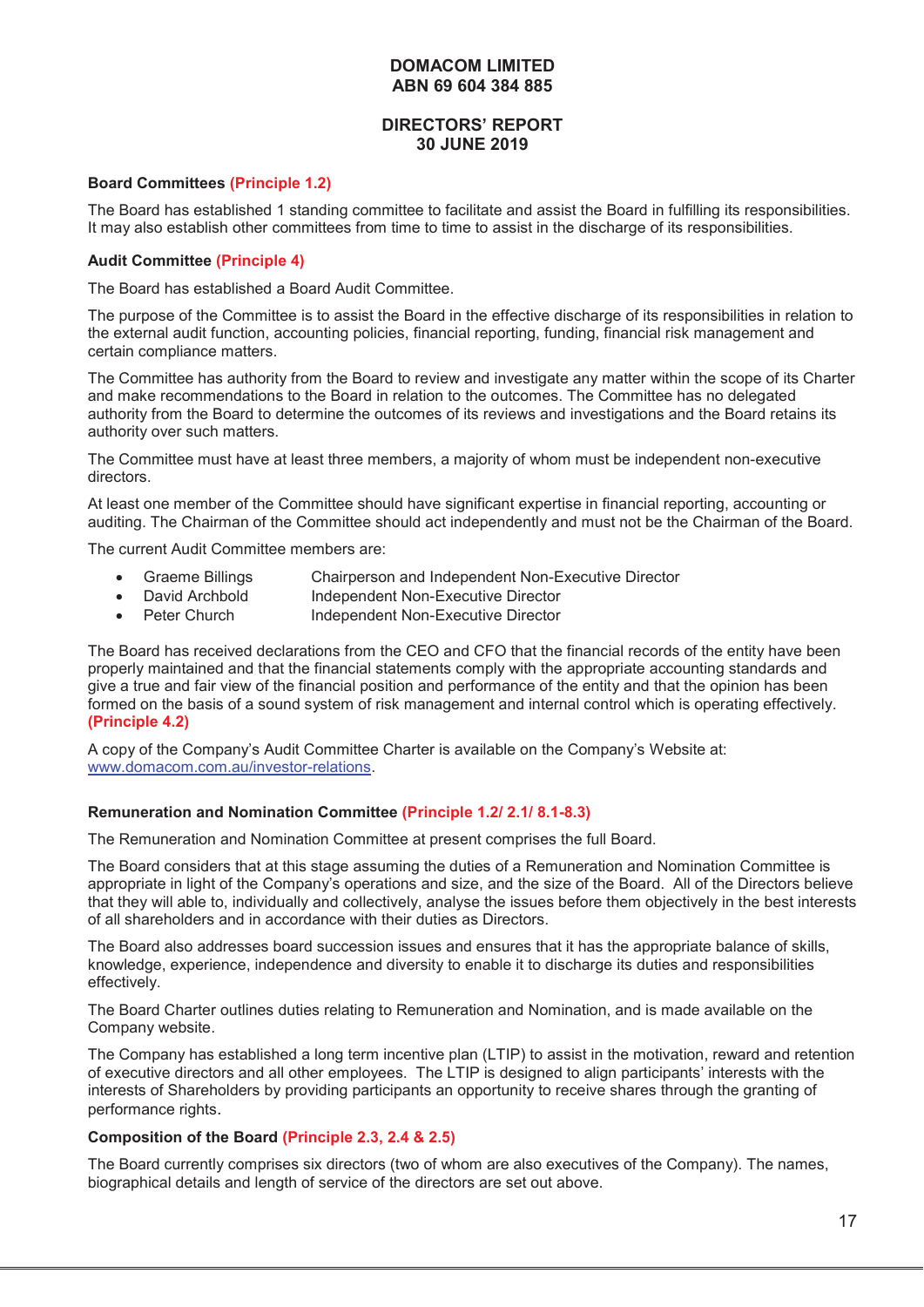#### **DIRECTORS' REPORT 30 JUNE 2019**

#### **Terms of appointment (Principle 1.3 & 2.6)**

The Board has adopted a letter of appointment that contains the terms on which non-executive directors are to be appointed, including the basis upon which they will be indemnified by the Company. Non-Executive directors are entitled to take independent advice at the cost of the Company in relation to their role as members of the Board. In addition, an induction process for incoming directors is coordinated by the Company Secretary. The Board receives regular updates at Board meetings, industry workshops, meetings with customers and site visits. These assist directors to keep up-to-date with relevant market and industry developments.

| Area                                   | Competence                                                                                                                                          | Total out of 6<br>directors* |
|----------------------------------------|-----------------------------------------------------------------------------------------------------------------------------------------------------|------------------------------|
| Leadership                             | Business Leadership, public listed company experience                                                                                               | ь                            |
| Business, Finance and<br>Governance    | Business strategy, competitive business analysis, corporate<br>advisory, finance and accounting, governance, audit assurance<br>and risk management | 6                            |
| International                          | International business management                                                                                                                   | 6                            |
| Market & Sales,<br><b>Distribution</b> | Financial service expertise                                                                                                                         | 3                            |
| Technology                             | Product Development, product life cycle management                                                                                                  |                              |
| <b>Real Estate</b>                     | Domestic and International Property market analysis                                                                                                 | 3                            |

#### **Areas of Competence and skills of the Board of Directors (Principle 2.2)**

\*This column represents the number of directors rated as being 'competent' or higher in respect of the relevant skill.

#### **Company Secretary (Principle 1.4)**

The Company Secretary is accountable directly to the Board, through the Chairman, on all matters to do with the proper functioning of the Board. The Company Secretary is responsible for ensuring that Board procedures are complied with and that governance matters are addressed. The Company Secretary is also responsible for communications with the ASX about listing rule matters, including making disclosures to the ASX. All directors have direct access to the Company Secretary. The appointment and removal of the Company Secretary is a matter for decision by the Board.

#### **Review of Board performance (Principle 1.6 & 1.7)**

The Board at least annually reviews the performance of the Board. The evaluation includes a review of:

- the Board's membership and the charters of the Board and its committees (if any);
- Board processes and its committees' (if any) effectiveness in supporting the Board; and
- the performance of the Board and its committees (if any).

The performance of the Board was reviewed during the year ended 30 June 2019.

A review of each Director's performance is undertaken by the Chairman, after consultation with the other directors, prior to a director standing for re-election.

#### **Policies**

The Company has adopted the following policies, each of which has been prepared or revised having regard to the ASX Corporate Governance Principles and Recommendations and is available on the Company's website at www.domacom.com.au/investor-relations.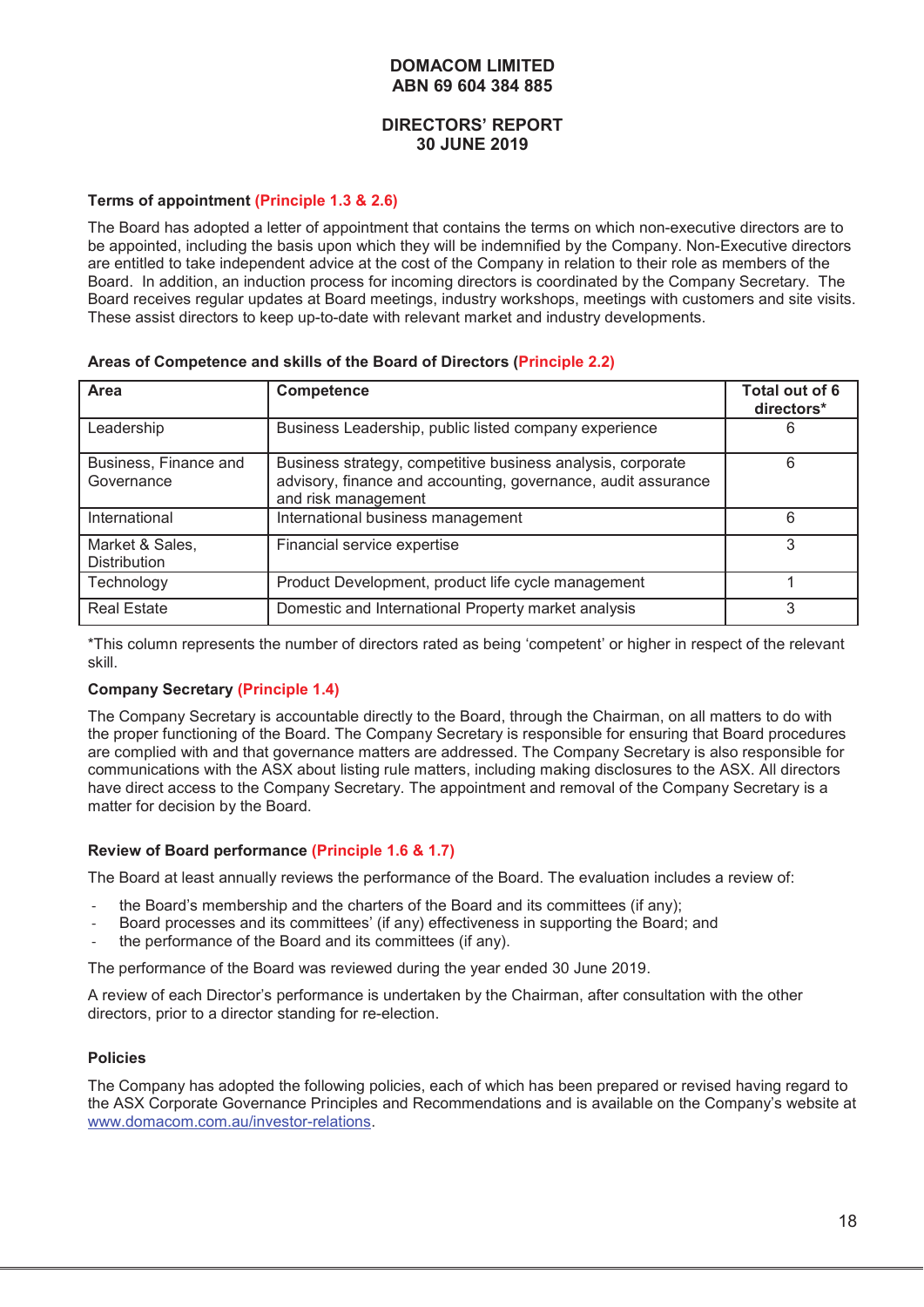# **DIRECTORS' REPORT 30 JUNE 2019**

#### **Continuous Disclosure Policy (Principle 5.1)**

The Board has adopted a Continuous Disclosure Policy to ensure that it complies with its disclosure obligations under the Corporations Act and the ASX Listing Rules, which applies to all Directors, officers, employees and consultants of the Company. The Board has also delegated the authority to certain authorised spokespersons to manage the Company's compliance with its disclosure obligations and the Continuous Disclosure Policy.

#### **Code of Conduct Policy (Principle 3.1)**

This policy sets out the standards of ethical behaviour that the Company expects from its Directors, Officers, and Employees. The Board has adopted a Code of Conduct of which sets out the way in which the Group seeks to conduct business, namely in an honest and fair manner, acting only in ways that reflect well on the Group and to act in compliance with all laws and regulations.

#### **Communication Policy (Principle 6.1-6.4)**

This policy sets out practices which the Company will implement to ensure effective communication with its Shareholders.

The Company has informed shareholders of all major developments affecting the Group's state of affairs as follows:

- placing all relevant announcements made to the market on the Website after they have been released to ASX;
- publishing all corporate governance policies and charters adopted by the Board on the Company Website;
- releasing information provided to analysts or media during briefings to ASX and placing such information on the Website;
- encouraging attendance and participation of shareholders at general meetings to receive updates from the CEO and Chairman on the Group's performance, ask questions of the Board and the Company's auditors regarding the conduct of the audit and preparation and content of the auditor's report.
- providing investor feedback and encouraging they seek further information about the Company via the Company website;
- Management or Directors being available to meet with shareholders from time to time upon request and respond to any enquiries they may make; and
- Investors being able to communicate with the Company's registry electronically by emailing the registry or via the registry's website.

#### **Diversity Policy (Principle 1.5)**

The Diversity Policy sets out the Company's objectives for achieving diversity amongst its Board, management and employees and aims:

- to articulate commitment to diversity within the Company at all levels (including employee level, senior executive level and Board level);
- to establish objectives and procedures which are designed to foster and promote diversity within the Company; and
- ensure a work environment is in place where people are treated fairly and with respect notwithstanding their gender, ethnicity, disability, age or educational experience.

The Board has set the following measurable objectives for achieving gender diversity:

- Increase gender diversity on the Board and senior executive positions and throughout the Group. The Company currently has 11% female representation across the entire group as at 30 June 2019. The objective will be to lift this percentage across the company with the intention that a 1/3 (33%) of the employees are female on a full or part time basis by 30 June 2021.
- Promote flexible work practices to provide managers and staff with the tools to tailor flexible work options that suit both the business and the individual's personal requirements;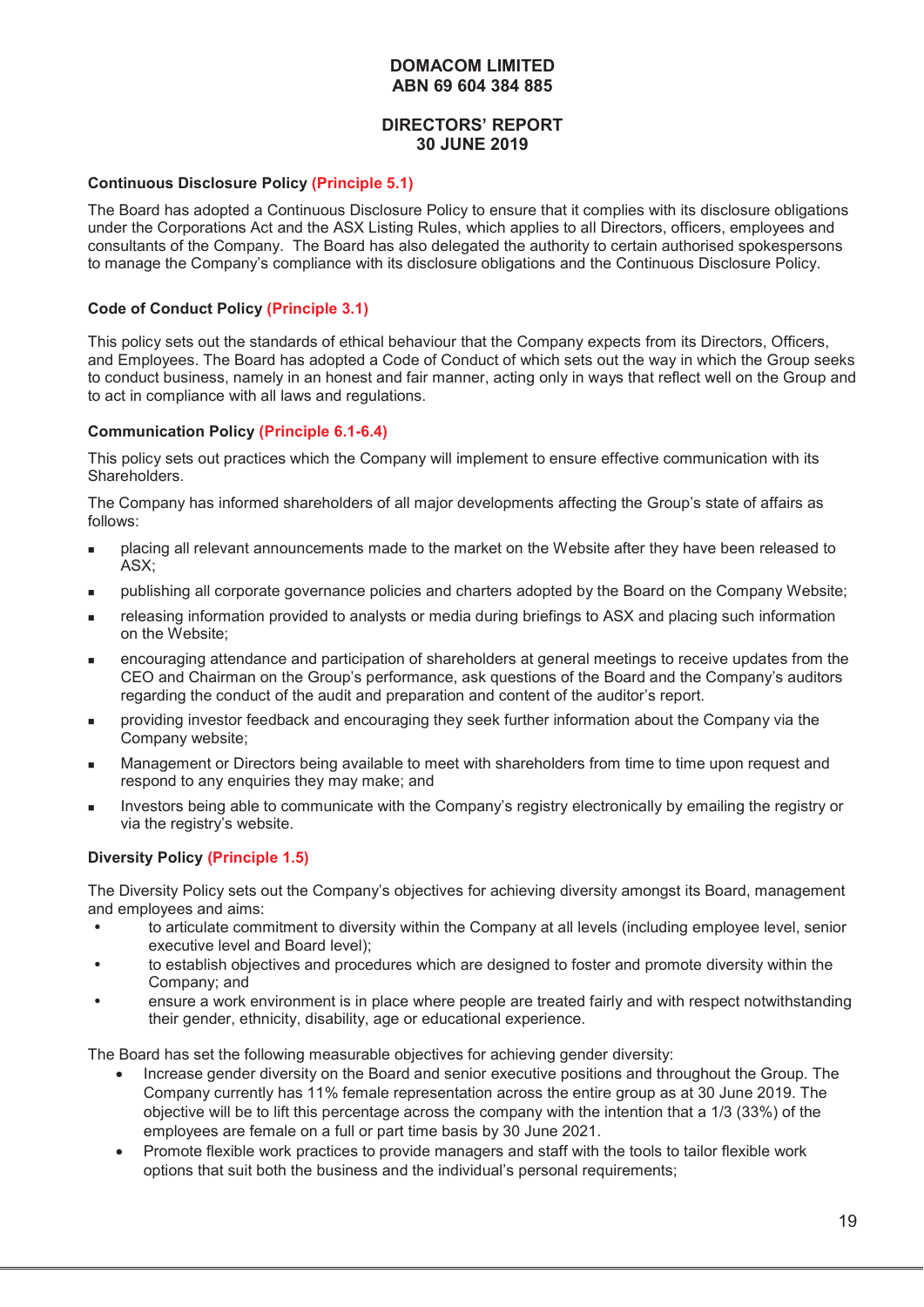# **DIRECTORS' REPORT 30 JUNE 2019**

- Selection of new staff, the development, promotion and remuneration of staff based solely on their performance and capability; and
- x Annually assess gender diversity performance against objectives set by Board.

The Company's current performance against its diversity policy objectives is as follows:

| Gender<br><b>Representation</b> | 30-Jun-19            |      | 30-Jun-18 |        |  |
|---------------------------------|----------------------|------|-----------|--------|--|
|                                 | $%$ Male<br>% Female |      | % Female  | % Male |  |
| Non-Executive                   |                      |      |           |        |  |
| <b>Directors</b>                | $0\%$                | 100% | $0\%$     | 100%   |  |
| <b>Employees</b>                |                      |      |           |        |  |
| <b>Executive Directors</b>      | $0\%$                | 100% | $0\%$     | 100%   |  |
| <b>Managers</b>                 | $0\%$                | 100% | $0\%$     | 100%   |  |
| Staff                           | 20%                  | 80%  | 20%       | 80%    |  |
| <b>Total Employees</b>          | 11%                  | 89%  | 11%       | 89%    |  |

# **Risk Management Policy (Principle 7.1-7.4)**

This policy sets out how the Company evaluates the effectiveness of its risk management framework to ensure that its internal control systems and processes are monitored and updated on an ongoing basis.

The Board is responsible for reviewing the Company's risk management framework, including adopting relevant internal controls, risk management processes and corporate governance policies and practices which it believes are appropriate for the Company's business and which are designed to promote the responsible management and conduct of the Company.

The Board at least annually reports on the effectiveness of the Company's risk management and internal control policies and practices. The Company does not currently have an internal audit function. The current structure for reviewing risks, controls and procedures within the Board is considered appropriate at the Company's current stage of growth and size.

The Board has reviewed the risk management framework during the financial year ended 30 June 2019.

The Company monitors its exposure to all risks, including economic, environmental and social sustainability risks. Material business risks are described in the annual report, which also outlines the Company's activities, performance during the year, financial position and main business strategies.

#### **Compliance with ASX Corporate Governance Principles and Recommendations**

The Board has evaluated the Company's current corporate governance policies and practices in light of the ASX Corporate Governance Principles and Recommendations. A brief summary of the approach currently adopted by the Company is set out below:

The Company complies with all of the ASX Corporate Governance Principles and Recommendations including, as not specifically addressed above:

- That at each AGM, the external auditor attends and is available to answer questions from security holders relevant to the audit. **(Principle 4.3)**
- That shareholders have the option to receive communications from, and send communications to, the entity and its security registry electronically. **(Principle 6.4)**

except in relation to the following:

Recommendation 2.1.(a) – the Board should establish a nomination committee comprising at least 3 members, a majority of independent directors and chaired by an independent director, and should not be the same person as the CEO of the entity.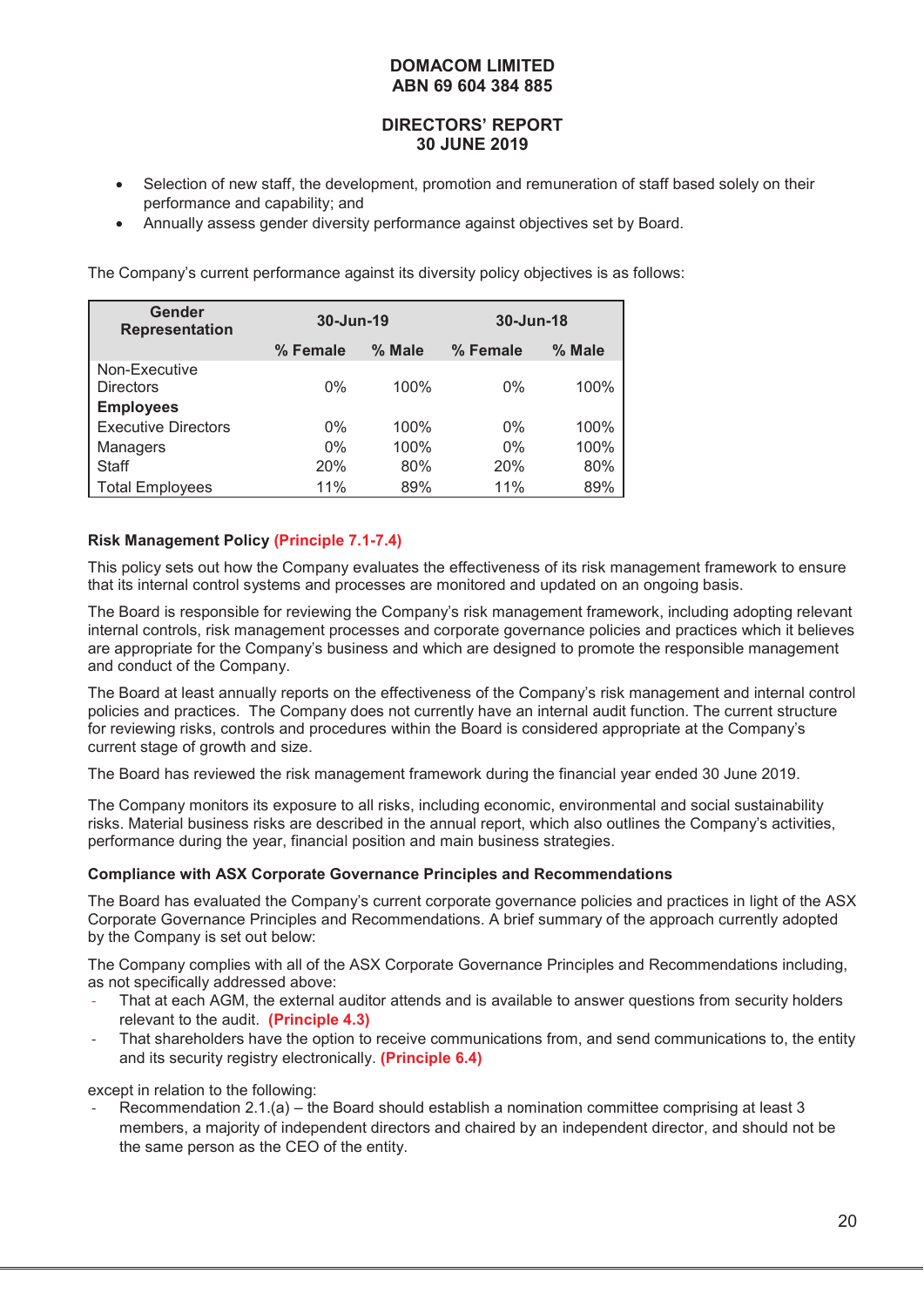# **DIRECTORS' REPORT 30 JUNE 2019**

- Recommendation 7.1.(a) –the Board should have a committee or committees to oversee risks comprising at least 3 members, a majority of independent directors and chaired by an independent director, and should not be the same person as the CEO of the entity.
- Recommendation 8.1.(a) the Board should establish a remuneration committee comprising at least 3 members, a majority of independent directors and chaired by an independent director, and should not be the same person as the CEO of the entity.

The Board has carefully considered its size and composition, together with the specialist knowledge of its directors, and formed the view that based on its current composition, it has the necessary skills and motivation to ensure that the Company performs strongly, and there is sufficient accountability in the structure of the Board, to ensure the outcomes and objectives sought by the ASX Guidelines are achieved. Having regard for the size of the DomaCom Group, the Board considered that incorporating the risk management and nomination and remuneration procedures into the function of the Board has been an appropriate way of addressing the accountability and efficiencies sought to be achieved by the ASX Guidelines.

Signed in accordance with a resolution of the Board of Directors:

**Chairman** Director 20 August 2019

**Grahame D Evans Arthur Naoumidis Arthur Naoumidis Arthur Naoumidis**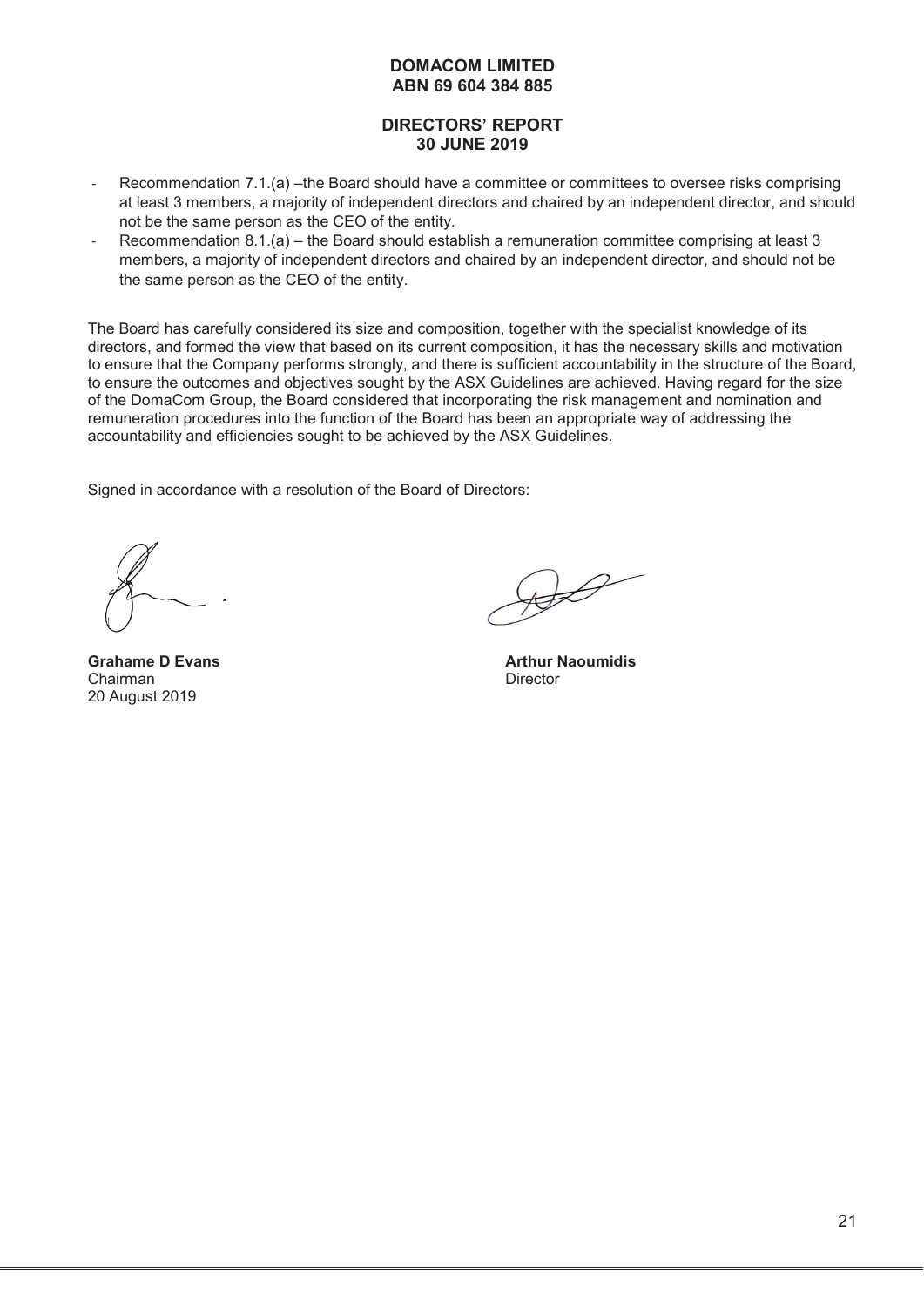

Collins Square, Tower 5 727 Collins Street Melbourne VIC 3008

Correspondence to: GPO Box 4736 Melbourne Victoria 3001

**T** +61 3 8320 2222 **F** +61 3 8320 2200 **E** info.vic@au.gt.com **W** www.grantthornton.com.au

# **Auditor's Independence Declaration**

To the Directors of DomaCom Limited

In accordance with the requirements of section 307C of the Corporations Act 2001, as lead auditor for the audit of DomaCom Limited for the year ended 30 June 2019, I declare that, to the best of my knowledge and belief, there have been:

a no contraventions of the auditor independence requirements of the Corporations Act 2001 in relation to the audit; and

b no contraventions of any applicable code of professional conduct in relation to the audit.

Awart Thompson

Grant Thornton Audit Pty Ltd Chartered Accountants

M A Cunningham Partner – Audit & Assurance

Melbourne, 20 August 2019

Grant Thornton Audit Pty Ltd ACN 130 913 594 a subsidiary or related entity of Grant Thornton Australia Ltd ABN 41 127 556 389

'Grant Thornton' refers to the brand under which the Grant Thornton member firms provide assurance, tax and advisory services to their clients and/or refers to one or more member firms, as the context requires. Grant Thornton Australia Ltd is a member firm of Grant Thornton International Ltd (GTIL). GTIL and the member firms are not a worldwide partnership. GTIL and each member firm is a separate legal entity. Services are<br>delivered by the member firms. GTIL does not provide services to clients. GTIL and i another and are not liable for one another's acts or omissions. In the Australian context only, the use of the term 'Grant Thomton' may refer to<br>Grant Thornton Australia Limited ABN 41 127 556 389 and its Australian subsid Grant Thornton Australia Limited.

Liability limited by a scheme approved under Professional Standards Legislation.

**www.grantthornton.com.au**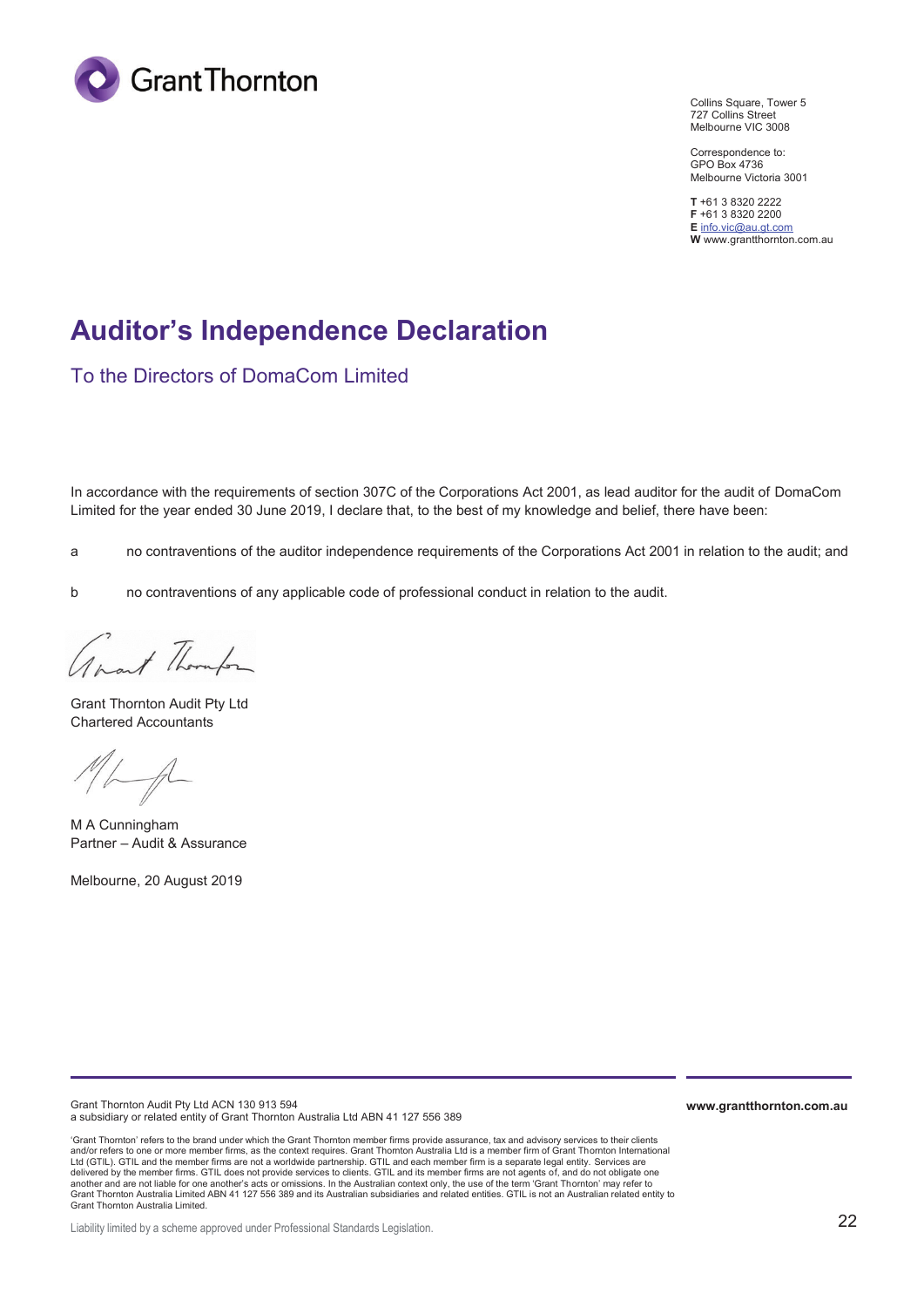# **CONSOLIDATED STATEMENT OF PROFIT OR LOSS AND OTHER COMPREHENSIVE INCOME FOR THE YEAR ENDED 30 JUNE 2019**

|                                                                                                 | <b>Note</b>    | 30 June<br>2019 | 30 June<br>2018 |
|-------------------------------------------------------------------------------------------------|----------------|-----------------|-----------------|
|                                                                                                 |                | \$              | S               |
| Revenue                                                                                         |                | 277,424         | 142,981         |
| Income recognised from research and development                                                 |                |                 |                 |
| incentive                                                                                       |                | 74,364          | 290,309         |
| Interest Income                                                                                 |                | 6,168           | 15,362          |
| Fair value gains on derivatives                                                                 |                |                 | 324,501         |
|                                                                                                 | $\overline{4}$ | 357,956         | 773,153         |
| <b>Expenses</b>                                                                                 |                |                 |                 |
| Employee benefits expenses                                                                      | 13             | (1,649,180)     | (2,681,382)     |
| Fund administration                                                                             |                | (170, 589)      | (216, 615)      |
| Rent                                                                                            |                | (182, 026)      | (175, 501)      |
| Depreciation                                                                                    |                | (754, 497)      | (665, 649)      |
| Insurance                                                                                       |                | (206, 454)      | (214, 878)      |
| Advertising                                                                                     |                | (305, 126)      | (561, 872)      |
| <b>Travel expenses</b>                                                                          |                | (84, 305)       | (102, 426)      |
| IT expenditure                                                                                  |                | (56, 304)       | (48, 576)       |
| Telephone expenditure                                                                           |                | (51, 178)       | (50, 644)       |
| Professional fees                                                                               |                | (490, 452)      | (913, 514)      |
| Finance costs                                                                                   |                | (1, 127, 713)   | (328, 351)      |
| Loss on early settlement of convertible notes                                                   |                | (676, 291)      |                 |
| <b>Director Fees</b>                                                                            |                | (123, 101)      | (150, 367)      |
| Other expenses                                                                                  |                | (261, 495)      | (334, 628)      |
| <b>Total Expenses</b>                                                                           |                | (6, 138, 711)   | (6,444,403)     |
| Loss before income tax                                                                          |                | (5,780,755)     | (5,671,250)     |
| Income tax expense                                                                              | 5              |                 |                 |
| Loss for the period                                                                             |                | (5,780,755)     | (5,671,250)     |
| Other comprehensive income<br>Items that may be reclassified subsequently to profit and<br>loss |                |                 |                 |
| Exchange differences on translating foreign operations                                          |                | (2, 568)        | (856)           |
| Other comprehensive income for the period                                                       |                | (2, 568)        | (856)           |
| Total comprehensive loss for the period                                                         |                | (5,783,323)     | (5,672,106)     |
| <b>Earnings per share</b>                                                                       |                |                 |                 |
| Basic Loss per share                                                                            | 17             | (0.04)          | (0.05)          |
| Diluted Loss per share                                                                          | 17             | (0.04)          | (0.05)          |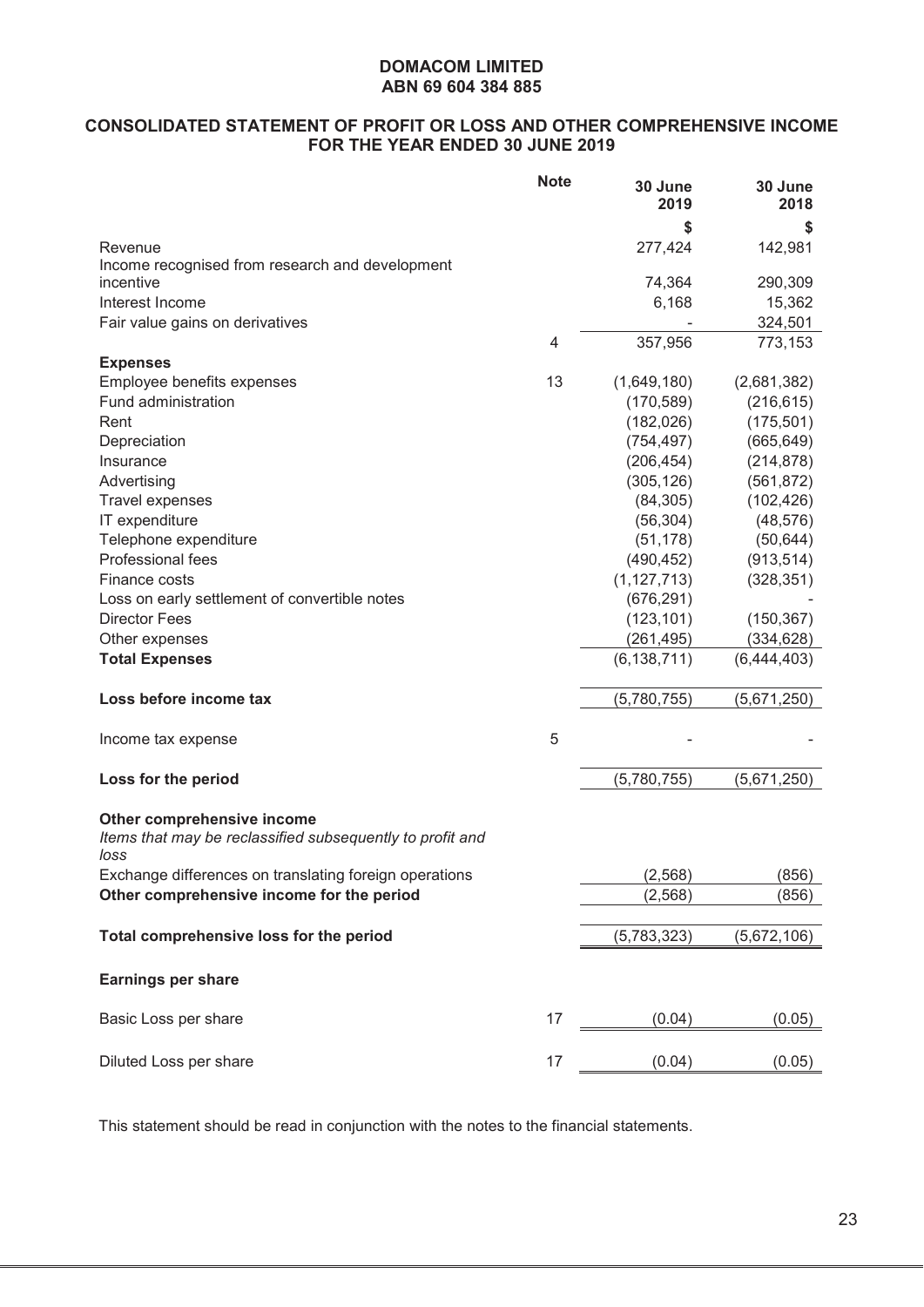# **CONSOLIDATED STATEMENT OF FINANCIAL POSITION AS AT 30 JUNE 2019**

|                                          | <b>Note</b>    | 30 June<br>2019<br>\$ | 30 June<br>2018<br>\$ |
|------------------------------------------|----------------|-----------------------|-----------------------|
| <b>ASSETS</b>                            |                |                       |                       |
| <b>CURRENT ASSETS</b>                    |                |                       |                       |
| Cash and cash equivalents                | 6              | 769,210               | 803,421               |
| Receivables                              | $\overline{7}$ | 471,476               | 654,509               |
| Prepayments and other assets             |                | 140,845               | 103,374               |
| <b>TOTAL CURRENT ASSETS</b>              |                | 1,381,531             | 1,561,304             |
| <b>NON-CURRENT ASSETS</b>                |                |                       |                       |
| Property, plant and equipment            | 8              | 2,178                 | 11,506                |
| Intangible assets                        | $9\,$          | 2,041,736             | 2,370,513             |
| <b>TOTAL NON-CURRENT ASSETS</b>          |                | 2,043,914             | 2,382,019             |
|                                          |                |                       |                       |
| <b>TOTAL ASSETS</b>                      |                | 3,425,445             | 3,943,323             |
| <b>LIABILITIES</b>                       |                |                       |                       |
| <b>CURRENT LIABILITIES</b>               |                |                       |                       |
| Payables                                 | 10             | 385,988               | 414,569               |
| Provisions                               | 11             | 294,643               | 232,339               |
| Other financial liabilities              | 12             |                       | 255,476               |
| <b>Borrowings</b>                        | 14             | 200,000               | 822,412               |
| <b>TOTAL CURRENT LIABILITIES</b>         |                | 880,631               | 1,724,796             |
| <b>NON-CURRENT LIABILITIES</b>           |                |                       |                       |
| Provisions                               | 11             | 96,379                | 62,247                |
| <b>Borrowings</b>                        | 14             | 2,981,232             | 732,371               |
| <b>TOTAL NON-CURRENT LIABILITIES</b>     |                | 3,077,611             | 794,618               |
|                                          |                |                       |                       |
| <b>TOTAL LIABILITIES</b>                 |                | 3,958,242             | 2,519,414             |
| <b>NET ASSETS</b>                        |                | (532, 797)            | 1,423,909             |
|                                          |                |                       |                       |
| <b>EQUITY</b>                            | 15             | 28,070,423            | 24,382,924            |
| <b>Issued Capital</b><br><b>Reserves</b> | 16             | 1,481,916             | 1,363,076             |
| <b>Accumulated Losses</b>                |                | (30,085,136)          | (24, 322, 091)        |
| <b>TOTAL EQUITY</b>                      |                | (532, 797)            | 1,423,909             |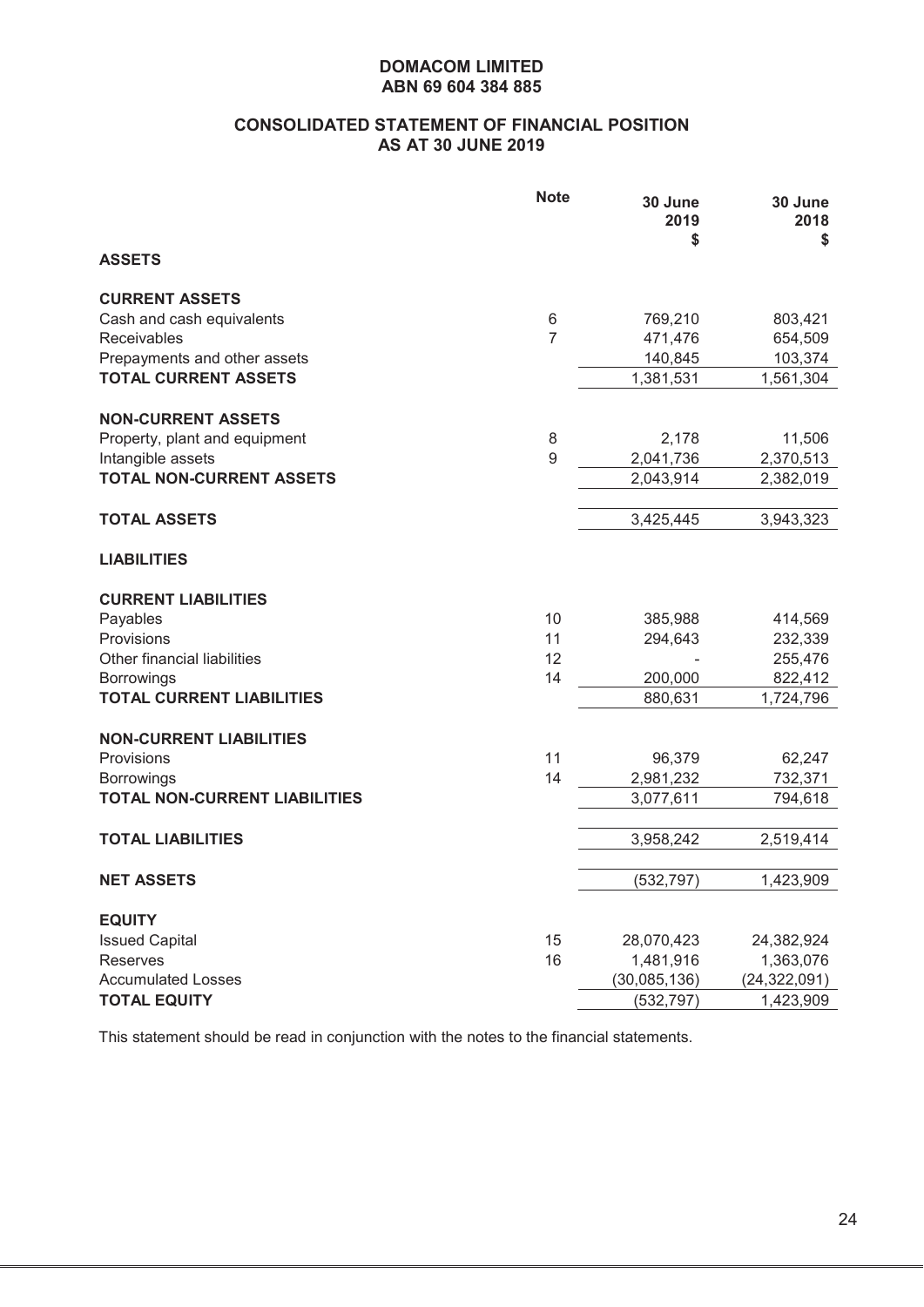# **STATEMENT OF CHANGES IN EQUITY FOR THE YEAR ENDED 30 JUNE 2019**

|                                                                 | <b>Issued</b><br><b>Capital</b> | <b>Reserves</b> | <b>Accumulated</b><br><b>Losses</b> | Total       |
|-----------------------------------------------------------------|---------------------------------|-----------------|-------------------------------------|-------------|
| 2019                                                            | S                               | \$              | S                                   | \$          |
| Opening balance at 1 July 2018                                  | 24,382,924                      | 1,363,076       | (24, 322, 091)                      | 1,423,909   |
| Issue of share capital                                          | 3,273,461                       |                 |                                     | 3,273,461   |
| Exercise of performance rights issued in<br>prior periods       | 414,038                         | (414, 038)      |                                     |             |
| Expiry of performance rights issued in<br>prior periods         |                                 | (17, 710)       | 17,710                              |             |
| Issue of convertible notes                                      |                                 | 553,156         |                                     | 553,156     |
|                                                                 | 28,070,423                      | 1,484,484       | (24, 304, 381)                      | 5,250,526   |
| <b>Transactions with owners recorded</b><br>directly in equity: |                                 |                 |                                     |             |
| Loss for the period to 30 June 2019                             |                                 |                 | (5,780,755)                         | (5,780,755) |
| Other comprehensive income                                      |                                 | (2, 568)        |                                     | (2, 568)    |
| <b>Balance at 30 June 2019</b>                                  | 28,070,423                      | 1,481,916       | (30,085,136)                        | (532, 797)  |

|                                                                | <b>Issued</b><br><b>Capital</b> | <b>Reserves</b> | <b>Accumulated</b><br><b>Losses</b> | <b>Total</b> |
|----------------------------------------------------------------|---------------------------------|-----------------|-------------------------------------|--------------|
| 2018                                                           | \$                              | \$              | \$                                  | \$           |
| Opening balance at 1 July 2017                                 | 23,754,418                      | 776,794         | (18,650,841)                        | 5,880,371    |
| Issue of share capital                                         | 628,506                         |                 |                                     | 628,506      |
| Issue of convertible notes                                     |                                 | 76,971          |                                     | 76,971       |
| Issue of options                                               |                                 | 482,295         |                                     | 482,295      |
| Share based payments                                           |                                 | 27,872          |                                     | 27,872       |
| <b>Transactions with owners recorded</b><br>directly in equity | 24,382,924                      | 1,363,932       | (18,650,841)                        | 7,096,015    |
|                                                                |                                 |                 |                                     |              |
| Loss for the period to 30 June 2018                            |                                 |                 | (5,671,250)                         | (5,671,250)  |
| Other comprehensive income                                     |                                 | (856)           |                                     | (856)        |
| <b>Balance at 30 June 2018</b>                                 | 24,382,924                      | 1,363,076       | (24, 322, 091)                      | 1,423,909    |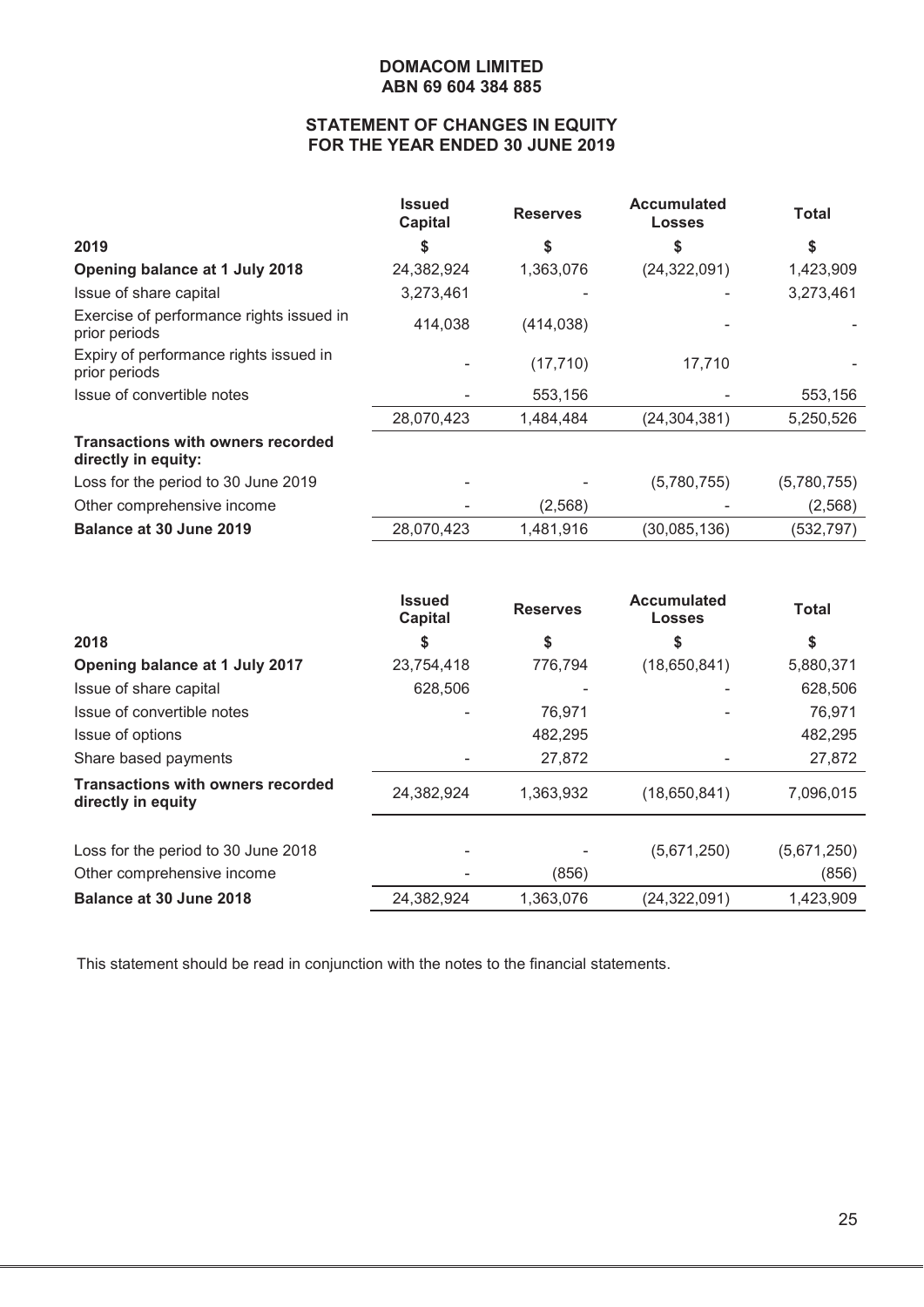# **CONSOLIDATED STATEMENT OF CASH FLOWS FOR THE YEAR ENDED 30 JUNE 2019**

|                                                |    | 30 June<br>2019 | 30 June<br>2018 |
|------------------------------------------------|----|-----------------|-----------------|
|                                                |    | S               | S               |
| <b>CASH FLOWS FROM OPERATING ACTIVITIES</b>    |    |                 |                 |
| Receipts from customers                        |    | 277,424         | 161,476         |
| Payments to suppliers and employees            |    | (3,482,046)     | (4,976,674)     |
| Research and development tax offset received   |    | 558,324         | 952,925         |
| Finance costs                                  |    | (584, 077)      | (28, 078)       |
| Net cash used in operating activities          | 18 | (3, 230, 375)   | (3,890,351)     |
| <b>CASH FLOWS FROM INVESTING ACTIVITIES</b>    |    |                 |                 |
| Proceeds from sale of other assets             |    |                 | 12,040          |
| Payments for plant and equipment               |    | (926)           | (1,090)         |
| Payments for intangible assets                 |    | (735, 338)      | (616, 126)      |
| Payment for investment                         |    | (44, 264)       |                 |
| Interest Received                              |    | 6,168           | 15,362          |
| Net cash used in investing activities          |    | (774, 360)      | (589, 814)      |
| <b>CASH FLOWS FROM FINANCING ACTIVITIES</b>    |    |                 |                 |
| Proceeds from share issue                      |    | 3,110,758       | 150,000         |
| Proceeds from convertible notes                |    | 2,750,850       | 2,003,961       |
| Repayment of convertible notes                 |    | (1, 561, 171)   | (105,000)       |
| Proceeds from short term loans                 |    | 650,000         | 530,000         |
| Repayment of short term loans                  |    | (980,000)       |                 |
| Net cash provided by financing activities      |    | 3,970,437       | 2,578,961       |
| Net decrease in cash and cash equivalents      |    | (34, 298)       | (1,901,204)     |
| Cash and cash equivalents at the beginning of  |    |                 |                 |
| period                                         |    | 803,421         | 2,705,481       |
| Net foreign exchange difference                |    | 87              | (856)           |
| Cash and cash equivalents at the end of period | 6  | 769,210         | 803,421         |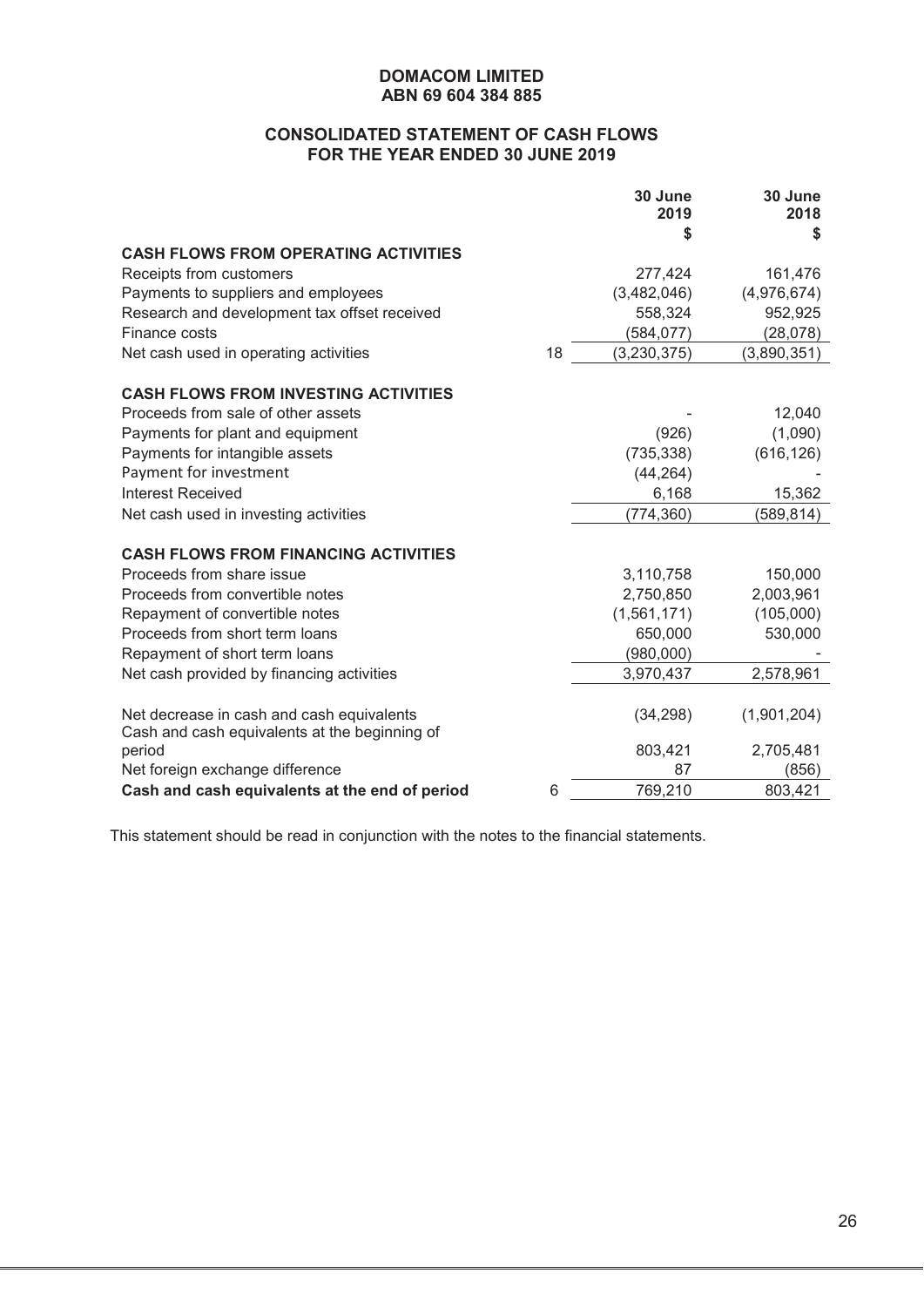#### **NOTES TO THE FINANCIAL STATEMENTS FOR THE YEAR ENDED 30 JUNE 2019**

#### **NOTE 1: GENERAL INFORMATION AND STATEMENT OF COMPLIANCE**

The financial report includes the financial statements and notes of DomaCom Limited (the "Company") and its Controlled Entities (the "Group").

The consolidated general purpose financial statements of the Group have been prepared in accordance with the requirements of the Corporations Act 2001, Australian Accounting Standards and other authoritative pronouncements of the Australian Accounting Standards Board. Compliance with Australian Accounting Standards results in full compliance with the International Financial Reporting Standards (IFRS) as issued by the International Accounting Standards Board (IASB). DomaCom Limited is a for-profit entity for the purpose of preparing the financial statements.

The financial statements for the year ended 30 June 2019 were approved and authorised for issue by the Board of Directors on 20 August 2019.

#### **NOTE 2: NEW ACCOUNTING STANDARDS ISSUED**

#### **New Standards adopted at 1 July 2018**

The following standards and interpretations have been recently issued and have been early adopted by the Group for the year ended 30 June 2019.

#### AASB 9 Financial Instruments

AASB 9 introduces new requirements for the classification and measurement of financial assets and liabilities and includes a forward-looking 'expected loss' impairment model and a substantially-changed approach to hedge accounting. These requirements improve and simplify the approach for classification and measurement of financial assets compared with the requirements of AASB 139. The main changes are:

a) Financial assets that are debt instruments will be classified based on: (i) the objective of the entity's business model for managing the financial assets; and (ii) the characteristics of the contractual cash flows.

b) Allows an irrevocable election on initial recognition to present gains and losses on investments in equity instruments that are not held for trading in other comprehensive income (instead of in profit or loss). Dividends in respect of these investments that are a return on investment can be recognised in profit or loss and there is no impairment or recycling on disposal of the instrument.

c) Introduces a 'fair value through other comprehensive income' measurement category for particular simple debt instruments.

d) Financial assets can be designated and measured at fair value through profit or loss at initial recognition if doing so eliminates or significantly reduces a measurement or recognition inconsistency that would arise from measuring assets or liabilities, or recognising the gains and losses on them, on different bases.

e) Where the fair value option is used for financial liabilities the change in fair value is to be accounted for as follows:

- the change attributable to changes in credit risk are presented in Other Comprehensive Income (OCI)
- the remaining change is presented in profit or loss If this approach creates or enlarges an accounting mismatch in the profit or loss, the effect of the changes in credit risk are also presented in profit or loss.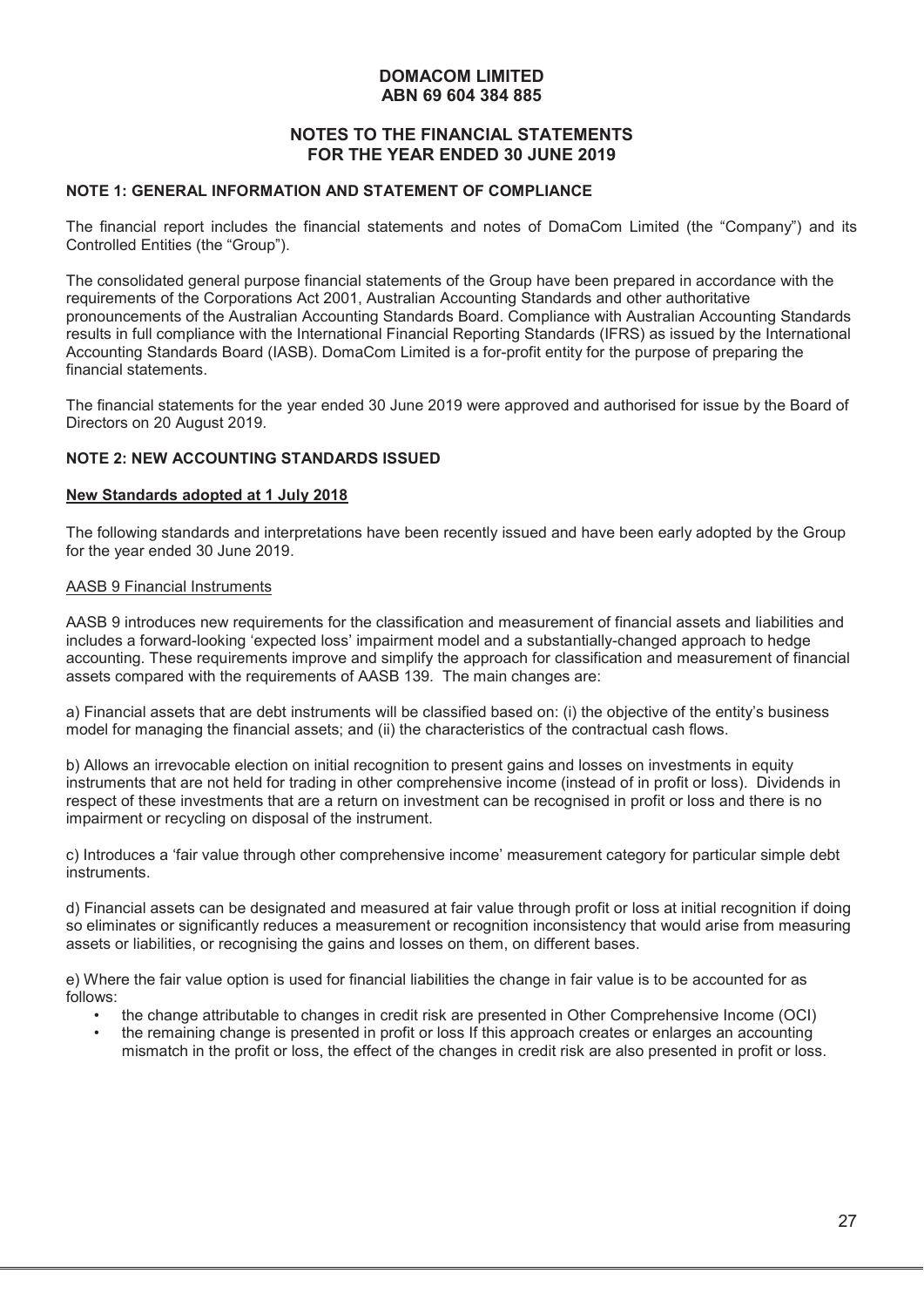# **NOTES TO THE FINANCIAL STATEMENTS FOR THE YEAR ENDED 30 JUNE 2019**

#### **NOTE 2: ACCOUNTING STANDARDS ISSUED BUT NOT YET EFFECTIVE AND NOT BEEN ADOPTED EARLY BY THE GROUP (CONTINUED)**

Otherwise, the following requirements have generally been carried forward unchanged from AASB 139 into AASB 9:

• classification and measurement of financial liabilities; and

• derecognition requirements for financial assets and liabilities.

AASB 9 requirements regarding hedge accounting represent a substantial overhaul of hedge accounting that enable entities to better reflect their risk management activities in the financial statements. Furthermore, AASB 9 introduces a new impairment model based on expected credit losses. This model makes use of more forwardlooking information and applies to all financial instruments that are subject to impairment accounting.

There has been no material impact on the transactions and balances recognised in the financial statements.

#### AASB 15 Revenue from Contracts with Customers

AASB 15 replaces AASB 118 Revenue, AASB 111 Construction Contracts and some revenue-related Interpretations: AASB 15

- establishes a new revenue recognition model
- changes the basis for deciding whether revenue is to be recognised over time or at a point in time
- provides new and more detailed guidance on specific topics (e.g. multiple element arrangements, variable pricing, rights of return, warranties and licensing)
- expands and improves disclosures about revenue

There is been no material impact on the transactions and balances recognised in the financial statements.

#### **New Accounting Standards that are not yet effective and have not been adopted by the Group**

#### AASB 16 Leases

AASB 16 replaces AASB 117 Leases and some lease-related Interpretations. AASB 16

- requires all leases to be accounted for 'on-balance sheet' by lessees, other than short-term and low value asset leases
- provides new guidance on the application of the definition of lease and on sale and lease back accounting
- largely retains the existing lessor accounting requirements in AASB 117
- requires new and different disclosures about leases

Based on a detailed assessment, it is expected that the first-time adoption of AASB 16 for the year ending 30 June 2020 will have a material impact on the transactions and balances recognised in the financial statements for leases greater than 12 months, in particular:

- lease assets and financial liabilities on the balance sheet will increase respectively (based on the facts at the date of the assessment)
- there will be a reduction in the reported equity as the carrying amount of lease assets will reduce more quickly than the carrying amount of lease liabilities
- the implicit interest in lease payments for former off balance sheet leases will be presented as part of finance costs rather than being included in operating expenses
- operating cash outflows will be lower and financing cash flows will be higher in the statement of cash flows as principal repayments on all lease liabilities will now be included in financing activities rather than operating activities. Interest can also be included within financing activities.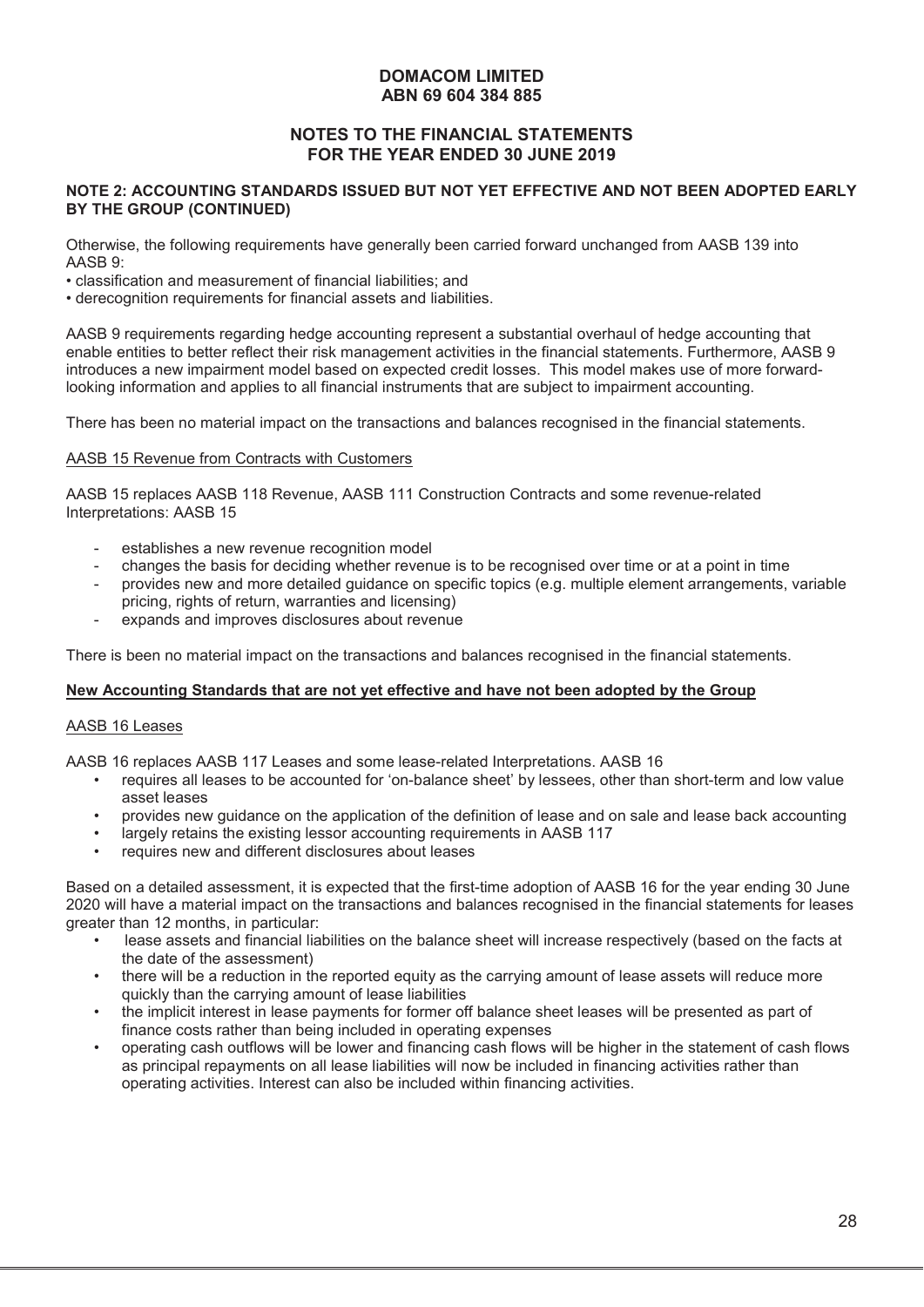# **NOTES TO THE FINANCIAL STATEMENTS FOR THE YEAR ENDED 30 JUNE 2019**

#### **NOTE 3: SUMMARY OF ACCOUNTING POLICIES**

#### **(a) Overall considerations**

The significant accounting policies that have been used in the preparation of these financial statements are summarised below.

The financial statements have been prepared using the measurement bases specified by Australian Accounting Standards for each type of asset, liability, income and expense. The measurement bases are more fully described in the accounting policies below.

#### **Segmental Reporting**

Financial information reported internally used for the allocation of resources and assessing performance is currently presented without reference to segments. Therefore profit and loss, revenues and expenses and assets and liabilities have been presented without segmentation.

#### **(b) Basis of consolidation**

The Group financial statements consolidate those of the Parent Company and all of its subsidiaries as of 30 June 2019. The Parent controls a subsidiary if it is exposed, or has rights, to variable returns from its involvement with the subsidiary and has the ability to affect those returns through its power over the subsidiary. All subsidiaries have a reporting date of 30 June.

All transactions and balances between Group companies are eliminated on consolidation, including unrealised gains and losses on transactions between Group Companies. Where unrealised losses on intra-group asset sales are reversed on consolidation, the underlying asset is also tested for impairment from a Group perspective. Amounts reported in the financial statements of Subsidiaries have been adjusted where necessary to ensure consistency with the accounting policies adopted by the Group.

Profit or loss and other comprehensive income of subsidiaries acquired or disposed of during the period are recognised from the effective date of acquisition, or up to the effective date of disposal, as applicable. Non-controlling interests, presented as part of equity, represent the portion of a subsidiary's profit or loss and net assets that is not held by the Group. The Group attributes total comprehensive income or loss of subsidiaries between the owners of the Parent and the non-controlling interests based on their respective ownership interests.

#### **(c) Business Combination**

The Group applies the acquisition method in accounting for business combinations. The consideration transferred by the Group to obtain control of a subsidiary is calculated as the sum of the acquisition-date fair values of assets transferred, liabilities incurred and the equity interests issued by the Group, which includes the fair value of any asset or liability arising from a contingent consideration arrangement. Acquisition costs are expensed as incurred.

The Group recognises identifiable assets acquired and liabilities assumed in a business combination regardless of whether they have been previously recognised in the acquiree's financial statements prior to the acquisition. Assets acquired and liabilities assumed are generally measured at their acquisition-date fair values.

Goodwill is stated after separate recognition of identifiable intangible assets. It is calculated as the excess of the sum of: (a) fair value of consideration transferred; (b) the recognised amount of any non-controlling interest in the acquiree; and (c) acquisition-date fair value of any existing equity interest in the acquiree, over the acquisition-date fair values of identifiable net assets. If the fair values of identifiable net assets exceed the sum calculated above, the excess amount (ie gain on a bargain purchase) is recognised in profit or loss immediately.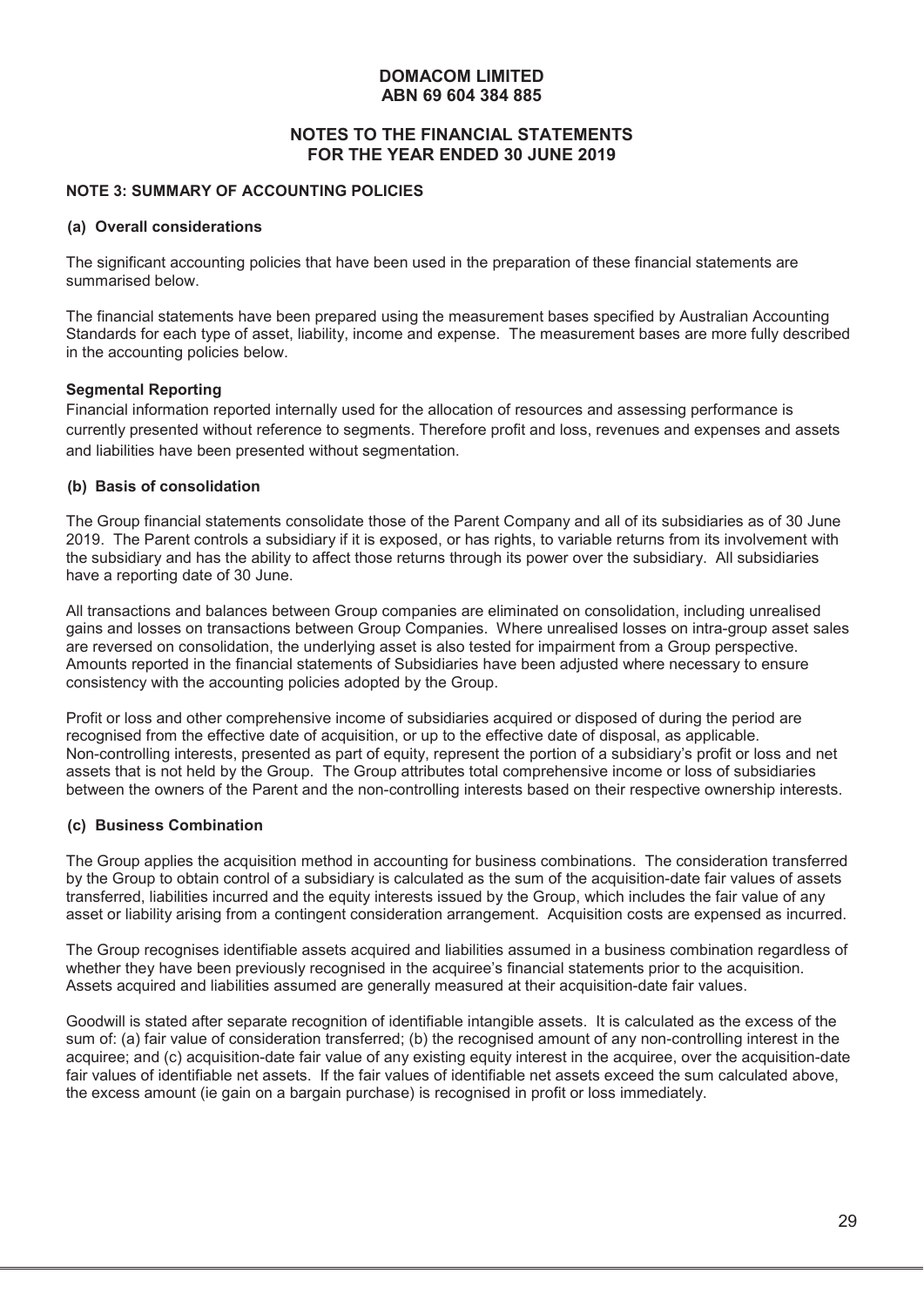## **NOTES TO THE FINANCIAL STATEMENTS FOR THE YEAR ENDED 30 JUNE 2019**

#### **NOTE 3: SUMMARY OF ACCOUNTING POLICIES (CONTINUED)**

#### **(d) Foreign currency translation**

#### **Functional and presentation currency**

The consolidated financial statements are presented in Australian Dollars (\$AUD), which is also the functional currency of the Parent Company.

#### **Foreign currency transactions and balances**

Foreign currency transactions are translated into the functional currency of the respective Group entity, using the exchange rates prevailing at the dates of the transactions (spot exchange rate). Foreign exchange gains and losses resulting from the settlement of such transactions and from the re-measurement of monetary items at year end exchange rates are recognised in profit or loss.

Non-monetary items are not retranslated at year-end and are measured at historical cost (translated using the exchange rates at the date of the transaction), except for non-monetary items measured at fair value which are translated using the exchange rates at the date when fair value was determined.

#### **Foreign operations**

In the Group's financial statements, all assets, liabilities and transactions of Group entities with a functional currency other than the \$AUD are translated into \$AUD upon consolidation. The functional currency of the Entities in the Group has remained unchanged during the reporting period.

On consolidation, assets and liabilities have been translated into \$AUD at the closing rate at the reporting date. Goodwill and fair value adjustments arising on the acquisition of a foreign entity have been treated as assets and liabilities of the foreign entity and translated into \$AUD at the closing rate. Income and expenses have been translated into \$AUD at the average rate over the reporting period. Exchange differences are charged / credited to other comprehensive income and recognised in the currency translation reserve in equity. On disposal of a foreign operation the cumulative translation differences recognised in equity are reclassified to profit or loss and recognised as part of the gain or loss on disposal.

#### **(e) Revenue**

To determine whether to recognise revenue, the Group follows a 5-step process:

- 1. Identifying the contract with a customer
- 2. Identifying the performance obligations
- 3. Determining the transaction price
- 4. Allocating the transaction price to the performance obligations
- 5. Recognising revenue when/as performance obligation(s) are satisfied.

Revenue is recognised either at a point in time or over time, when (or as) the Group satisfies performance obligations by transferring the promised services to its customers.

The Group recognises contract liabilities for consideration received in respect of unsatisfied performance obligations and reports these amounts as other liabilities in the statement of financial position. Similarly, if the Group satisfies a performance obligation before it receives the consideration, the Group recognises either a contract asset or a receivable in its statement of financial position, depending on whether something other than the passage of time is required before the consideration is due. Interest income is reported on an accruals basis. Revenue arises mainly from the investment management services provided to the DomaCom Fund. This is recognized at a point in time when the performance obligation is satisfied.

The DomaCom Group may be entitled to claim a refundable tax credit for eligible research and development expenditure (eg the Research and Development Tax Incentive regime in Australia or other investment allowances). The DomaCom Group accounts for a claim as an offset against eligible capitalised R&D expenditure. To the extent the claim relates to costs that were expensed as they did not meet the capitalisation criteria under AASB 138 Intangible Assets, this amount is recognised as Income recognised from research and development incentive at a point in time.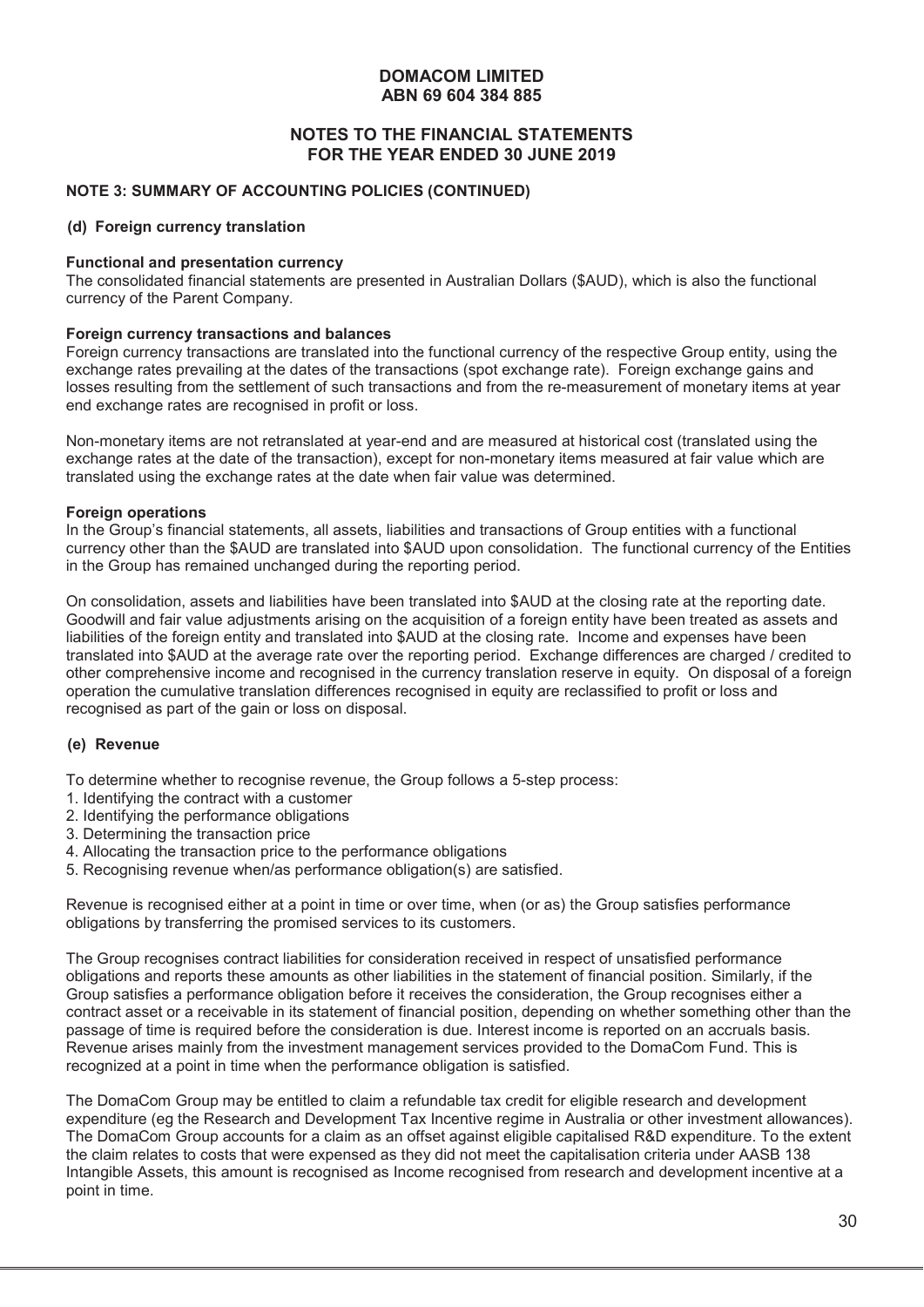# **NOTES TO THE FINANCIAL STATEMENTS FOR THE YEAR ENDED 30 JUNE 2019**

#### **NOTE 3: SUMMARY OF ACCOUNTING POLICIES (CONTINUED)**

#### **(f) Operating expenses**

Operating expenses are recognised in profit or loss upon utilisation of the service or at the date of their origin.

#### **(g) Intangible assets**

#### *Recognition of other intangible assets*

#### **Acquired intangible assets**

Acquired computer software is capitalised on the basis of the costs incurred to acquire and install the specific software.

#### **Internally developed intangibles**

Expenditure on the research phase of projects to develop the software platform is recognised as an expense as incurred.

Costs that are directly attributable to a project's development phase are recognised as intangible assets, provided they meet the following recognition requirements:

- $\bullet$  the development costs can be measured reliably
- $\bullet$  the project is technically and commercially feasible
- the Group intends to and has sufficient resources to complete the project
- the Group has the ability to use or sell the asset
- the software will generate probable future economic benefits

Development costs not meeting these criteria for capitalisation are expensed as incurred.

#### *Subsequent measurement*

All intangible assets, including the internally developed software platform, are accounted for using the cost model whereby capitalised costs are amortised on a systematic basis over their estimated useful lives, as these assets are considered finite. Residual values and useful lives are reviewed at each reporting date. In addition, they are subject to impairment testing. Any capitalised internally developed asset that is not yet complete is not amortised but is subject to impairment testing. The following useful lives are applied:

- Software: 5 years
- Software platform costs: 5 years (see Note 3s)

The DomaCom Group may be entitled to claim a refundable tax credit for eligible research and development expenditure (eg the Research and Development Tax Incentive regime in Australia or other investment allowances). The DomaCom Group accounts for a claim as an offset against eligible capitalised R&D expenditure to the extent the claim relates to capitalised expenditure.

Subsequent expenditures on the maintenance of computer software and the software platform will be expensed as incurred.

When an intangible asset is disposed of, the gain or loss on disposal is determined as the difference between the proceeds and the carrying amount of the asset, and is recognised in profit or loss within other income or other expenses.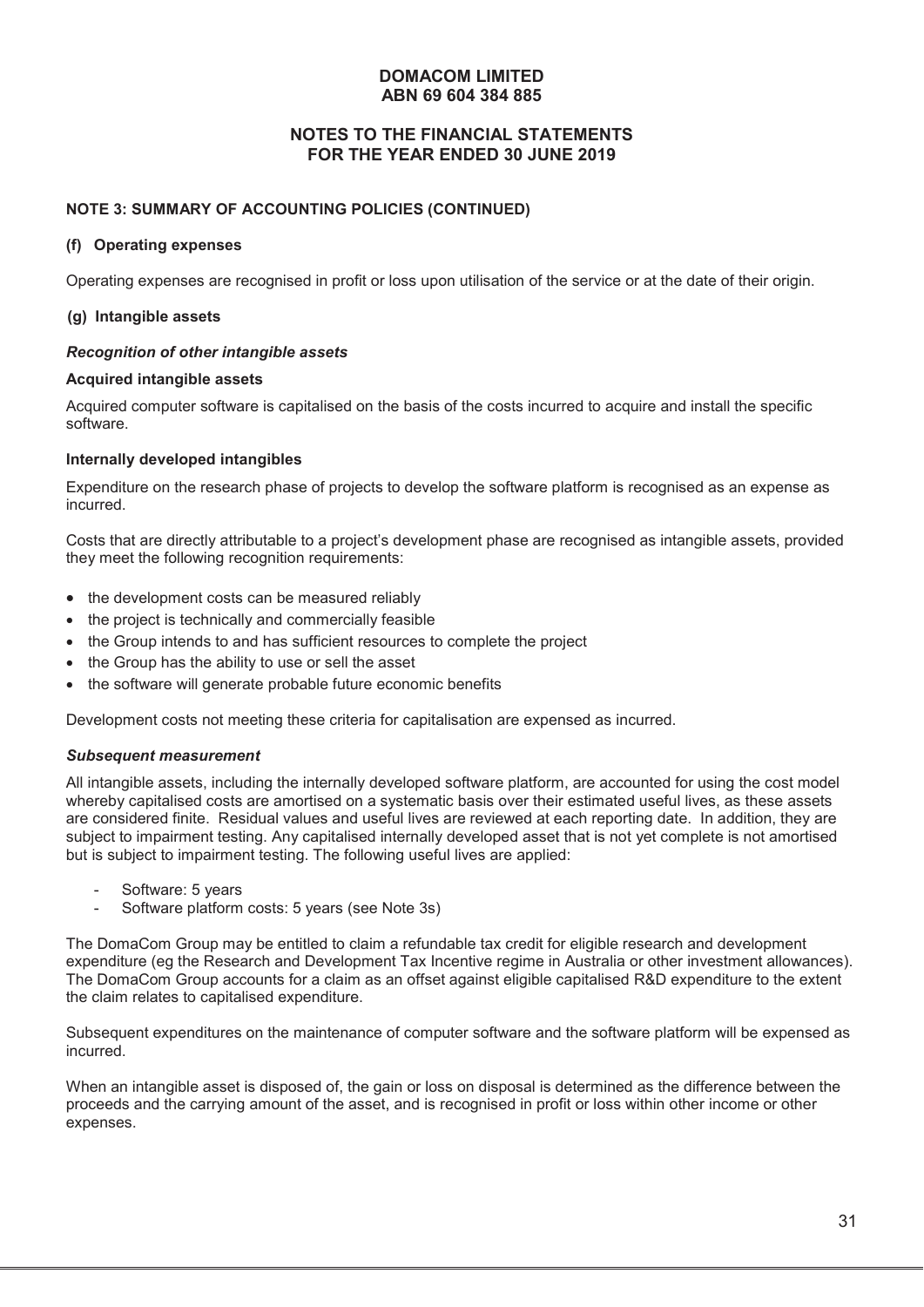# **NOTES TO THE FINANCIAL STATEMENTS FOR THE YEAR ENDED 30 JUNE 2019**

# **NOTE 3: SUMMARY OF ACCOUNTING POLICIES (CONTINUED)**

#### **(h) Property, plant and equipment**

Plant and equipment is initially recognised at acquisition cost, including any costs directly attributable to bringing the assets to the location and condition necessary for it to be capable of operating in the manner intended by the Group's management.

Plant and equipment is subsequently measured using the cost model, cost less subsequent depreciation and impairment losses.

Depreciation is recognised on a straight-line basis to write down the cost less estimated residual value of plant and equipment. The following useful lives are applied:

- Furniture & fittings: 5 years
- Plant & office equipment: 5 years
- Computer equipment: 3 years

Material residual value estimates and estimates of useful life are updated as required, but at least annually. Gains or losses arising on the disposal of property, plant and equipment are determined as the difference between the disposal proceeds and the carrying amount of the assets and are recognised in profit or loss within other income or other expenses.

### **(i) Leased assets**

#### *Operating leases*

Where the Group is a lessee, payments on operating lease agreements are recognised as an expense on a straight-line basis over the lease term. Associated costs, such as maintenance and insurance, are expensed as incurred.

#### **(j) Impairment testing of intangible assets and property, plant and equipment**

For impairment assessment purposes, assets are grouped at the lowest levels for which there are largely independent cash inflows (cash-generating units). As a result, some assets are tested individually for impairment and some are tested at cash-generating unit level.

Individual assets or cash-generating units are tested for impairment whenever events or changes in circumstances indicate that the carrying amount may not be recoverable.

An impairment loss is recognised for the amount by which the asset's or cash-generating unit's carrying amount exceeds its recoverable amount, which is the higher of fair value less costs to sell and value-in-use. To determine the value-in-use, management estimates expected future cash flows from each cash-generating unit and determines a suitable interest rate in order to calculate the present value of those cash flows. The data used for impairment testing procedures are directly linked to the Group's latest approved budget, adjusted as necessary to exclude the effects of future reorganisations and asset enhancements. Discount factors are determined individually for each cash-generating unit and reflect management's assessment of respective risk profiles, such as market and asset-specific risks factors.

Impairment losses for cash-generating units reduce first the carrying amount of any goodwill allocated to that cashgenerating unit. Any remaining impairment loss is charged pro rata to the other assets in the cash-generating unit. With the exception of goodwill, all assets are subsequently reassessed for indications that an impairment loss previously recognised may no longer exist.

An impairment charge is reversed if the cash-generating unit's recoverable amount exceeds its carrying amount.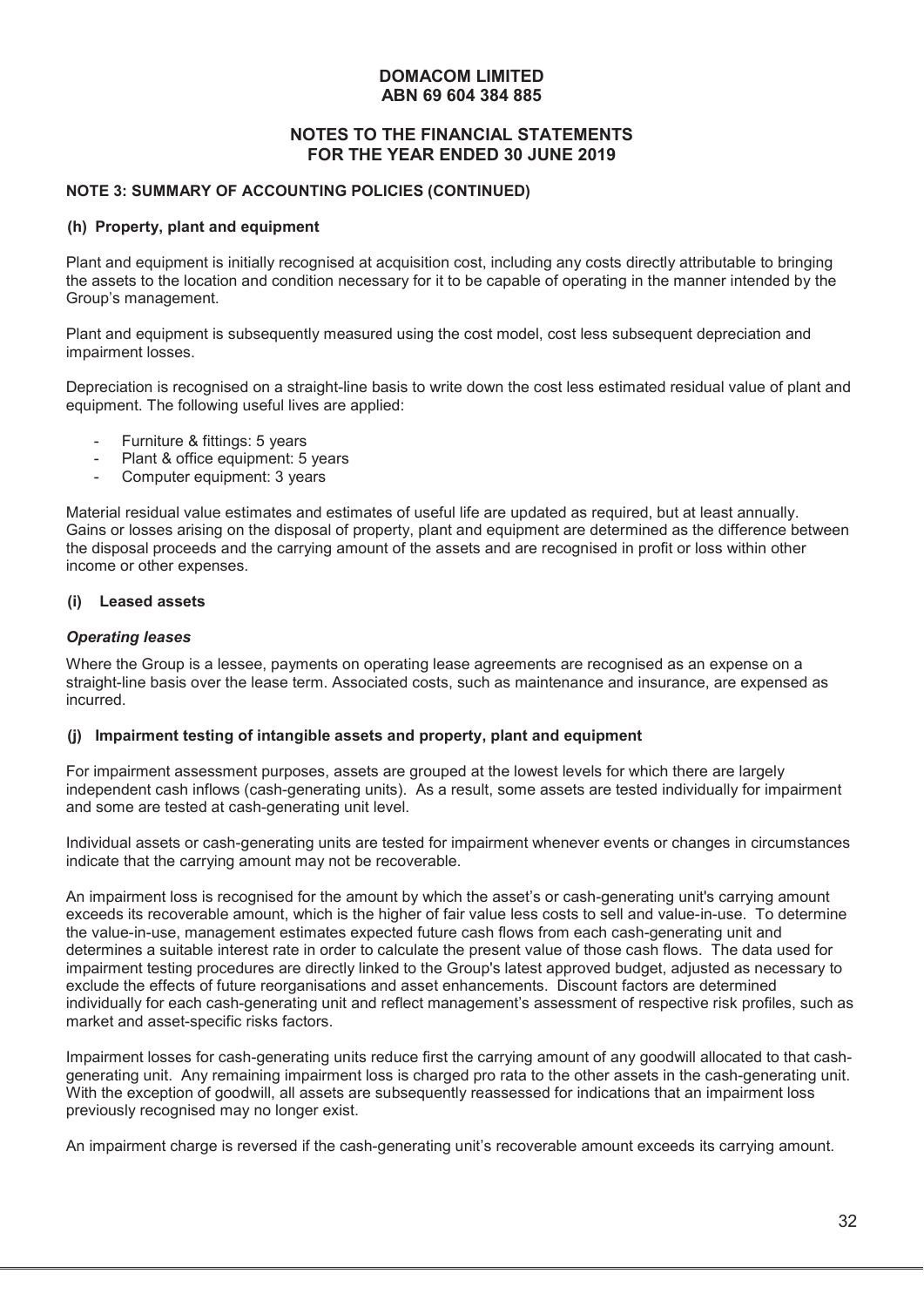# **NOTES TO THE FINANCIAL STATEMENTS FOR THE YEAR ENDED 30 JUNE 2019**

#### **NOTE 3: SUMMARY OF ACCOUNTING POLICIES (CONTINUED)**

#### **(k) Financial instruments**

Financial assets and financial liabilities are recognised when the Group becomes a party to the contractual provisions of the financial instrument, and are measured initially at fair value adjusted by transactions costs, except for those carried at fair value through profit or loss, which are measured initially at fair value. Subsequent measurement of financial assets and financial liabilities are described below.

Financial assets are derecognised when the contractual rights to the cash flows from the financial asset expire, or when the financial asset and all substantial risks and rewards are transferred. A financial liability is derecognised when it is extinguished, discharged, cancelled or expires.

#### *Trade and other receivables*

Loans and receivables are non-derivative financial assets with fixed or determinable payments that are not quoted in an active market. After initial recognition, these are measured at amortised cost using the effective interest method, less provision for impairment. Discounting is omitted where the effect of discounting is immaterial. The Group's cash and cash equivalents, trade and most other receivables fall into this category of financial instruments.

Individually significant receivables are considered for impairment when they are past due or when other objective evidence is received that a specific counterparty will default. Receivables that are not considered to be individually impaired are reviewed for impairment in Companies, which are determined by reference to the industry and region of a counterparty and other shared credit risk characteristics. The impairment estimate is then based on the expected credit loss.

#### *Classification and subsequent measurement of financial liabilities*

The Group's financial liabilities include trade and other payables, and related party loans

#### *Financial Liabilities*

Financial liabilities are measured subsequently at amortised cost using the effective interest method. All interest-related charges and, if applicable, changes in an instrument's fair value that are reported in profit or loss are included within finance costs or finance income.

#### *Compound Instruments*

The component parts of compound instruments (convertible notes) issued by the Company are classified separately as financial liabilities and equity in accordance with the substance of the contractual arrangements and the definitions of a financial liability and an equity instrument. Conversion options that will be settled by the exchange of a fixed amount of cash or another financial asset for a fixed number of the Company's own equity instruments is an equity instrument.

At the date of issue, the fair value of the liability component is estimated using the prevailing market interest rate for similar non-convertible instruments. This amount is recognised as a liability on an amortised cost basis using the effective interest method until extinguished upon conversion or at the instrument's maturity date.

The conversion option classified as equity is determined by deducting the amount of the liability component from the fair value of the compound instrument as a whole. This is recognised and included in equity, net of income tax effects, and is not subsequently remeasured. In addition, the conversion option classified as equity will remain in equity until the conversion option is exercised, in which case, the balance recognised in equity will be transferred to issued capital. Where the conversion option remains unexercised at the maturity date of the convertible note, the balance recognised in equity will be transferred to retained profits/ accumulated losses. No gain or loss is recognised in profit or loss upon conversion or expiration of the conversion option.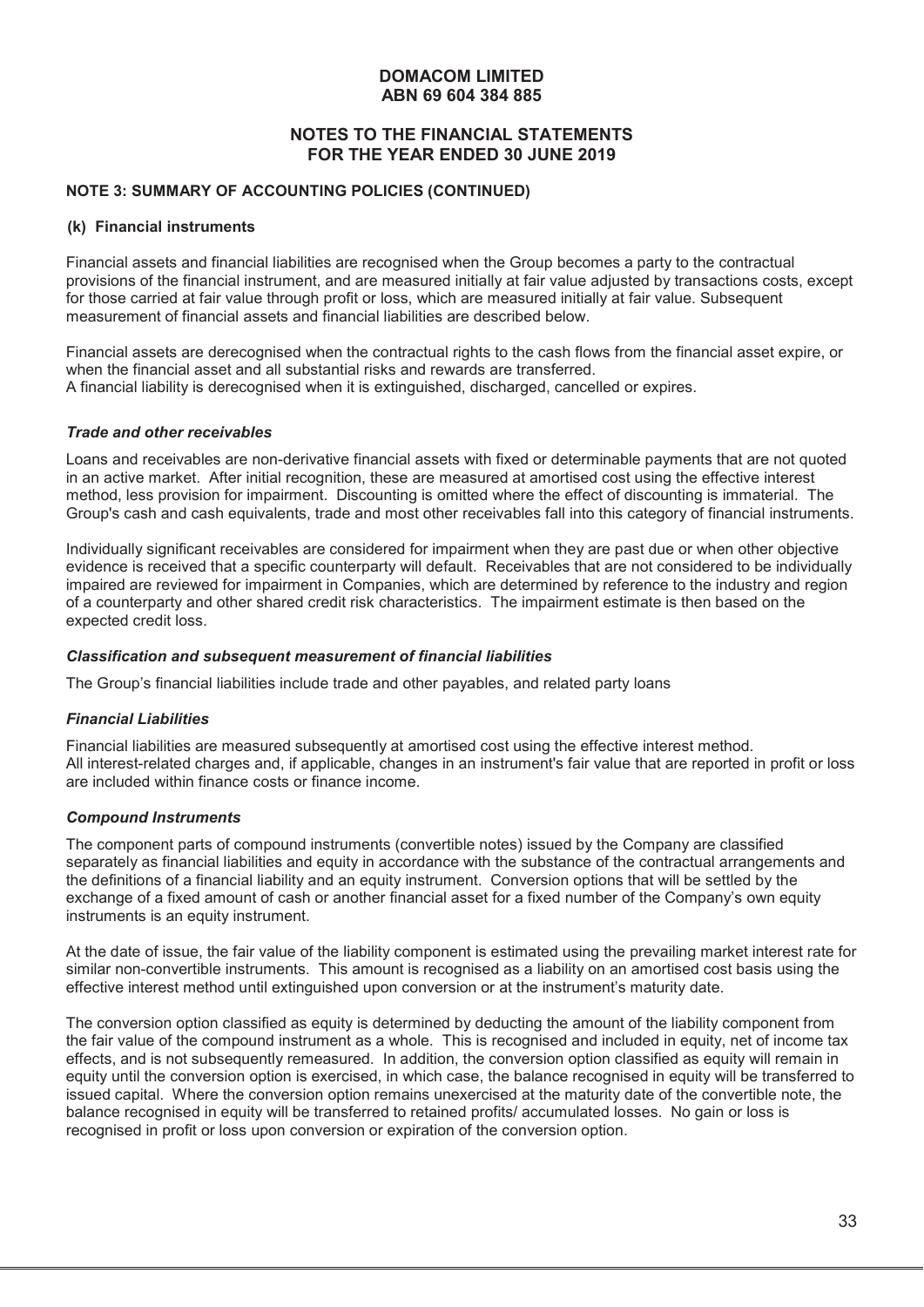# **NOTES TO THE FINANCIAL STATEMENTS FOR THE YEAR ENDED 30 JUNE 2019**

#### **NOTE 3: SUMMARY OF ACCOUNTING POLICIES (CONTINUED)**

#### **(k) Financial Instruments (continued)**

Transaction costs that relate to the issue of the convertible notes are allocated to the liability and equity components in proportion to the allocation of the gross proceeds. Transaction costs relating to the equity component are recognised directly in equity. Transaction costs relating to the liability component are included in the carrying amount of the liability component and are amortised over the lives of the convertible notes using the effective interest method.

#### **(l) Income taxes**

Tax expense recognised in profit or loss comprises the sum of deferred tax and current tax not recognised in other comprehensive income or directly in equity.

Current income tax assets and/or liabilities comprise those obligations to, or claims from, the Australian Taxation Office (ATO) and other fiscal authorities relating to the current or prior reporting periods, that are unpaid at the reporting date. Current tax is payable on taxable profit, which differs from profit or loss in the financial statements. Calculation of current tax is based on tax rates and tax laws that have been enacted or substantively enacted by the end of the reporting period.

Deferred income taxes are calculated using the liability method on temporary differences between the carrying amounts of assets and liabilities and their tax bases. However, deferred tax is not provided on the initial recognition of goodwill, or on the initial recognition of an asset or liability unless the related transaction is a business combination or affects tax or accounting profit. Deferred tax on temporary differences associated with investments in subsidiaries and joint ventures is not provided if reversal of these temporary differences can be controlled by the Group and it is probable that reversal will not occur in the foreseeable future.

Deferred tax assets and liabilities are calculated, without discounting, at tax rates that are expected to apply to their respective period of realisation, provided they are enacted or substantively enacted by the end of the reporting period.

Deferred tax assets are recognised to the extent that it is probable that they will be able to be utilised against future taxable income, based on the Group's forecast of future operating results which is adjusted for significant nontaxable income and expenses and specific limits to the use of any unused tax loss or credit. Deferred tax liabilities are always provided for in full.

Deferred tax assets and liabilities are offset only when the Group has a right and intention to set off current tax assets and liabilities from the same taxation authority.

Changes in deferred tax assets or liabilities are recognised as a component of tax income or expense in profit or loss, except where they relate to items that are recognised in other comprehensive income (such as the revaluation of land) or directly in equity, in which case the related deferred tax is also recognised in other comprehensive income or equity, respectively.

# **(m) Cash and cash equivalents**

Cash and cash equivalents comprise cash on hand and demand deposits, together with other short-term, highly liquid investments that are readily convertible into known amounts of cash and which are subject to an insignificant risk of changes in value.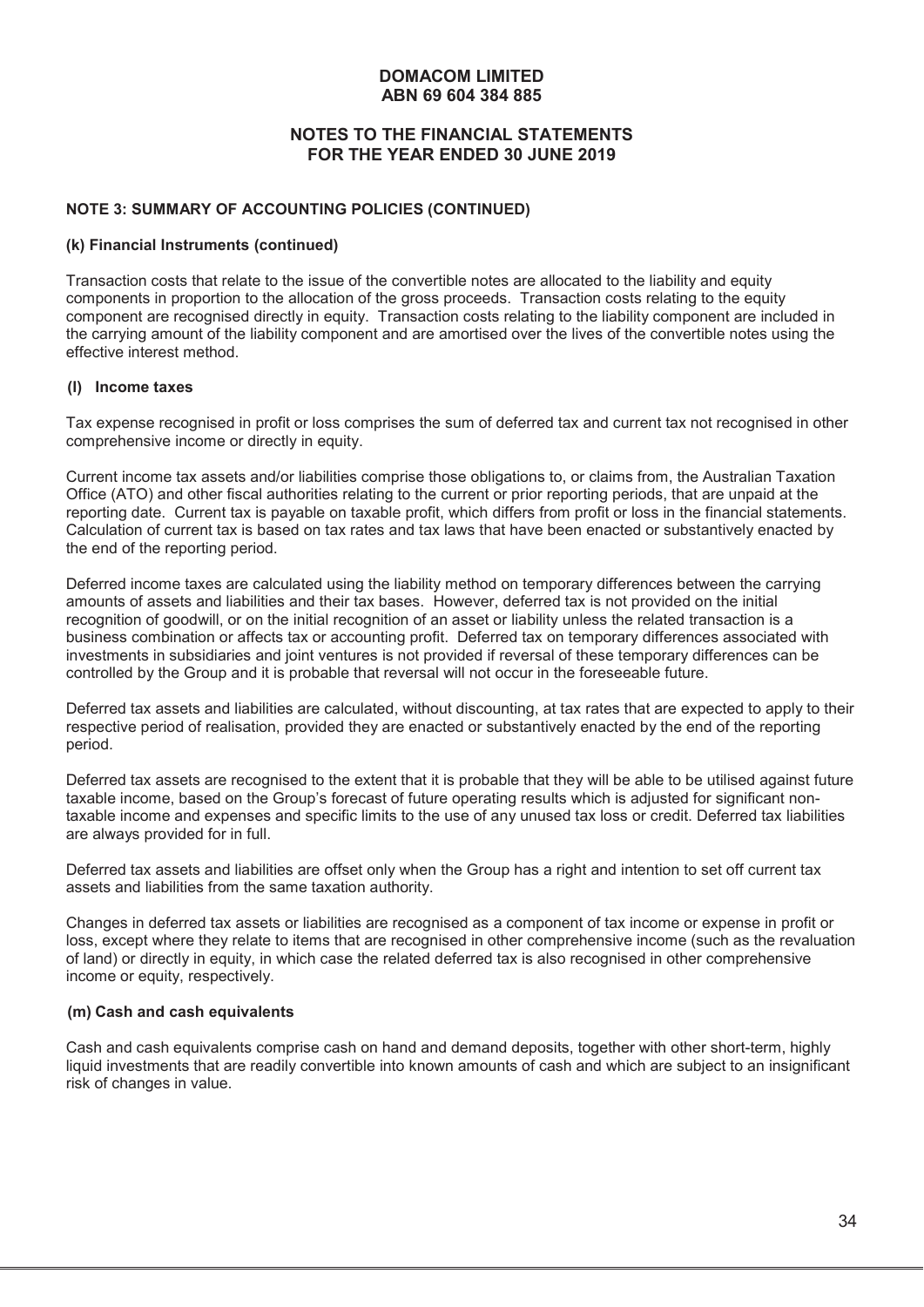## **NOTES TO THE FINANCIAL STATEMENTS FOR THE YEAR ENDED 30 JUNE 2019**

#### **NOTE 3: SUMMARY OF ACCOUNTING POLICIES (CONTINUED)**

#### **(n) Equity, reserves and dividend payments**

Share capital represents the fair value of shares that have been issued. Any transaction costs associated with the issuing of shares are deducted from share capital, net of any related income tax benefits.

Retained earnings includes all current and prior period retained profits.

Dividend distributions payable to equity shareholders are included in other liabilities when the dividends have been approved in a general meeting prior to the reporting date.

All transactions with owners of the parent are recorded separately within equity.

#### **(o) Employee benefits**

#### *Short-term employee benefits*

Short-term employee benefits, including annual leave entitlement, are current liabilities included in employee benefits, measured at the undiscounted amount that the Group expects to pay as a result of the unused entitlement.

#### *Share-based payments*

Share-based compensation benefits are provided to employees via the Group or Shareholders for no cash consideration.

The fair value of shares granted is recognised as an employee benefit expense with a corresponding increase in equity. The fair value is measured at grant date and recognised over the period during which the employees become unconditionally entitled to the shares.

#### **(p) Provisions, contingent liabilities and contingent assets**

Provisions for legal disputes, onerous contracts or other claims are recognised when the Group has a present legal or constructive obligation as a result of a past event, it is probable that an outflow of economic resources will be required from the Group and amounts can be estimated reliably. Timing or amount of the outflow may still be uncertain.

Provisions are measured at the estimated expenditure required to settle the present obligation, based on the most reliable evidence available at the reporting date, including the risks and uncertainties associated with the present obligation. Where there are a number of similar obligations, the likelihood that an outflow will be required in settlement is determined by considering the class of obligations as a whole. Provisions are discounted to their present values, where the time value of money is material.

Any reimbursement that the Group can be virtually certain to collect from a third party with respect to the obligation is recognised as a separate asset. However, this asset may not exceed the amount of the related provision.

In those cases where the possible outflow of economic resources as a result of present obligations is considered improbable or remote, no liability is recognised.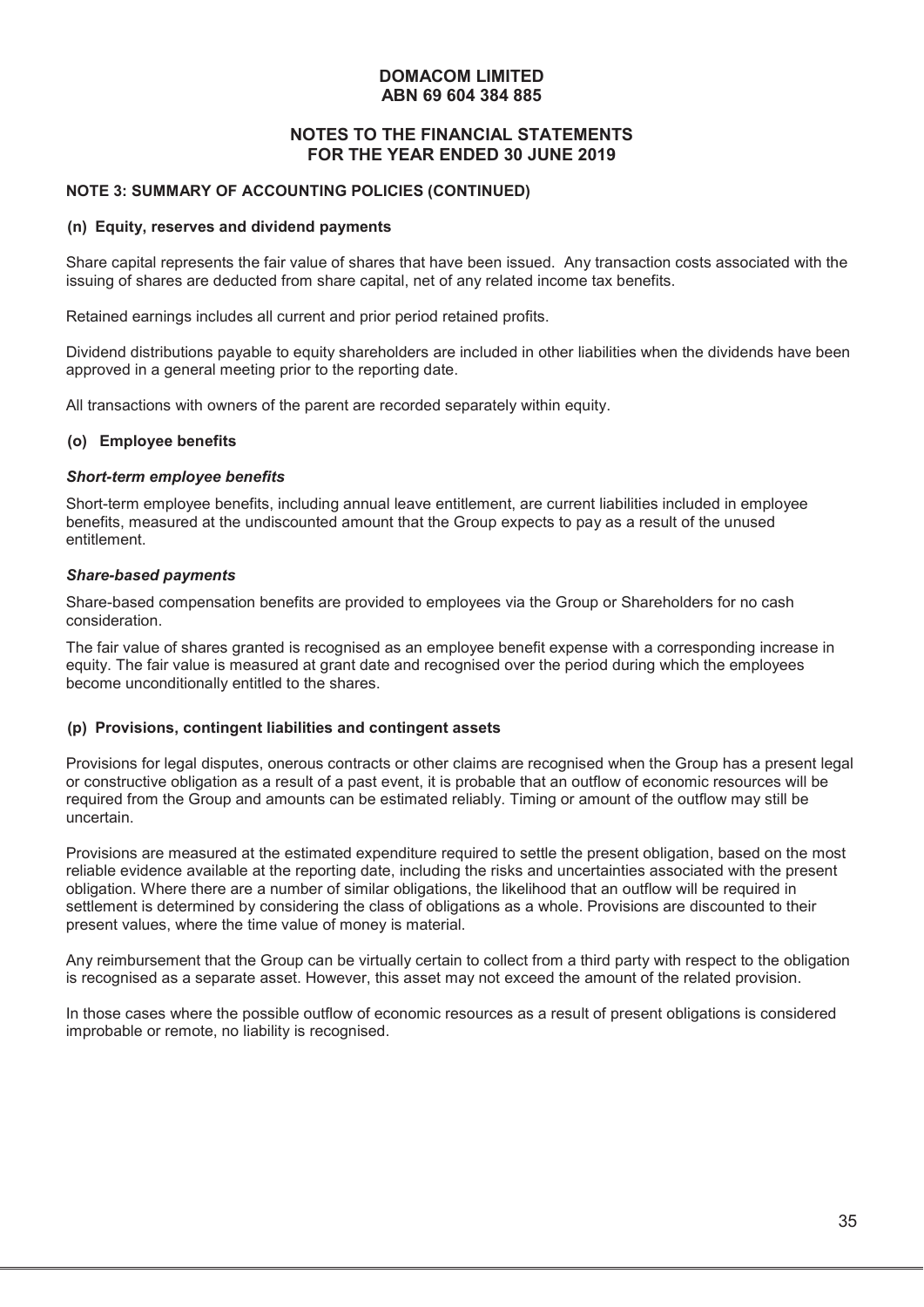## **NOTES TO THE FINANCIAL STATEMENTS FOR THE YEAR ENDED 30 JUNE 2019**

#### **NOTE 3: SUMMARY OF ACCOUNTING POLICIES (CONTINUED)**

#### **(q) Goods and Services Tax (GST)**

Revenues, expenses and assets are recognised net of the amount of GST, except where the amount of GST incurred is not recoverable from the Tax Office. In these circumstances the GST is recognised as part of the cost of acquisition of the asset or as part of an item of the expense. Receivables and payables in the statement of financial position are shown inclusive of GST.

Cash flows are presented in the statement of cash flows on a gross basis, except for the GST components of investing and financing activities, which are disclosed as operating cash flows.

#### **(r) Going Concern**

As a developing business the Group has experienced a loss of \$5,780,755 and negative operating cash flows as set out in the Consolidated Statement of Cash Flows. The Group has net working capital of \$500,900 and a net liability position of \$532,797.

The continuing viability of the Group and its ability to continue as a going concern is dependent upon the Group being successful in continuing to grow Funds under Management ("FUM") within the DomaCom Fund and the ability to raise capital. A detailed sales pipeline and forecast is continuously updated and reported to the Board on a regular basis. The strategy for continued growth includes further expanding the direct to consumer distribution channel that will work alongside DomaCom's established financial adviser network. DomaCom has now developed the ability to introduce leverage into investments which will be a significant driver in FUM growth. In addition DomaCom is focused on providing investment opportunities within the themes of regional investment, affordable housing and renewable energy. These opportunities are constantly monitored within the sales pipeline review process.

Cash flow forecasts are presented and discussed at each Board Meeting. These include the forecast receipt of R&D tax claims (\$394,237 expected to be received for the year ended 30 June 2019, resulting in a net inflow of \$194,237 after repayment of the factored loan). In addition to the forecast growth in management fees from increased FUM and the R&D tax claim, DomaCom intends to raise additional capital as required.

If these matters are not achieved, there may be significant uncertainty as to whether the Group will continue as a going concern and, therefore, whether it will realise its assets and settle its liabilities in the normal course of business and at the amounts stated in the financial report. The Directors believe that the Group will be able to access sufficient sources of funds and implement cost control measures if required and are satisfied that the Group will continue as a going concern. The Group has shown the ability to raise capital during the current year. Accordingly, the financial report has been prepared on a going concern basis. No adjustments have been made to the financial report relating to the recoverability and classification of the asset carrying amounts or the amount and classification of liabilities that might be necessary should the Group not continue as a going concern.

#### **(s) Significant management judgement in applying accounting policies and estimation uncertainty**

When preparing the financial statements, management undertakes a number of judgements, estimates and assumptions about the recognition and measurement of assets, liabilities, income and expenses.

#### **Significant management judgements**

The following are significant management judgements in applying the accounting policies of the Group that have the most significant effect on the financial statements.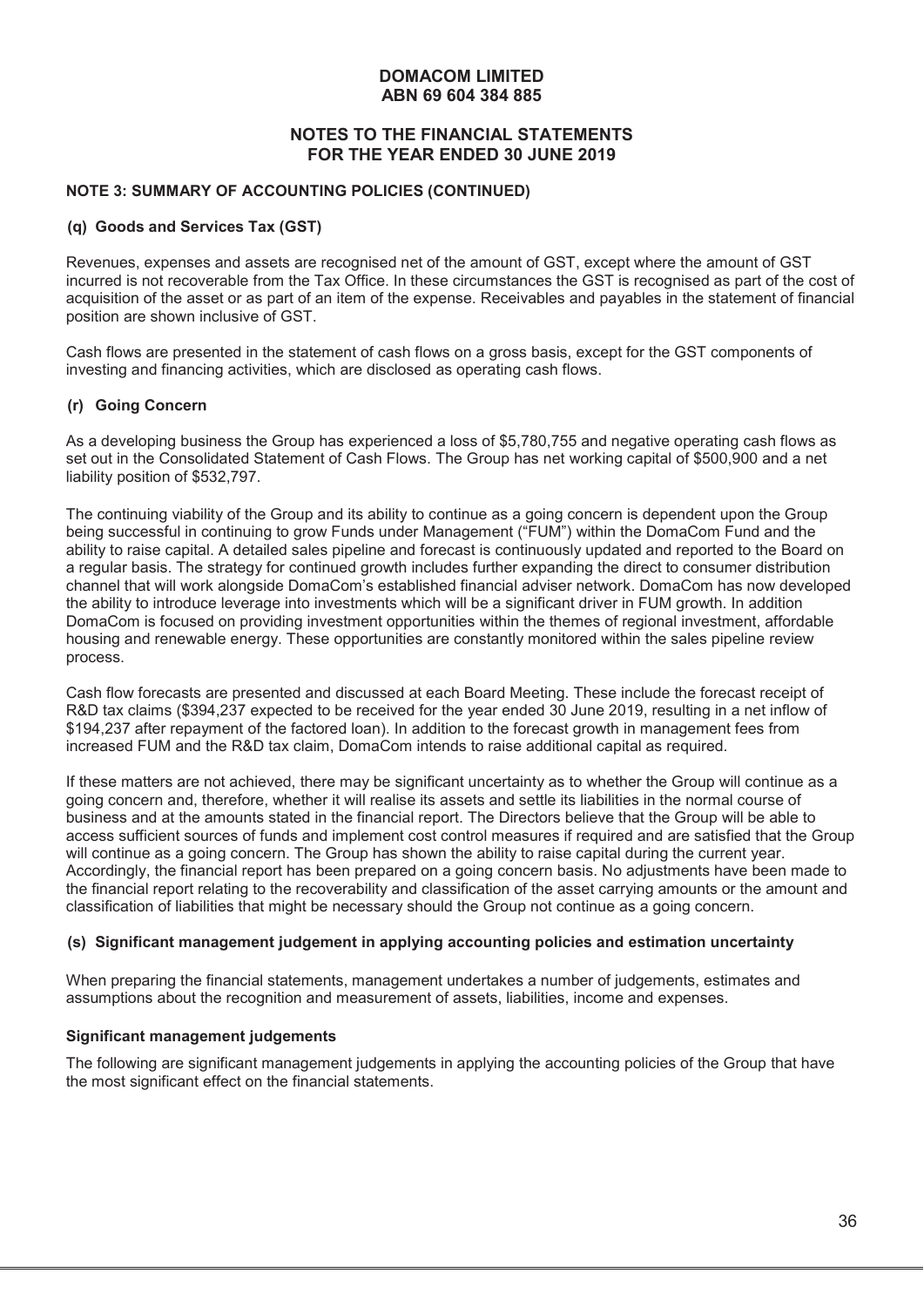#### **NOTES TO THE FINANCIAL STATEMENTS FOR THE YEAR ENDED 30 JUNE 2019**

#### **NOTE 3: SUMMARY OF ACCOUNTING POLICIES (CONTINUED)**

#### **(s) Significant management judgement in applying accounting policies and estimation uncertainty (continued)**

#### **Capitalisation of internally developed software platform**

Distinguishing the research and development phases of the internally developed software platform and determining whether the recognition requirements for the capitalisation of development costs are met requires judgement. After capitalisation, management monitors whether the recognition requirements continue to be met and whether there are any indicators that capitalised costs may be impaired.

#### **Useful economic life of internally developed software platform**

Management reviews its estimate of the useful lives of depreciable assets at each reporting date, based on the expected utility of the assets. Uncertainties in these estimates relate to technical obsolescence that may change the utility of software. During the year management determined that the useful life of the internally developed software remains unchanged from the prior year.

#### **Fair value of derivatives and other financial instruments**

As described in Note 3(k) and Note 24, management uses its judgement in selecting the appropriate valuation technique for financial instruments that are not quoted in an active market. Valuation techniques commonly used by market participants are applied. For derivative financial instruments, assumptions are based on quoted market rates adjusted for specific features of the instrument.

As disclosed in Note 14, as at 30 June 2019 the carrying value of convertible notes were:

3 Year Convertible Note: \$583,811 (2018: \$548,540) 2 Year Convertible Note: \$2,397,421 (2018: \$nil)

#### First Convertible Security

Convertible Security: \$nil (2018: \$283,746)

Embedded derivative liability with the following features: DomaCom option to repay security in shares, Lind option to have securities repaid in shares & DomaCom's option to have securities repaid early \$nil (2018: \$85,686).

#### Second Convertible Security

Convertible Security – \$nil (2018: \$192,497)

Embedded derivative liability with the following features: DomaCom option to repay security in shares, Lind option to have securities repaid in shares & DomaCom's option to have securities repaid early \$nil (2018: \$169,790).

The accounting for and valuation of the convertible securities is complex due to significant judgement involved in:

- Determining the appropriate accounting treatment; and
- Inputs into the fair value calculators of the embedded derivatives, including the volatility of the underlying share price.

#### **Recognition of deferred tax assets**

The extent to which deferred tax assets can be recognised is based on an assessment of the probability of the Group's future taxable income against which the deferred tax assets can be utilised. In addition, significant judgement is required in assessing the impact of any legal or economic limits or uncertainties in various tax jurisdictions. No deferred tax assets were recognized due to uncertainty of recoverability.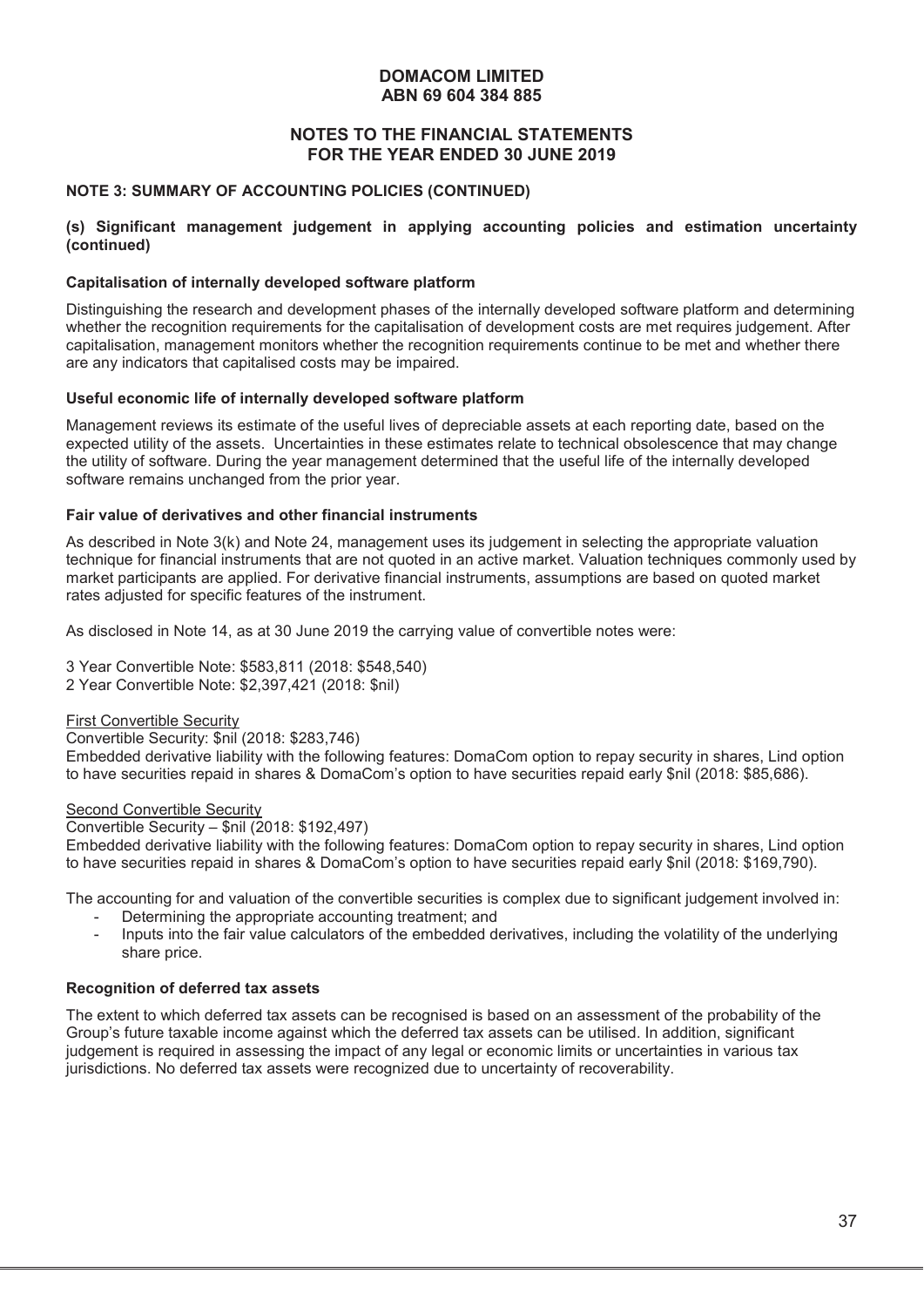#### **NOTES TO THE FINANCIAL STATEMENTS FOR THE YEAR ENDED 30 JUNE 2019**

# **NOTE 4: REVENUE & OTHER INCOME**

|                                                 | 2019    | 2018    |
|-------------------------------------------------|---------|---------|
|                                                 | S       |         |
| <b>Management Fees</b>                          | 277,424 | 142,981 |
| Income recognised from research and development |         |         |
| incentive                                       | 74,364  | 290,309 |
| Interest Income                                 | 6,168   | 15,362  |
| Fair value gains and losses on derivatives      |         | 324,501 |
|                                                 | 357,956 | 773,153 |

Fees earned for investment management services provided to the DomaCom Fund are calculated based on fixed percentages applied to the Funds Under Management.

The DomaCom Group claims refundable tax credits for eligible research and development expenditure. The DomaCom Group accounts for a claim partially as an offset against eligible capitalised R&D expenditure. Income recognised from research and development incentive represents the amount of the claim that does not meet the criteria for offset to the extent that it has been received for expenses that did not meet the capitalisation criteria under AASB 138 Intangible Assets.

# **NOTE 5: INCOME TAX EXPENSE**

|                                                                                            |             | 2019        | 2018          |
|--------------------------------------------------------------------------------------------|-------------|-------------|---------------|
|                                                                                            | <b>Note</b> | S           | \$            |
| Prima facie tax on loss before income tax                                                  |             | (5,780,755) | (5,671,250)   |
| Prima facie tax on loss before income tax at<br>27.5% (2018: 27.5%)                        |             | 1,589,708   | 1,559,594     |
| Tax effect of amounts which are not deductible<br>(taxable) in calculating taxable income: |             |             |               |
| Non-deductible research and development<br>expenses                                        |             | 202,218     | 169,433       |
| Non-assessable research & development<br>income                                            |             | 20,450      | 79,835        |
| Other non-deductible expenses                                                              |             | 3,548       | (142, 613)    |
| Research and development tax grant received                                                |             | (249, 230)  | (352, 963)    |
| Effect of different tax rate of subsidiaries<br>operating in other jurisdiction (17%)      |             | 173         | (4,050)       |
| Unused tax losses not recognised as DTAs                                                   |             | (1,631,482) | (1, 161, 857) |
| Tax offsets not recognised for deferred tax                                                |             | 64,615      | (147, 379)    |
| Income tax expense                                                                         |             |             |               |
| <b>Components of tax expense</b>                                                           |             |             |               |
| Temporary differences                                                                      |             |             |               |
|                                                                                            |             |             |               |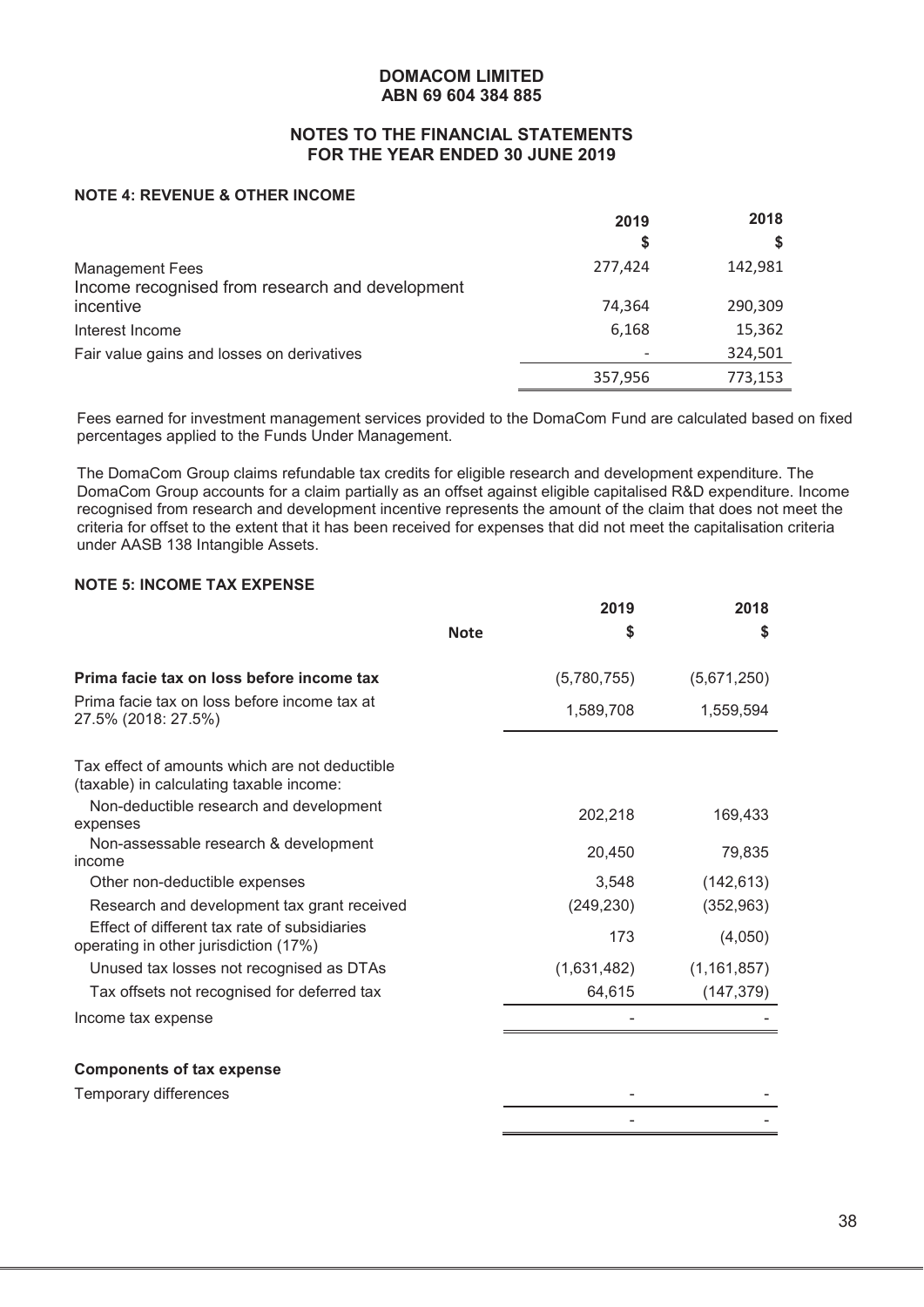#### **NOTES TO THE FINANCIAL STATEMENTS FOR THE YEAR ENDED 30 JUNE 2019**

#### **NOTE 5: INCOME TAX EXPENSE (CONTINUED)**

Deferred taxes arising from temporary differences and unused tax losses calculated at a tax rate of 27.5% (2018: 27.5%) disclosed in the table below have not been recognised due to uncertainty over future taxable profits in the consolidated tax group.

|                                                                                                           |             | 2019       | 2018       |
|-----------------------------------------------------------------------------------------------------------|-------------|------------|------------|
|                                                                                                           | <b>Note</b> | S          | S          |
| Deferred tax assets not recognised at the<br>reporting date:                                              |             |            |            |
| Unused tax losses at 27.5% (2018: 27.5%)                                                                  |             | 6,705,645  | 5,009,848  |
| Equity raising and company restructure costs                                                              |             | 152,682    | 248,886    |
| <b>Accruals &amp; Provisions</b>                                                                          |             | 132,527    | 101,416    |
|                                                                                                           |             | 6,990,854  | 5,360,150  |
| Tax Losses and deductible temporary<br>differences for which no deferred tax asset<br>has been recognised |             |            |            |
| Unused tax losses                                                                                         |             | 24,511,771 | 19,900,767 |
| Equity raising and company restructure costs                                                              |             | 555,207    | 905,040    |
| <b>Accruals &amp; Provisions</b>                                                                          |             | 481,915    | 368,784    |
|                                                                                                           |             | 25,548,894 | 21,174,591 |
|                                                                                                           |             | 2019<br>S  | 2018<br>S  |
| <b>NOTE 6: CASH AND CASH EQUIVALENTS</b>                                                                  |             |            |            |
| Cash at bank                                                                                              |             | 728,559    | 199,767    |
| Cash on deposit                                                                                           |             | 40,651     | 603,654    |
|                                                                                                           |             | 769,210    | 803.421    |

Cash and cash equivalents carries a weighted average effective interest rate of 1.24% (2018: 1.5%).

#### **NOTE 7: RECEIVABLES**

 $C$ 

| <b>CURRENI</b>                             |         |         |
|--------------------------------------------|---------|---------|
| Amount receivable from R&D taxation rebate | 394.237 | 558,324 |
| Amount receivable from related party       | 6.221   | 14.798  |
| Other debtors                              | 71.018  | 81.387  |
|                                            | 471.476 | 654.509 |

Receivables are non-interest bearing. There are no receivables where the fair value would be materially different from the current carrying value.

The amount receivable from R&D taxation rebate has been pledged as part security for Short Term Loans (see Note 14).

The Group reviews all receivables for impairment. Any receivables which are doubtful are provided for based on the expected credit loss. There are no receivables past due at the reporting date. No receivables have been provided for at the reporting date.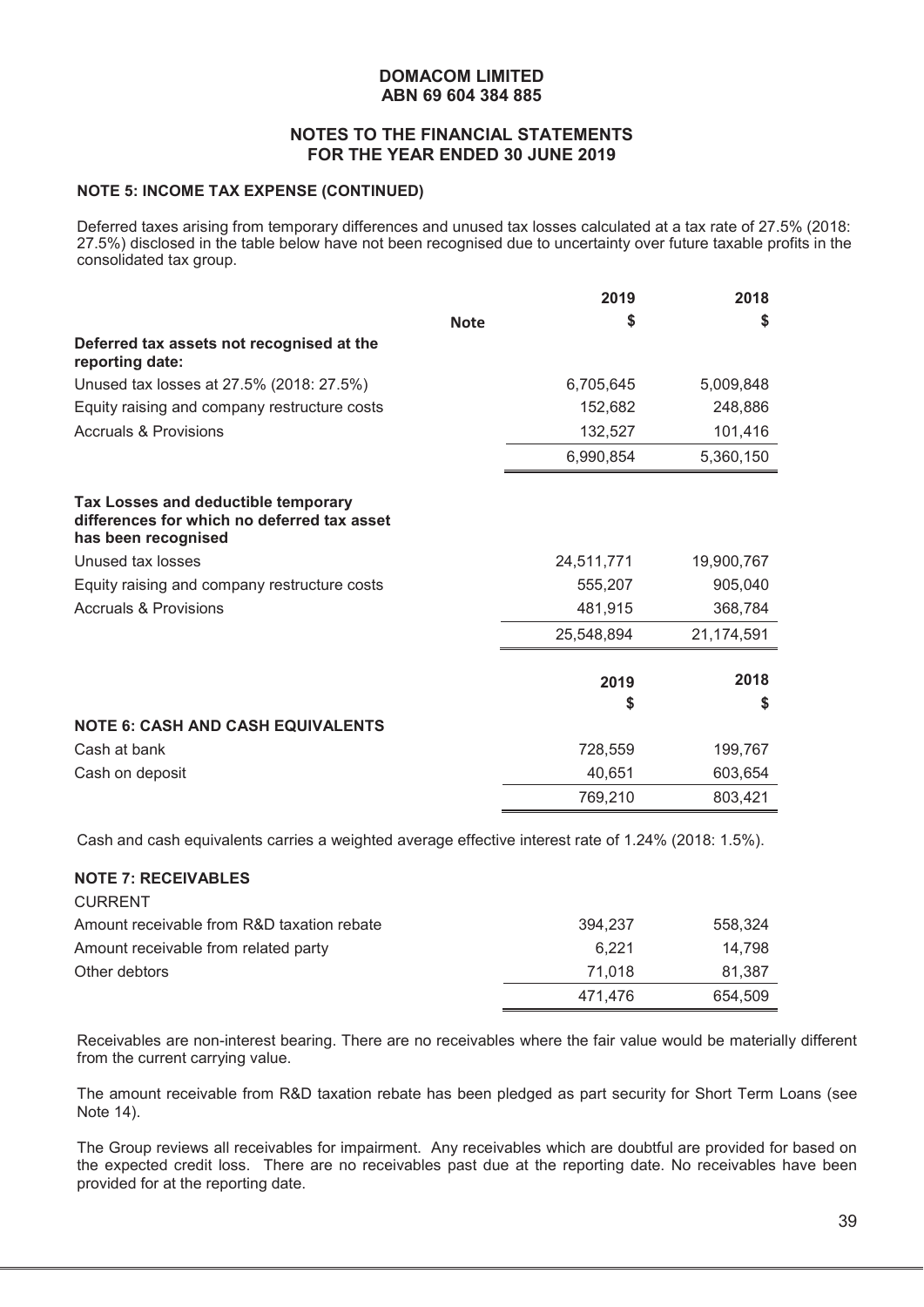# **NOTES TO THE FINANCIAL STATEMENTS FOR THE YEAR ENDED 30 JUNE 2019**

# **NOTE 8: PLANT AND EQUIPMENT**

|                          | <b>Furniture</b><br>& fittings | <b>Plant and</b><br>office<br>equipment | <b>Computer</b><br><b>Equipment</b> | <b>Total</b> |
|--------------------------|--------------------------------|-----------------------------------------|-------------------------------------|--------------|
|                          | \$                             | \$                                      | \$                                  | \$           |
| Year ended 30 June 2019  |                                |                                         |                                     |              |
| Opening net book amount  |                                | 151                                     | 11,355                              | 11,506       |
| Additions                |                                |                                         | 926                                 | 926          |
| Depreciation charge      |                                | (121)                                   | (10, 133)                           | (10, 254)    |
| Closing net book value   |                                | 30                                      | 2,148                               | 2,178        |
| At 30 June 2019          |                                |                                         |                                     |              |
| Cost                     | 9,677                          | 3,633                                   | 68,990                              | 82,300       |
| Accumulated depreciation | (9,677)                        | (3,603)                                 | (66, 842)                           | (80, 122)    |
| Net book value           |                                | 30                                      | 2,148                               | 2,178        |
|                          |                                |                                         |                                     |              |
| Year ended 30 June 2018  |                                |                                         |                                     |              |
| Opening net book amount  | 387                            | 440                                     | 31,551                              | 32,378       |
| Additions                |                                |                                         | 1,090                               | 1,090        |
| Depreciation charge      | (387)                          | (289)                                   | (21, 286)                           | (21, 962)    |
| Closing net book value   | ٠                              | 151                                     | 11,355                              | 11,506       |
| At 30 June 2018          |                                |                                         |                                     |              |
| Cost                     | 9,677                          | 3,633                                   | 68,064                              | 81,374       |
| Accumulated depreciation | (9,677)                        | (3, 482)                                | (56, 709)                           | (69, 868)    |
| Net book value           |                                | 151                                     | 11,355                              | 11,506       |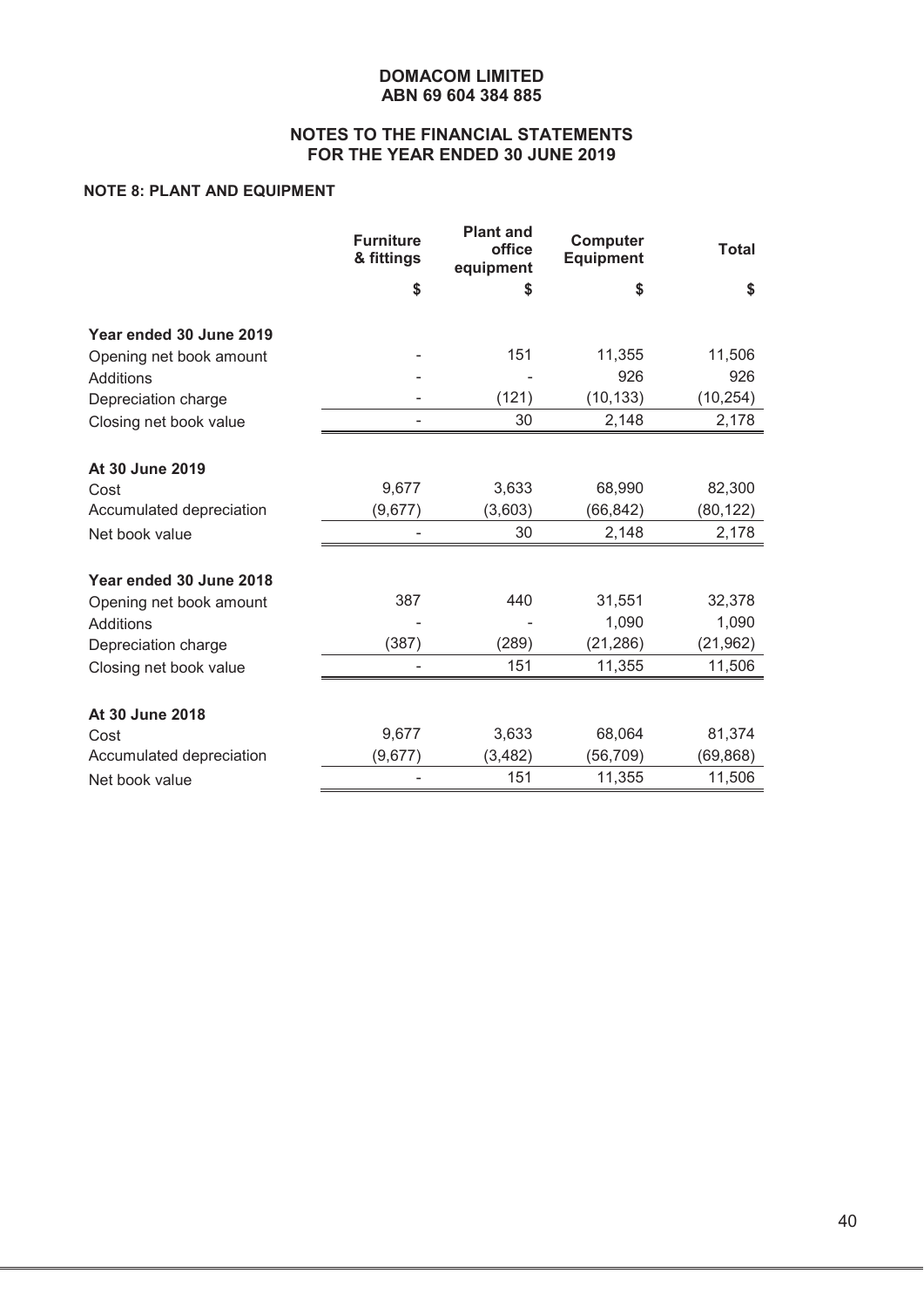# **NOTES TO THE FINANCIAL STATEMENTS FOR THE YEAR ENDED 30 JUNE 2019**

| <b>NOTE 9: INTANGIBLE ASSETS</b>       | <b>Software</b><br>platform | Computer<br>software | <b>Total</b> |
|----------------------------------------|-----------------------------|----------------------|--------------|
|                                        | \$                          | \$                   | \$           |
| Year ended 30 June 2019                |                             |                      |              |
| Opening net book amount at 1 July 2018 | 2,334,704                   | 35,809               | 2,370,513    |
| Amounts capitalised and additions      | 415,466                     |                      | 415,466      |
| Amortisation                           | (733, 184)                  | (11, 059)            | (744, 243)   |
| Closing net book value at 30 June 2019 | 2,016,986                   | 24,750               | 2,041,736    |
|                                        |                             |                      |              |
| At 30 June 2019                        |                             |                      |              |
| Cost                                   | 4,247,406                   | 130,057              | 4,377,463    |
| Accumulated depreciation               | (2,230,420)                 | (105, 307)           | (2,335,727)  |
| Net book value                         | 2,016,986                   | 24,750               | 2,041,736    |
|                                        |                             |                      |              |
| Year ended 30 June 2018                |                             |                      |              |
| Opening net book amount at 1 July 2017 | 2,604,015                   | 62,074               | 2,666,089    |
| Amounts capitalised and additions      | 348,111                     |                      | 348,111      |
| Amortisation                           | (617, 422)                  | (26, 265)            | (643, 687)   |
| Closing net book value at 30 June 2018 | 2,334,704                   | 35,809               | 2,370,513    |
|                                        |                             |                      |              |
| At 30 June 2018                        |                             |                      |              |
| Cost                                   | 3,831,940                   | 130,057              | 3,961,997    |
| Accumulated depreciation               | (1,497,236)                 | (94, 248)            | (1,591,484)  |
| Net book value                         | 2,334,704                   | 35,809               | 2,370,513    |

#### *Amortisation methods and useful lives*

The Group amortises intangible assets with a limited useful life using the straight-line method over the following periods:

• Software platform costs (all internally generated): 5 years

• Computer software 5 years

See Note 3 (s) for management's judgement applied in determining the useful life of intangible assets.

|                                     | 2019    | 2018<br>S |
|-------------------------------------|---------|-----------|
| <b>NOTE 10: PAYABLES</b>            | S       |           |
| <b>CURRENT</b>                      |         |           |
| Trade creditors                     | 295,096 | 340,371   |
| Sundry creditors and other accruals | 90,892  | 74,198    |
|                                     | 385,988 | 414,569   |

Payables are non-interest bearing.

There are no payables where the fair value would be materially different from the current carrying value.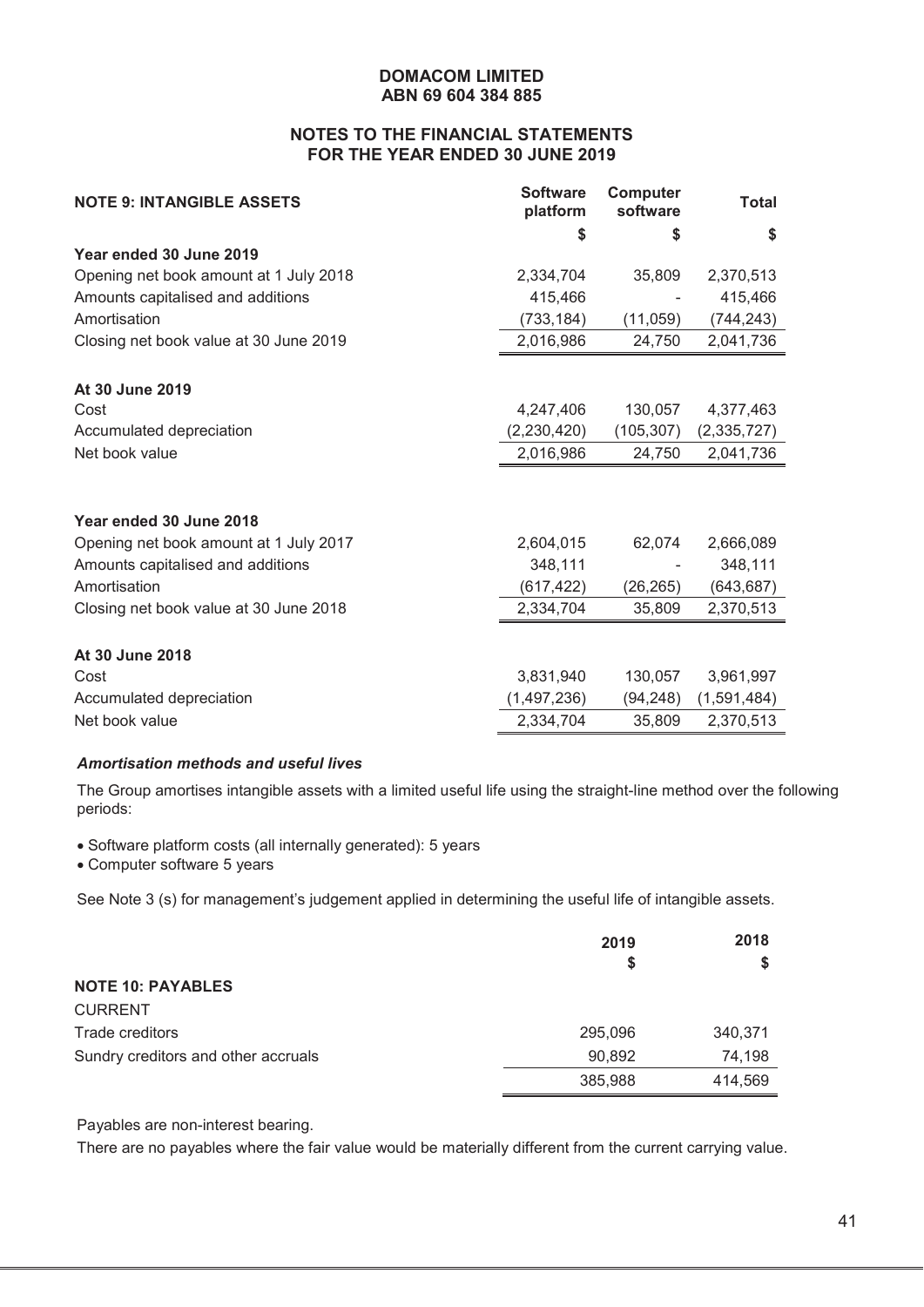# **NOTES TO THE FINANCIAL STATEMENTS FOR THE YEAR ENDED 30 JUNE 2019**

|                                                    | 2019    | 2018    |
|----------------------------------------------------|---------|---------|
| <b>NOTE 11: PROVISIONS</b>                         | \$      | \$      |
| <b>CURRENT:</b>                                    |         |         |
| Employee entitlements                              | 144,643 | 132,339 |
| Other                                              | 150,000 | 100,000 |
|                                                    | 294,643 | 232,339 |
|                                                    |         |         |
| NON-CURRENT                                        |         |         |
| Employee entitlements                              | 96,379  | 62,247  |
|                                                    |         |         |
| <b>NOTE 12: OTHER FINANCIAL LIABILITIES</b>        |         |         |
| Derivative liability - First Convertible Security  |         | 85,686  |
| Derivative liability - Second Convertible Security |         | 169,790 |
|                                                    |         | 255,476 |

The repayment of the Convertible Securities issued to The Australian Special Opportunity Fund as set out in Note 14 included the derecognition of First Convertible Security and Second Convertible Security embedded derivatives.

#### **NOTE 13: EMPLOYEE REMUNERATION**

| Wages, salaries                       | 1,403,855 | 1,887,535 |
|---------------------------------------|-----------|-----------|
| Pensions - defined contribution plans | 119.785   | 180.758   |
| Share based payments                  | ٠         | 512,083   |
| Other employment benefits             | 125.540   | 101,006   |
|                                       | 1.649.180 | 2,681,382 |

The Director Long Term Incentive Plan and Employee Long Term Incentive Plan (LTIP) was established as a retention strategy and an incentive for staff and directors to continue to work hard for the DomaCom Group. Through obtaining equity, staff are motivated to strive to make the DomaCom Group successful as they will ultimately share in the success.

All Directors and eligible employees were granted performance rights in the prior year. No performance rights were issued during the year ended 30 June 2019.

Vesting gives the holder of a Performance Right the right to convert some or all of their Performance Rights into ordinary shares. Each Performance Right entitles its owner to one ordinary share in the Company on conversion. The performance rights expire on 5<sup>th</sup> April 2021 and may be exercised at any time up to that date.

The performance rights under the employee and non-executive director and executive director programs have an exercise price of \$nil.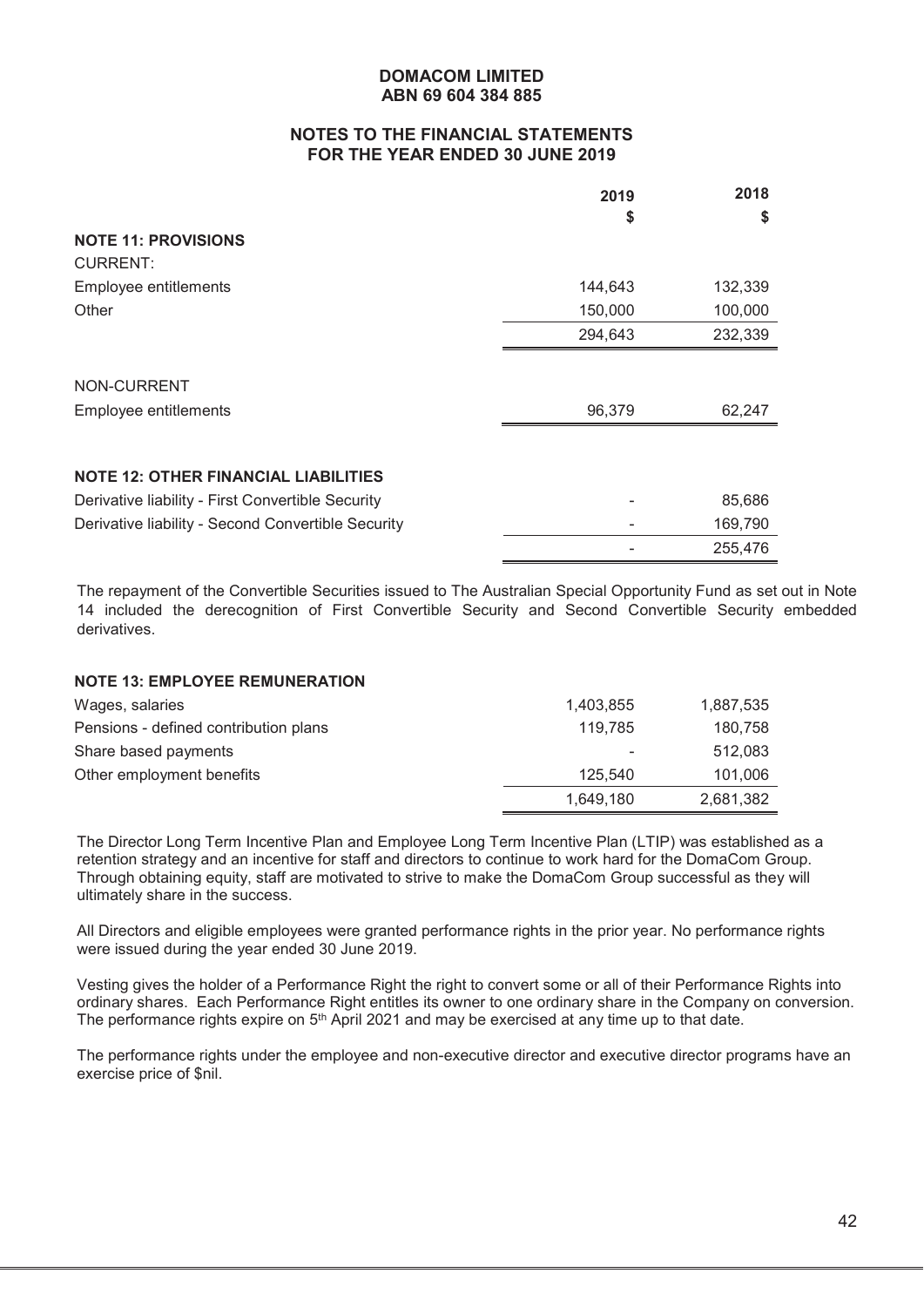#### **NOTES TO THE FINANCIAL STATEMENTS FOR THE YEAR ENDED 30 JUNE 2019**

#### **NOTE 13: EMPLOYEE REMUNERATION (CONTINUED)**

Performance rights were granted as follows for the reporting periods presented:

|                             | <b>Employee &amp;</b><br>director program<br>(issued 2018) | Employee & non-<br>executive director<br>program<br>(issued 2015) | <b>Executive</b><br>director program<br>(issued 2015) |
|-----------------------------|------------------------------------------------------------|-------------------------------------------------------------------|-------------------------------------------------------|
|                             | Number of rights                                           | Number of rights                                                  | Number of rights                                      |
| Outstanding at 30 June 2017 |                                                            | 1,106,628                                                         | 213,929                                               |
| Expired                     |                                                            |                                                                   | (213, 929)                                            |
| Granted                     | 5,603,389                                                  |                                                                   |                                                       |
| Exercised                   | (496, 260)                                                 | (969,699)                                                         |                                                       |
| Outstanding at 30 June 2018 | 5,107,129                                                  | 136,929                                                           |                                                       |
| Expired                     |                                                            | (35, 419)                                                         |                                                       |
| Exercised                   | (3,906,265)                                                | (101, 510)                                                        |                                                       |
| Outstanding at 30 June 2019 | 1,200,864                                                  |                                                                   |                                                       |

The fair value of performance rights granted under the employee and non-executive director program on 14<sup>th</sup> December 2015 and granted under the employee and director program on 5th April 2018 was based on the estimated share price at grant date. The following principal assumptions were used in the valuations:

| <b>Employee &amp;</b><br>director program<br>$(i$ ssued 2018) | <b>Employee &amp; non-</b><br>executive<br>director program<br>(issued 2015) |
|---------------------------------------------------------------|------------------------------------------------------------------------------|
| 5 April 2018                                                  | 14 Dec 2015                                                                  |
| 5 April 2018                                                  | 30-Nov-18                                                                    |
| \$0.093                                                       | \$0.50                                                                       |
|                                                               |                                                                              |
| Up to 3 years                                                 | Up to 3 years                                                                |
|                                                               |                                                                              |
|                                                               |                                                                              |
| \$0.093                                                       | \$0.50                                                                       |
| \$0.00                                                        | \$0.00                                                                       |
| 5 April 2018                                                  | Variable                                                                     |
| 5 April 2021                                                  | 30 Nov 2018                                                                  |
|                                                               |                                                                              |

In total, \$nil (2018: \$512,083) of employee remuneration expense (all of which related to equity-settled sharebased payment transactions) has been included in profit or loss and credited to equity compensation reserve.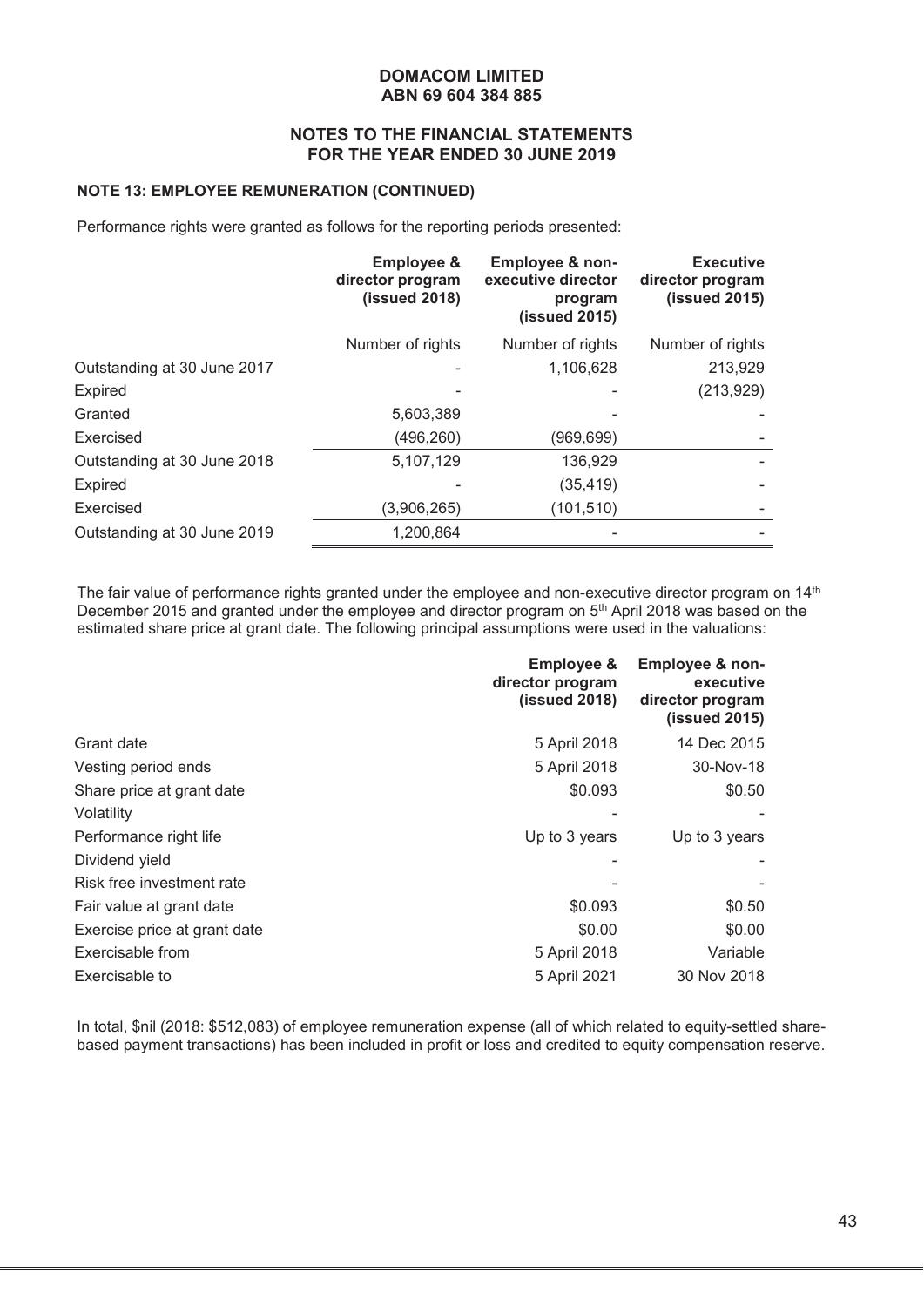# **NOTES TO THE FINANCIAL STATEMENTS FOR THE YEAR ENDED 30 JUNE 2019**

|                                     | 2019      | 2018    |
|-------------------------------------|-----------|---------|
| <b>NOTE 14: BORROWINGS</b>          | S         | S       |
| <b>CURRENT</b>                      |           |         |
| Short term loans                    | 200,000   | 530,000 |
| Convertible Security (January 2018) |           | 196,164 |
| Convertible Security (June 2018)    |           | 96,248  |
|                                     | 200,000   | 822,412 |
|                                     |           |         |
| NON-CURRENT                         |           |         |
| 3 Year Convertible Notes            | 583,811   | 548,540 |
| 2 Year Convertible Notes            | 2,397,421 |         |
| Convertible Security (January 2018) |           | 87,582  |
| Convertible Security (June 2018)    |           | 96,249  |
|                                     | 2,981,232 | 732,371 |

|                                                     | <b>Short</b><br><b>Term</b><br>Loans $($)$ | <b>Convertible</b><br><b>Securities</b><br>$($ \$) | 3 year<br>convertible<br>notes $(\$)$ | 2 year<br>secured<br>convertible<br>notes $(\$)$ | Total (\$)  |
|-----------------------------------------------------|--------------------------------------------|----------------------------------------------------|---------------------------------------|--------------------------------------------------|-------------|
| <b>Opening balance</b><br>at 1 July 2018            | 530,000                                    | 476,243                                            | 548,540                               |                                                  | 1,554,783   |
| Repayment of<br>loans                               | (980,000)                                  |                                                    |                                       |                                                  | (980,000)   |
| Short terms loan                                    | 650,000                                    |                                                    |                                       |                                                  | 650,000     |
| Repayment of<br>convertible security                |                                            | (1, 552, 328)                                      |                                       | $\overline{\phantom{a}}$                         | (1,552,328) |
| Issue of notes                                      |                                            |                                                    |                                       | 2,396,844                                        | 2,396,844   |
| Cost of issuing<br>notes                            |                                            |                                                    | -                                     | (174, 899)                                       | (174, 899)  |
| Interest expense                                    |                                            | 399,794                                            | 35,271                                | 175,476                                          | 610,541     |
| Loss on early<br>settlement of<br>convertible notes |                                            | 676,291                                            |                                       |                                                  | 676,291     |
| <b>Closing balance</b><br>as at 30 June<br>2019     | 200,000                                    |                                                    | 583,811                               | 2,397,421                                        | 3,181,232   |

#### **Short Term Loans**

The Company entered into a \$200,000 loan secured on the Research & Development tax incentive claim for the year ended 30 June 2019 at an interest rate of 1.25% per month. The loan will be repaid on receipt of the Research & Development claim.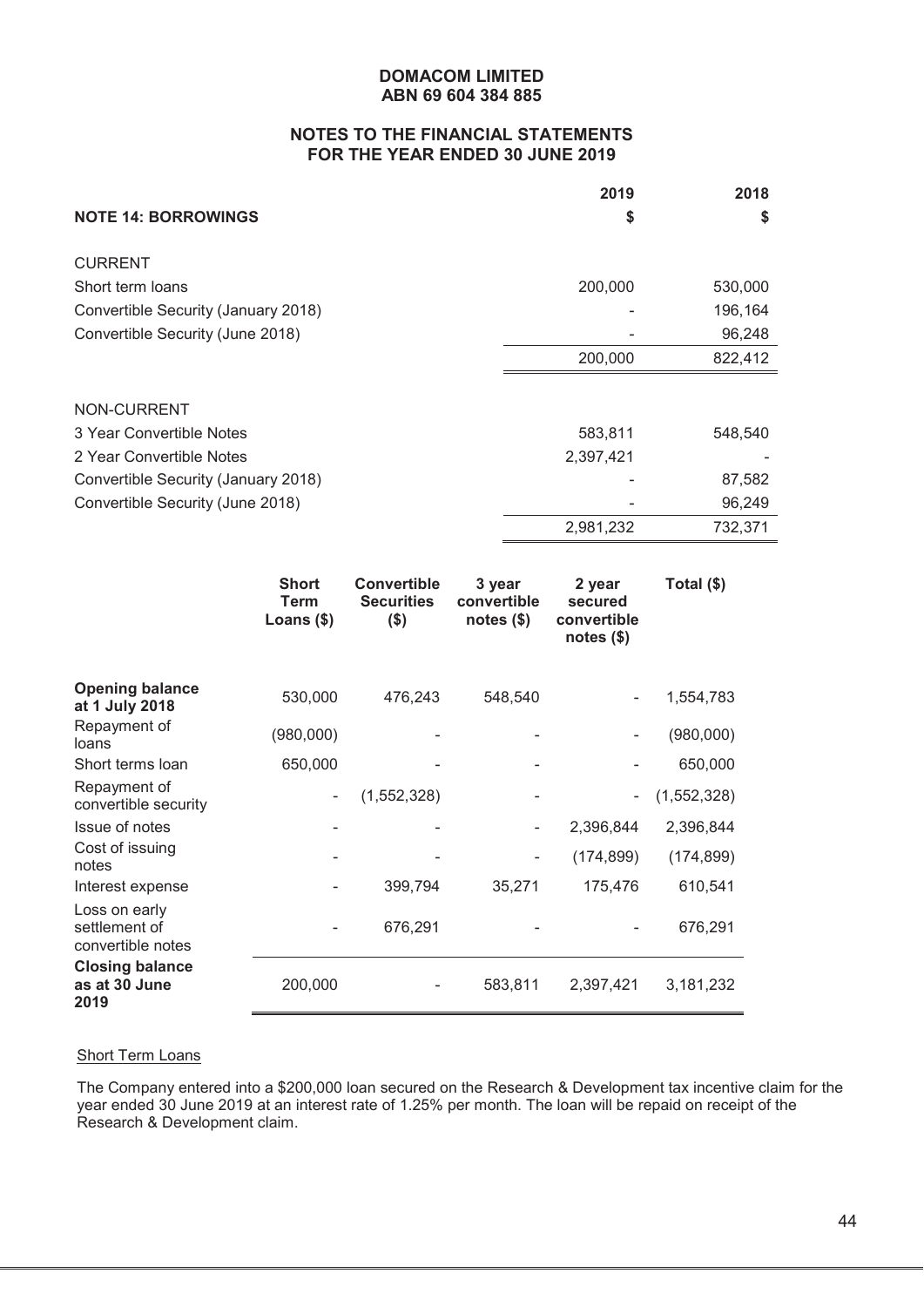# **NOTES TO THE FINANCIAL STATEMENTS FOR THE YEAR ENDED 30 JUNE 2019**

#### **NOTE 14: BORROWINGS (CONTINUED)**

#### Convertible Securities issued to The Australian Special Opportunity Fund

DomaCom Limited entered into a Convertible Security Funding Agreement ("Agreement") to raise initially \$1,000,000 in funds through the issue of a First Convertible Security to the Australian Special Opportunity Fund, LP, a New York-based institutional investor managed by The Lind Partners, LLC (together, "Lind"). The Execution Date was 15 January 2018 and the First Closing Date was 24 January 2018.

The Agreement provided for DomaCom to request up to an additional A\$500,000 during the Term of the Agreement through the issue of a Second Convertible Security. This was taken up with a Second Closing Date of 15 June 2018.

DomaCom issued Lind a A\$1,200,000 First Convertible Security repayable over 24 months with an initial repayment holiday of 120 days and 20 monthly repayments of a notional amount of \$60,000 in either shares or cash (at DomaCom's option).

DomaCom issued Lind a A\$600,000 Second Convertible Security that repayable over 24 months with no repayment holiday with 24 monthly repayments of a notional amount of \$25,000 in either shares or cash (at DomaCom's option).

On 12 December 2018 the Company repaid \$1,341,171 to Lind to settle the remaining balance of the First and Second Convertible Securities resulting in the recognition of a loss on early settlement of \$676,291.

#### 3 Year Convertible Notes

\$650,000 was raised through the issue of 650,000 unsecured 3 Year Convertible Notes on 25 January 2018 with an annual coupon of 10% payable quarterly in arrears. The holder of each note has the right to convert into one share at a conversion price of \$0.20 up to 25 January 2021. The notes have been accounted for partly as debt and partly as equity.

#### 2 Year Secured Convertible Notes

\$2,950,000 was raised through the issue of secured 2 Year Convertible Notes on 7 December 2018 to Thundering Herd Fund No.1 and Thundering Herd Pty Ltd with an annual coupon of 15% payable quarterly in arrears. The holder of each note has the right to convert into one share at a conversion price of \$0.15. The notes have been accounted for partly as debt and partly as equity. The issue costs are allocated to debt and equity.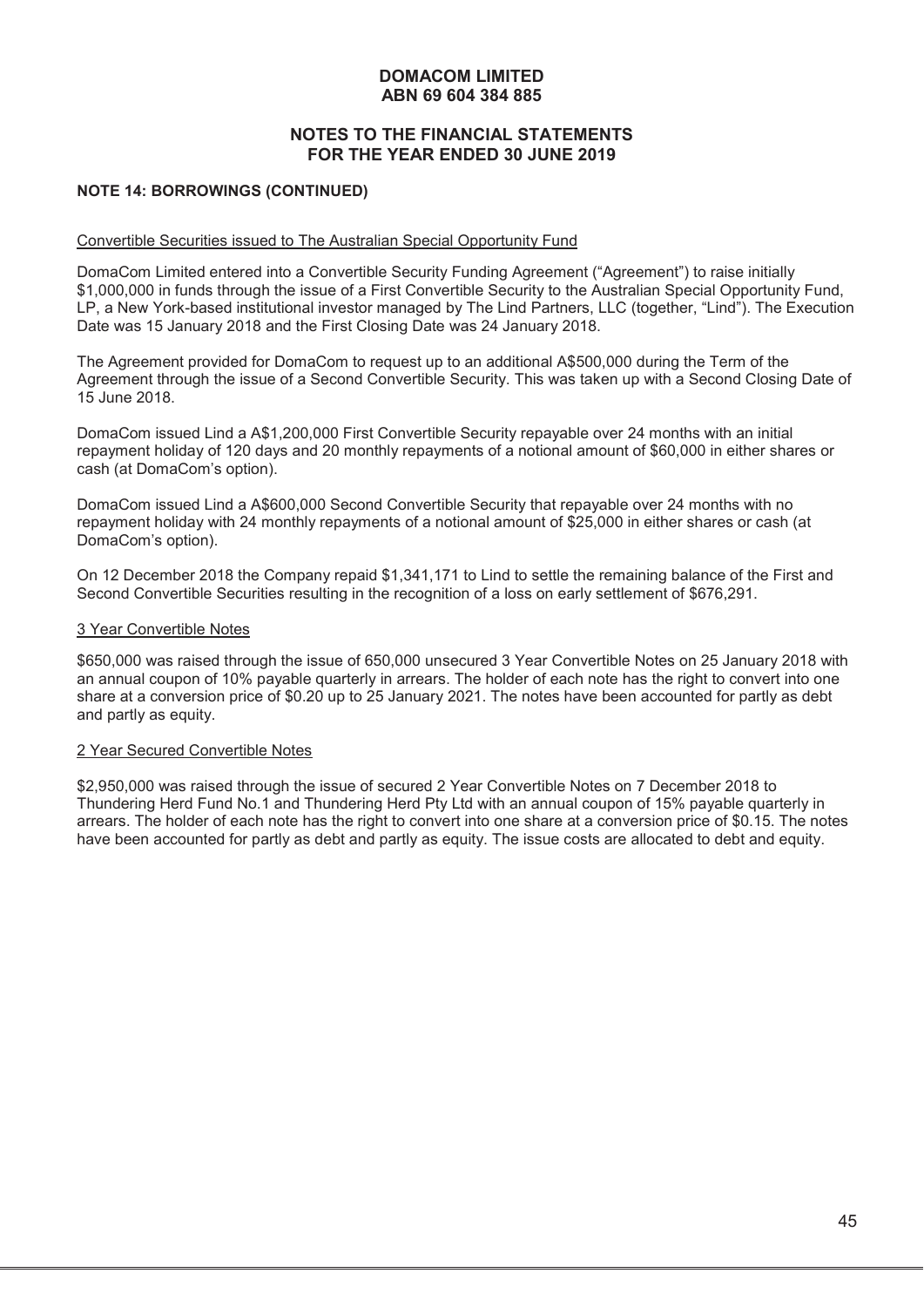# **NOTES TO THE FINANCIAL STATEMENTS FOR THE YEAR ENDED 30 JUNE 2019**

|                                                                                                                                                          | 2019        | 2018       |
|----------------------------------------------------------------------------------------------------------------------------------------------------------|-------------|------------|
| <b>NOTE 15: ISSUED CAPITAL</b>                                                                                                                           | S           | \$         |
| Ordinary shares fully paid                                                                                                                               | 28,070,423  | 24,382,924 |
| <b>Ordinary shares</b>                                                                                                                                   | No.         | \$         |
| 2019                                                                                                                                                     |             |            |
| Opening balance                                                                                                                                          | 116,603,865 | 24,382,924 |
| Ordinary shares fully paid issued during the period                                                                                                      | 44,713,671  | 3,943,067  |
| Share issue cost                                                                                                                                         |             | (255, 568) |
| Closing balance as at 30 June 2019                                                                                                                       | 161,317,536 | 28,070,423 |
| 2018                                                                                                                                                     |             |            |
| Opening balance                                                                                                                                          | 111,471,240 | 23,754,418 |
| Ordinary shares fully paid issued during the period                                                                                                      | 5,132,625   | 634,211    |
| Share issue cost                                                                                                                                         |             | (5,705)    |
| Closing balance as at 30 June 2018                                                                                                                       | 116,603,865 | 24,382,924 |
|                                                                                                                                                          |             |            |
| The amount of franking credits available for subsequent reporting periods are:                                                                           | 2019        | 2018       |
|                                                                                                                                                          | \$          | \$         |
|                                                                                                                                                          |             |            |
| Deferred debit balance of franking account at the<br>beginning of the reporting period                                                                   | 5,256,036   | 4,697,712  |
| Deferred debit that will arise from the receipt of<br>the R&D tax offset for the current year                                                            | 394,237     | 558,324    |
| Balance of franking account adjusted for deferred<br>debits arising from past R&D offsets received and<br>expected R&D tax offset to be received for the | 5,650,273   | 5,256,036  |

The Group has the capital management objective of ensuring the Group's ability to continue as a going concern.

current year

Management assesses the Group's capital requirements in order to maintain an efficient overall financing structure while avoiding excessive leverage. The Group manages the capital structure and makes adjustments to it in the light of changes in economic conditions and the risk characteristics of the underlying assets. In order to maintain or adjust the capital structure, the Group may issue new shares.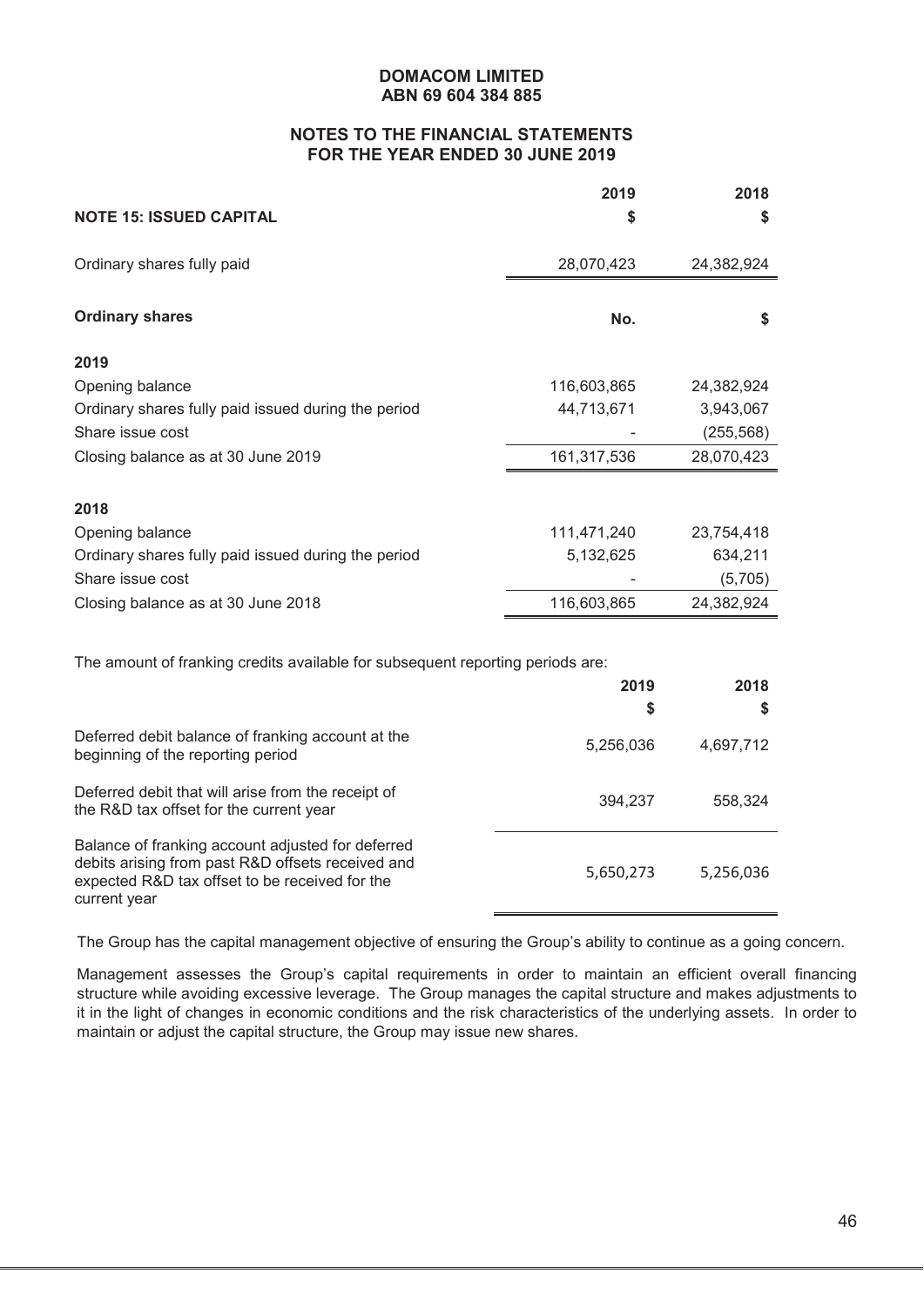#### **NOTES TO THE FINANCIAL STATEMENTS FOR THE YEAR ENDED 30 JUNE 2019**

| <b>NOTE 16: RESERVES</b>                    | 2019      | 2018      |
|---------------------------------------------|-----------|-----------|
|                                             | \$        |           |
| Share based payment reserve                 | 249,600   | 249,600   |
| <b>Equity Compensation Reserve</b>          | 111,680   | 543,428   |
| Convertible Note Reserve                    | 630,127   | 76,971    |
| <b>Equity Option Reserve</b>                | 482,295   | 482,295   |
| <b>Foreign Currency Translation Reserve</b> | 8.214     | 10,782    |
|                                             | 1.481.916 | 1,363,076 |

| 2019                                                       | Share<br>based<br>payment<br>reserve<br>$(\$)$ | Equity<br>Compensation<br>Reserve (\$) | Convertible<br><b>Note</b><br>Equity<br>Reserve<br>(\$) | Equity<br>Option<br>Reserve<br>$($ \$) | Foreign<br>Currency<br>Translation<br>Reserve<br>(\$) |
|------------------------------------------------------------|------------------------------------------------|----------------------------------------|---------------------------------------------------------|----------------------------------------|-------------------------------------------------------|
| Opening balance                                            | 249,600                                        | 543,428                                | 76,971                                                  | 482,295                                | 10,782                                                |
| Exercise of performance rights                             |                                                | (414, 038)                             |                                                         |                                        |                                                       |
| Expired performance rights issued in<br>prior periods      |                                                | (17, 710)                              |                                                         |                                        |                                                       |
| Issue of convertible note                                  |                                                | ۰                                      | 553,156                                                 |                                        |                                                       |
| Translation of foreign operation net<br>assets and results |                                                |                                        |                                                         |                                        | (2,568)                                               |
| Closing balance                                            | 249,600                                        | 111,680                                | 630.127                                                 | 482,295                                | 8,214                                                 |

| 2018                                                          | Share<br>based<br>payment<br>reserve<br>(3) | Equity<br>Compensation<br>Reserve (\$) | Convertible<br><b>Note</b><br>Equity<br>Reserve<br>(\$) | Equity<br>Option<br>Reserve<br>(3) | Foreign<br>Currency<br>Translation<br>Reserve<br>$(\$)$ |
|---------------------------------------------------------------|---------------------------------------------|----------------------------------------|---------------------------------------------------------|------------------------------------|---------------------------------------------------------|
| Opening balance                                               | 249,600                                     | 515,556                                |                                                         |                                    | 11,638                                                  |
| Recognition of performance rights<br>issued during the period |                                             | 521,115                                |                                                         |                                    |                                                         |
| Expired performance rights issued in<br>prior periods         |                                             | (9,033)                                |                                                         |                                    |                                                         |
| Exercise of performance rights                                |                                             | (484, 210)                             |                                                         |                                    |                                                         |
| Issue of convertible note                                     |                                             |                                        | 76,971                                                  |                                    |                                                         |
| Issue of options with Lind Notes                              |                                             |                                        |                                                         | 482,295                            |                                                         |
| Translation of foreign operation net<br>assets and results    |                                             |                                        |                                                         |                                    | (856)                                                   |
| Closing balance                                               | 249,600                                     | 543,428                                | 76,971                                                  | 482,295                            | 10,782                                                  |

Share based payment reserve is used to recognise the grant date fair value of shares issued to employees by the Group or Shareholders. The equity compensation reserve represents amounts expensed over the vesting period for performance rights issues to staff and directors. The convertible note equity reserve is used to recognise the equity portion of compound instruments as set out in Note 3(k). The equity option reserve is used to record the equity element of options issued. Exchange differences relating to the translation of results and net assets of the Group's foreign operations from their functional currencies to the Group's presentation currency are recognised in other comprehensive income and accumulated in the foreign currency reserve.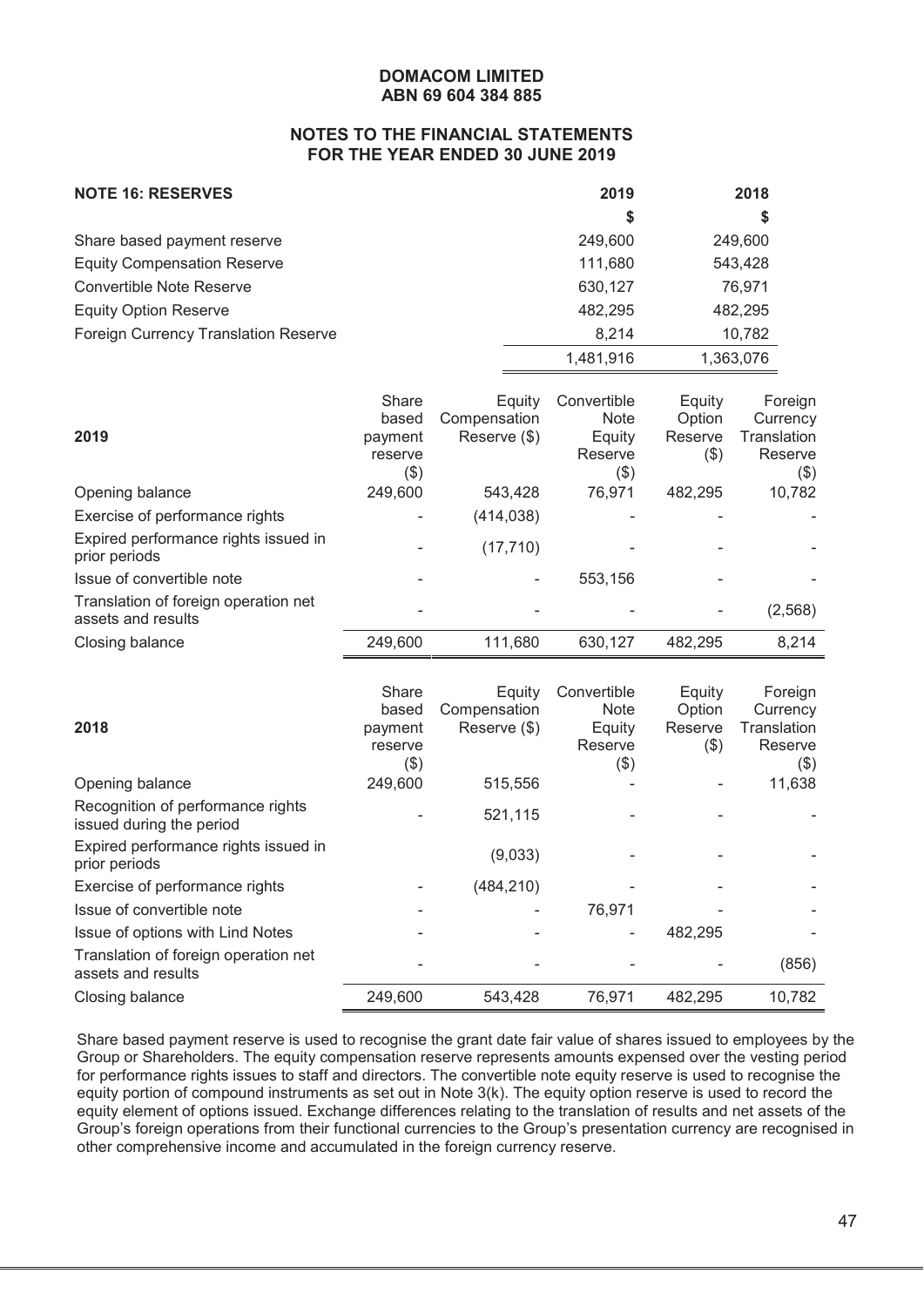# **NOTES TO THE FINANCIAL STATEMENTS FOR THE YEAR ENDED 30 JUNE 2019**

# **NOTE 17: EARNINGS PER SHARE**

Both the basic and diluted earnings per share have been calculated using the profit attributable to shareholders of the Parent Company (DomaCom Limited) as the numerator (i.e. no adjustments to profit were necessary in 2019 or 2018). The weighted average number of shares used in the calculation of the earnings per share is as follows:

|                                                                             | 2019        | 2018        |
|-----------------------------------------------------------------------------|-------------|-------------|
| Amounts in thousands of shares:                                             |             |             |
| - weighted average number of shares used in the<br>basic earnings per share | 133,229     | 113,450     |
| NOTE 18: RECONCILIATION OF CASH FLOWS FROM OPERATING ACTIVITIES             |             |             |
|                                                                             | \$          | S           |
| Loss for the period                                                         | (5,780,755) | (5,671,250) |
| Adjustments for:                                                            |             |             |
| Depreciation and amortisation                                               | 754,496     | 665,650     |
| Share based payments                                                        |             | 512,083     |
| Net interest received included in investing and financing                   | (6, 168)    | (80, 503)   |
| Research & development grant offset against<br>intangible assets            | 319,872     | 268,015     |
| Net foreign exchange (gain)/loss                                            | (341)       |             |
| Changes in assets and liabilities:                                          |             |             |
| (Increase)/decrease in trade and other                                      |             |             |
| receivables<br>Increase/(decrease) in trade payable and accruals            | 217,827     | 463,752     |
| Increase/(decrease) in employee provisions                                  | 1,168,258   | (145, 852)  |
|                                                                             | 96,436      | 97,754      |
| Net cash used by operating activities                                       | (3,230,375) | (3,890,351) |
| <b>NOTE 19: AUDITOR REMUNERATION</b>                                        |             |             |
|                                                                             | \$          | \$          |
| Audit and review of financial statements                                    |             |             |
| Auditors of DomaCom Limited - Grant Thornton<br>Australia                   | 74,800      | 67,000      |
| Overseas Grant Thornton network firms                                       | 12,467      | 11,856      |
| Remuneration from audit and review of financial<br>statements               | 87,267      | 78,856      |
| <b>Other Services</b>                                                       |             |             |
| Auditors of DomaCom Limited - Grant Thornton<br>Australia                   |             |             |
| - taxation compliance                                                       | 10,500      | 10,000      |
| - other                                                                     | 2,764       | 4,962       |
| Total other service remuneration                                            | 13,264      | 14,962      |
| Total auditor's remuneration                                                | 100,531     | 93,818      |
|                                                                             |             |             |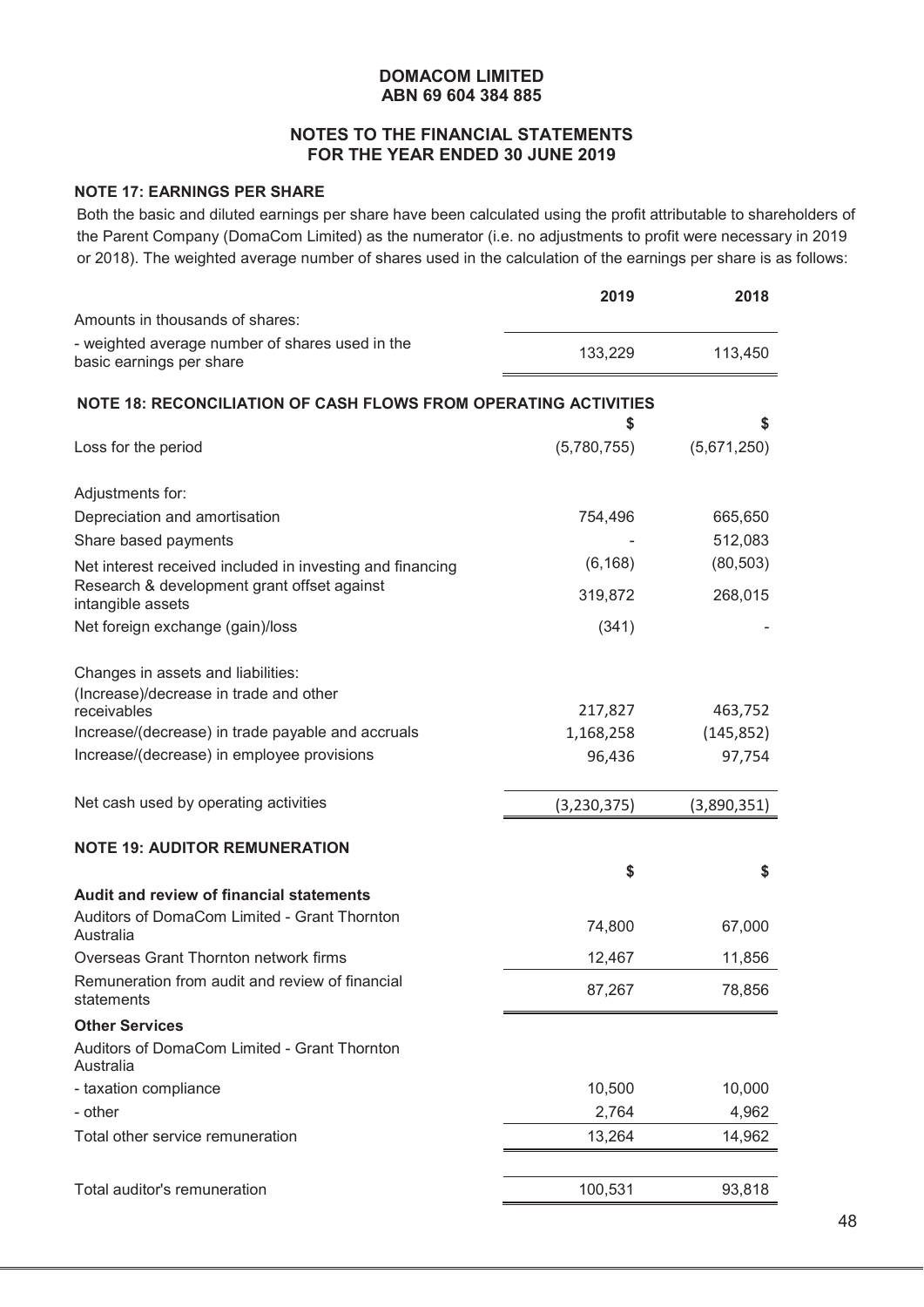# **NOTES TO THE FINANCIAL STATEMENTS FOR THE YEAR ENDED 30 JUNE 2019**

|                                           | 2019    | 2018    |
|-------------------------------------------|---------|---------|
| <b>NOTE 20 RELATED PARTY TRANSACTIONS</b> | S       | S       |
| Key management personnel compensation     |         |         |
| <b>Salaries</b>                           | 463,363 | 516,639 |
| Total short term employee benefits        | 463,363 | 516,639 |
|                                           |         |         |
| Long service leave                        | 10,857  | 9,625   |
| Total other long-term benefits            | 10,857  | 9,625   |
|                                           |         |         |
| Pensions - defined contribution plans     | 44,019  | 49,081  |
| Total post-employment benefits            | 44,019  | 49,081  |
|                                           |         |         |
| Share based payments                      |         | 147,075 |
|                                           |         |         |
| Total remuneration                        | 518,239 | 722,420 |

The term of the share based payments in the form of performance rights are set out in Note 13. Key management personnel are employees of DomaCom Australia Limited, a controlled entity of the Company.

Kathryn Naoumidis is a related party to Arthur Naoumidis and received a salary of \$40,002 (2018: \$40,002), pension contributions of \$3,800 (2018: \$3,800) and share based payments of \$nil (2018: \$7,111). In addition entitlement to Long Service Leave of \$774 accrued (\$2018: \$693).

#### **Transactions between the Group and its related parties**

During the financial year ended 30 June 2019, the following transactions occurred between the Group and its other related parties:

#### DomaCom Australia

DomaCom Australia Limited, a controlled entity of the Company, received management fees for managing the DomaCom Fund. Management fees recognised during the financial year were \$277,424 (2018: \$142,981).

DomaCom Australia Limited held cash in the DomaCom Fund. Interest earned during the financial year was \$1,151 (2018: \$13,165). At 30 June 2019, cash held in the DomaCom Fund amounted to \$651 (2018: \$563,654).

On 25 June 2019 DomaCom Australia paid \$44,162 to purchase 43,000 units in DomaCom Property Sub-Fund DMC0114AU 1/388-390 Burwood Highway from an employee of DomaCom Australia at an arm's length price of \$1.027. At 30 June 2019 the investment was revalued to \$44,264.

DomaCom Australia had an unsecured receivable balance with the DomaCom Fund of \$6,221 (2018: \$14,798) representing upfront sub-fund set-up costs to be subsequently reimbursed by the DomaCom Fund.

#### DomaCom Loan Administration Pty Ltd

DomaCom Loan Administration Pty Ltd is 100% owned by DomaCom Limited and the Trustee of the DomaCom Loan Fund. During the year DomaCom Loan Sub-Funds DMC0160AU, DMC0166AU, DMC0168AU and DomaCom Mortgage Sub-Fund DMC0170AU that form part of the DomaCom Fund entered into separate loan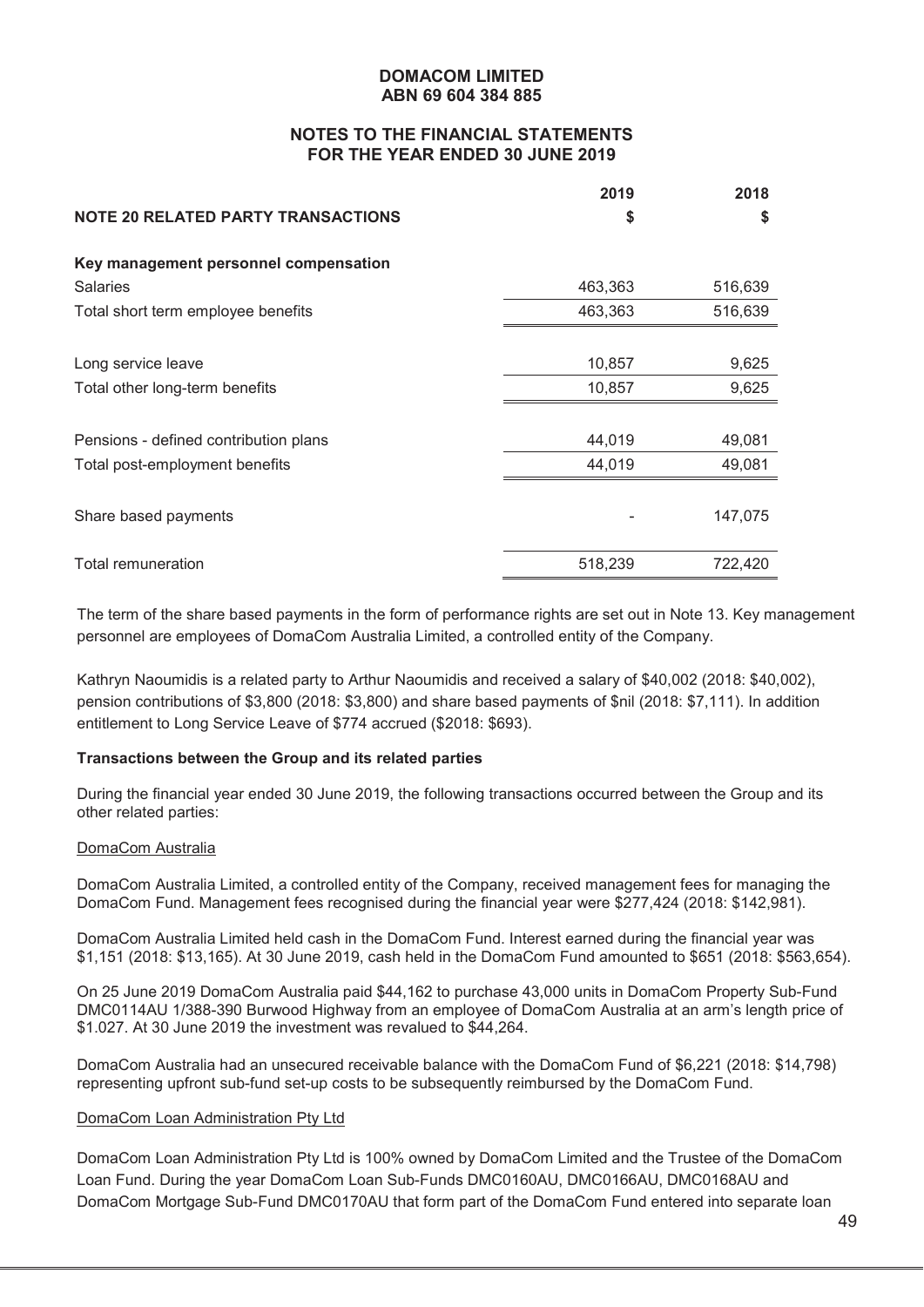# **NOTES TO THE FINANCIAL STATEMENTS FOR THE YEAR ENDED 30 JUNE 2019**

agreements with DomaCom Loan Administration Pty Ltd acting as Trustee of the DomaCom Loan Fund totaling \$4,007,000. Simultaneously DomaCom Loan Administration Pty Ltd acting as Trustee of the DomaCom Loan Fund entered into loan agreements with DomaCom Property Sub-Funds DMC0161AU, DMC0165AU, DMC0167AU and DMC0170AU for the same amounts. Interest totaling \$72,055 was paid from the DomaCom Property Sub-Funds to the DomaCom Loan sub-funds and DomaCom Mortgage Sub-Fund through the DomaCom Loan Fund for these transactions. In addition \$52,140 interest was paid from the DomaCom Property Sub-Fund DMC0162AU through the DomaCom Loan Fund to the DomaCom Loan sub-fund DMC0163AU for a loan of \$948,000 entered into in the prior financial year. As back-to-back transactions the DomaCom Loan Fund did not recognize loan assets or loan liabilities, interest income or expense with the DomaCom Loan sub-funds or DomaCom Property Sub-Funds.

#### **NOTE 21: CONTINGENT LIABILITIES**

The Group has been supporting a case in the Federal Court of Australia to consider the application of Superannuation legislation to the DomaCom Fund. The applicant in the proceeding sought confirmation whether the Superannuation legislation allows Self-Managed Superannuation Funds (SMSFs) to invest in units allocated to a DomaCom sub-fund that holds a residential property where the tenant of that underlying property is a related party of the SMSF. The hearing took place on 27-28 November 2017. On 14 December 2017 the Federal Court did not make a declaration in favour of the applicant. The applicant appealed against the decision and the case was reheard in May 2018. On 10 August 2018 the judge handed down their decision. The Court held that the primary judge was incorrect in concluding that the leasing of the residential property held by the sub-fund to a child of a member of the sub-fund was a breach of the 'sole purpose test'. The Court held that the primary judge was correct to conclude that the units held constituted an investment in a 'related trust'. Court issued instructions as to how the costs of the proceeding be allocated. A portion of the ATO's costs relating to the initial proceeding and appeal will be covered by the Group, whereas the ATO will pay all of the costs of the Administrative Appeal Tribunal appeal. The net amount has yet to be determined and exists as a contingent liability.

|                               | 2019   | 2018    |
|-------------------------------|--------|---------|
| <b>NOTE 22: COMMITMENTS</b>   | S      |         |
| Operating lease commitments:  |        |         |
| No later than 12 months       | 11.142 | 133,173 |
| Between 12 months and 5 years |        | 11,142  |
| Greater than 5 years          | -      |         |
| Minimum lease payments        | 11,142 | 144.315 |

Operating leases entered into by the Group relate to its office rental obligations of the Melbourne Office.

#### **NOTE 23: INTERESTS IN SUBSIDIARIES**

| <b>Name of Subsidiary</b>    | Country of incorporation Principal activity<br>and principal place of<br><b>business</b> |                                                    | <b>Proportion of ownership</b><br>interests held by the<br>Group |
|------------------------------|------------------------------------------------------------------------------------------|----------------------------------------------------|------------------------------------------------------------------|
| DomaCom Australia<br>Limited | Australia                                                                                | Provision of Investment<br>Management Services and | 100%                                                             |
|                              |                                                                                          | development of platform to<br>fractionalise assets |                                                                  |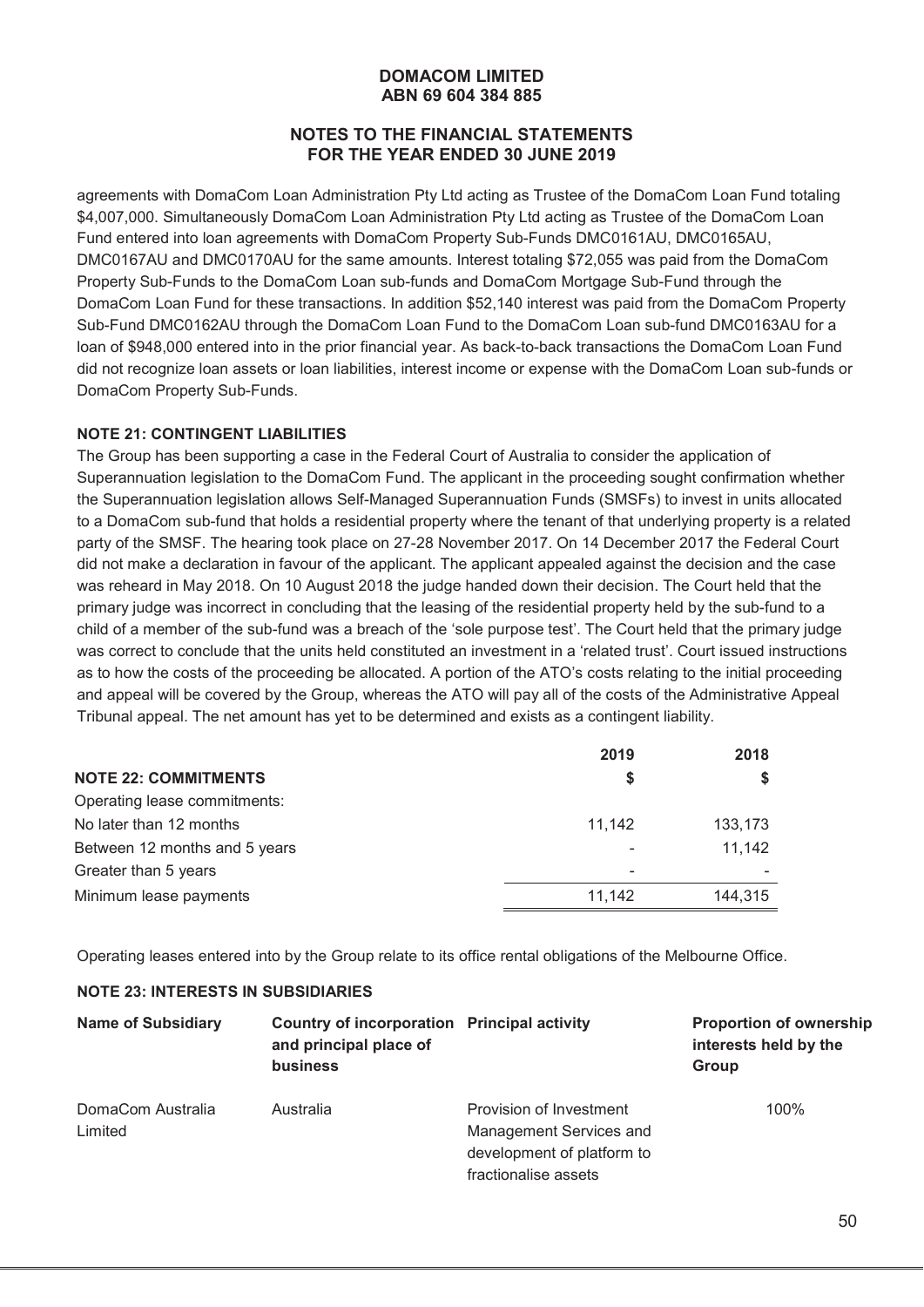#### **NOTES TO THE FINANCIAL STATEMENTS FOR THE YEAR ENDED 30 JUNE 2019**

#### **NOTE 23: INTERESTS IN SUBSIDIARIES (CONTINUED)**

| <b>Name of Subsidiary</b>                   | Country of incorporation Principal activity<br>and principal place of<br><b>business</b> |                                                               | <b>Proportion of ownership</b><br>interests held by the<br>Group |
|---------------------------------------------|------------------------------------------------------------------------------------------|---------------------------------------------------------------|------------------------------------------------------------------|
| DomaCom Singapore<br><b>Private Limited</b> | Singapore                                                                                | Sales and marketing of<br>fractionalised asset product        | 100%                                                             |
| DomaCom Platform<br>Services Pty Ltd        | Australia                                                                                | Development of platform to<br>fractionalise assets            | 100%                                                             |
| DomaCom Loan Pty Ltd                        | Australia                                                                                | Trustee for DomaCom Loan<br>Fund                              | 100%                                                             |
| DomaCom Administration<br>Pty Ltd           | Australia                                                                                | Administration of the Senior<br><b>Equity Release product</b> | 100%                                                             |
| NOTE 24: FINANCIAL INSTRUMENTS              |                                                                                          | 2019                                                          | 2018                                                             |
|                                             |                                                                                          | \$                                                            | \$                                                               |
| <b>Categories of financial instruments</b>  |                                                                                          |                                                               |                                                                  |
| <b>Financial Assets</b>                     |                                                                                          |                                                               |                                                                  |
| Cash and cash equivalents                   |                                                                                          | 769,210                                                       | 803,421                                                          |
| Trade and other receivables #               |                                                                                          | 471,476                                                       | 654,509                                                          |
| <b>Other Assets</b>                         |                                                                                          | 44,264                                                        |                                                                  |
|                                             |                                                                                          | 1,284,950                                                     | 1,457,930                                                        |
| <b>Financial Liabilities</b>                |                                                                                          |                                                               |                                                                  |
| Trade and other payables #                  |                                                                                          | 295,096                                                       | 340,371                                                          |
| Derivative financial instruments            |                                                                                          |                                                               | 255,476                                                          |
| <b>Current Borrowings</b>                   |                                                                                          | 200,000                                                       | 822,412                                                          |
| Non-Current borrowings                      |                                                                                          | 2,981,232                                                     | 732,371                                                          |
|                                             |                                                                                          | 3,476,328                                                     | 2,150,630                                                        |

# Carried at amortised cost and repayable within 6 months

#### **Risk management objectives and policies**

The Group is exposed to various risks in relation to financial instruments. The Group's financial assets and liabilities by category are summarised above. The main types of risks are liquidity risk, credit risk and market risk. The Company's risk management is coordinated through the Chief Compliance and Risk Officer, in close cooperation with the Board of Directors (the "Board") and the Chief Financial Officer.

#### **Liquidity risk analysis**

Liquidity risk is the risk that the Group might be unable to meet its obligations. The Group manages its liquidity needs by monitoring forecast cash inflows and outflows due in day-to-day business. Net cash requirements are compared to available cash in order to maintain a cash surplus. Funding for long-term liquidity needs sourced through additional capital raising.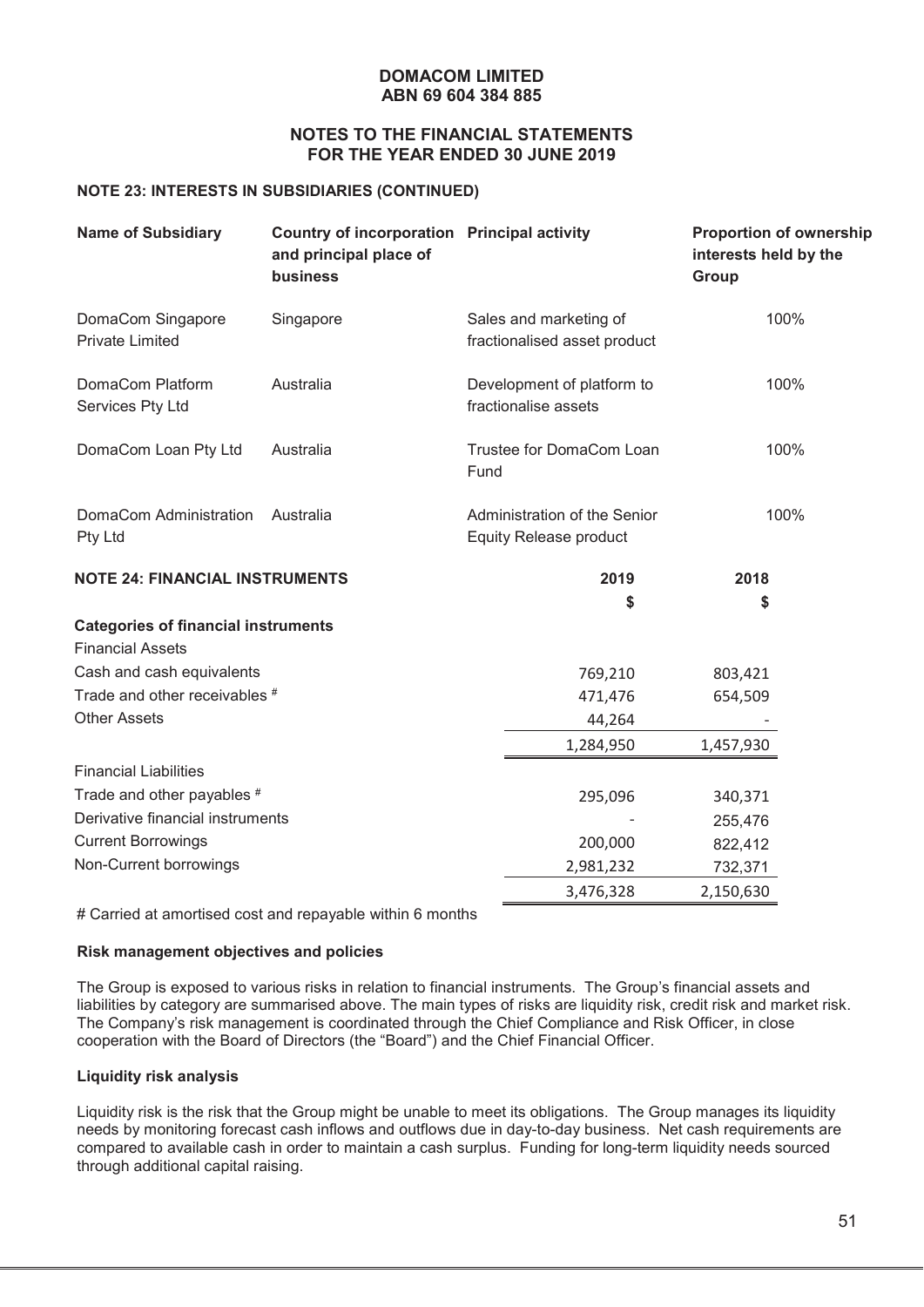#### **NOTES TO THE FINANCIAL STATEMENTS FOR THE YEAR ENDED 30 JUNE 2019**

#### **NOTE 24: FINANCIAL INSTRUMENTS (CONTINUED)**

#### **Liquidity risk analysis (continued)**

The Group's non-derivative financial liabilities have contractual maturities (including interest payments where applicable) as summarised below:

|                                     | Within 6<br>months $(\$)$ | $6-12$ months $(\$)$ | 1-5 years $(\$)$ |
|-------------------------------------|---------------------------|----------------------|------------------|
| 30 June 2019                        |                           |                      |                  |
| Trade payable and other payables    | 295,095                   |                      |                  |
| Short term loans                    | 200,000                   |                      |                  |
| 3 Year Convertible Notes            |                           |                      | 650,000          |
| 2 Year Convertible Notes            |                           |                      | 2,950,000        |
| 30 June 2018                        |                           |                      |                  |
| Trade payable and other payables    | 340,371                   |                      |                  |
| Short term loans                    | 530,000                   |                      |                  |
| <b>Convertible Notes</b>            |                           |                      | 650,000          |
| Convertible Security (January 2018) | 378,000                   | 378,000              | 399,000          |
| Convertible Security (June 2018)    | 157,500                   | 157,500              | 315,000          |

#### **Credit Risk Analysis**

Credit risk is the risk that a counterparty fails to discharge an obligation to the Group. The Group's maximum exposure to credit risk is limited to the carrying amount of financial assets recognised at the reporting date, as summarised in Note 7.

The Group continuously monitors defaults of customers and other counterparties, identified either by individual or group and incorporates this information into its credit risk controls. The Group's policy is to deal only with creditworthy counterparties.

The Group's management considers that all the above financial assets that are not impaired or past due for each of the reporting dates under review are of good credit quality.

In respect of trade and other receivables, the Group is not exposed to any significant credit risk exposure to any single counterparty or any group of counterparties having similar characteristics.

The credit risk for cash and cash equivalents is considered negligible, since the counterparties are reputable banks with high quality external credit ratings.

#### **Market risk analysis**

The Group is exposed to market risk through currency and interest rate risk.

Foreign currency denominated financial assets and liabilities which expose the Group to currency risk are disclosed below. The amounts shown are those translated into \$AUD at the closing rate: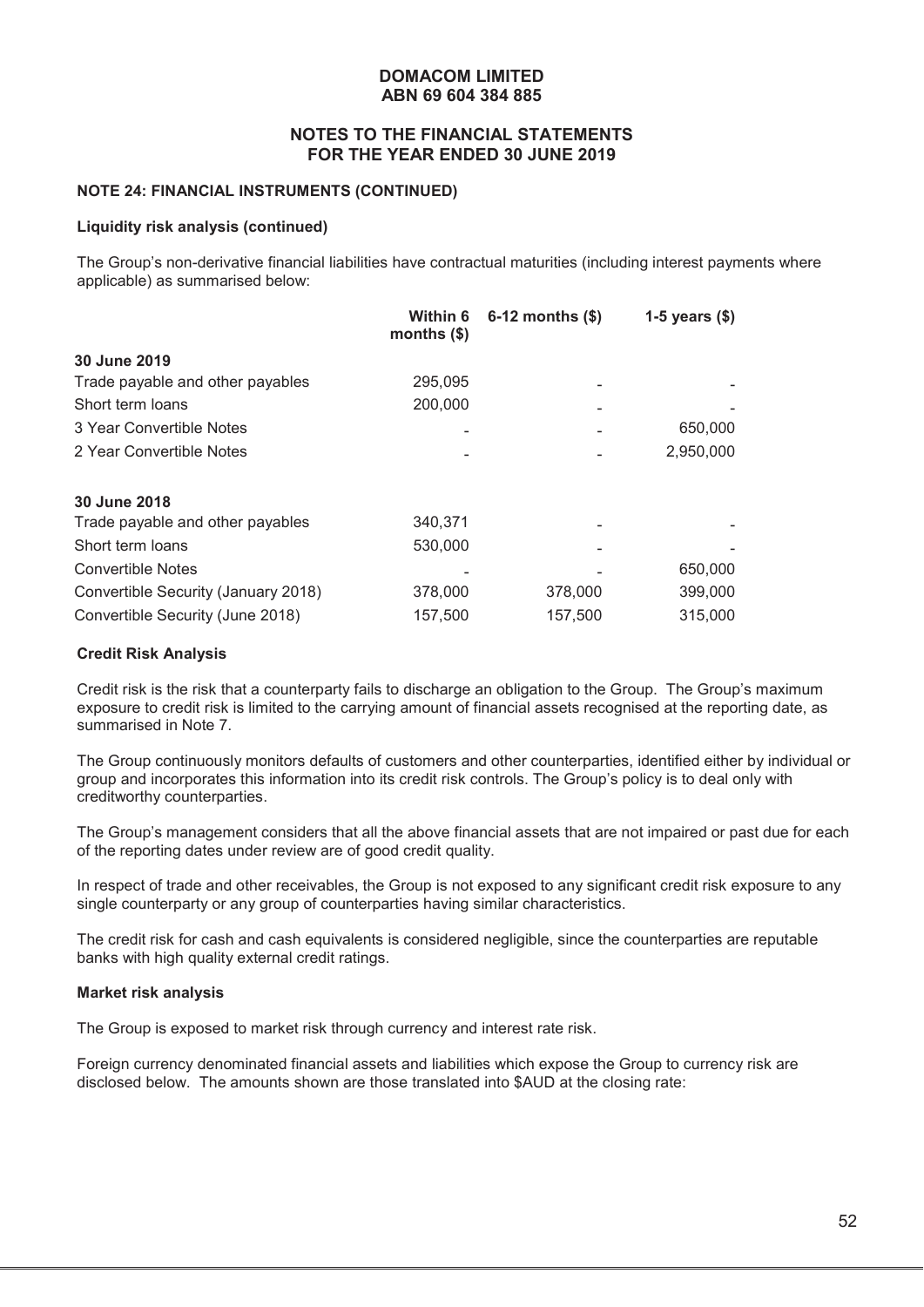#### **NOTES TO THE FINANCIAL STATEMENTS FOR THE YEAR ENDED 30 JUNE 2019**

#### **NOTE 24: FINANCIAL INSTRUMENTS (CONTINUED)**

#### **Market risk analysis (continued)**

| <b>Foreign Currency Sensitivity</b> | 2019<br>S | 2018  |
|-------------------------------------|-----------|-------|
| <b>SGD</b>                          |           |       |
| <b>Financial assets</b>             | 1,128     | 1,678 |
| <b>Financial liabilities</b>        |           |       |
| <b>Total Exposure</b>               | 1,128     | 1,678 |

The following table illustrates the sensitivity of profit and equity in regards to the Group's financial assets and financial liabilities and the \$SGD/\$AUD exchange rate 'all other things being equal'. It includes only outstanding foreign currency denominated monetary items and adjusts their translation at the year end for a change in foreign currency rates. It assumes a +/- 10% change of the \$SGD/\$AUD exchange rate for the year ended at 30 June 2019 (2018: 10%).

If the \$SGD had strengthened against the \$AUD by 10% (2018: 10%) this would have had the following impact through a decrease in the Foreign Currency Translation Reserve:

|        | 2019 | 2018 |
|--------|------|------|
|        | จ    | \$   |
| Equity | 103  | 153  |

For a 10% weakening of \$SGD against \$AUD there would be a comparable increase in the Foreign Currency Translation Reserve.

#### **Interest Rate Sensitivity**

The Company's policy is to minimise interest rate risk exposures. Interest income is earned on deposits held. The rate is reviewed on a regular basis to ensure it remains in line with the expected rate of return. Interest expense incurred on any short term borrowings is assessed to ensure it is in line with market expectations. The Company's policy is not to enter into any long term borrowing.

The following table illustrates the sensitivity of profit and equity to a reasonably possible change in interest rates of +/- 1% (2018: +/- 1%). These changes are considered to be reasonably possible based on observation of current market conditions. The calculations are based on a change in the average market interest rate for each period, and the financial instruments held at each reporting date that are sensitive to changes in interest rates. All other variables are held constant.

#### **Interest Rate Sensitivity**

|              | Loss for<br>the period | <b>Loss for</b><br>the period |
|--------------|------------------------|-------------------------------|
|              | S                      |                               |
|              | $+1%$                  | $-1%$                         |
| 30 June 2019 | (4, 549)               | 4,549                         |
| 30 June 2018 | (12,606)               | 12,606                        |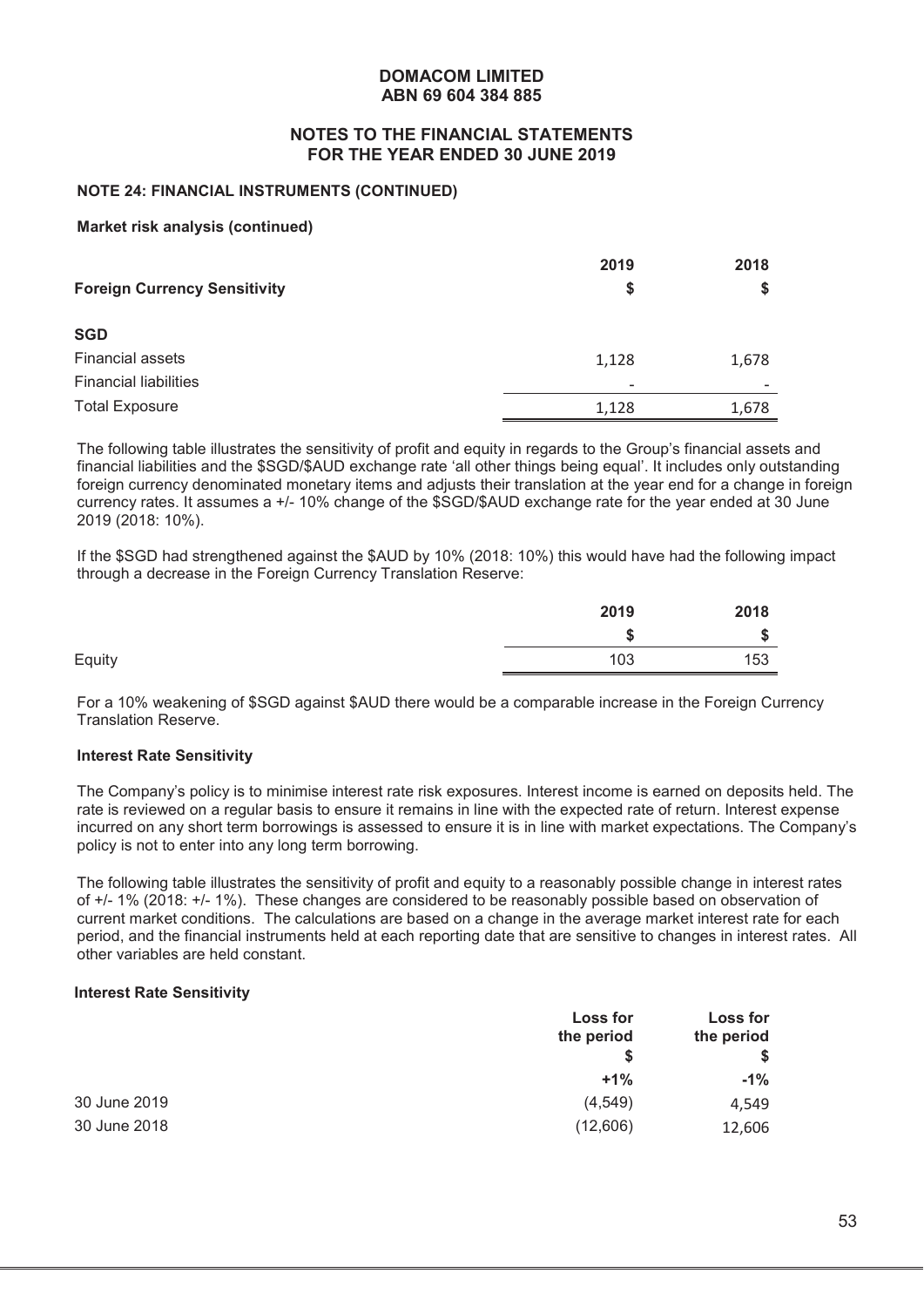#### **NOTES TO THE FINANCIAL STATEMENTS FOR THE YEAR ENDED 30 JUNE 2019**

#### **NOTE 24: FINANCIAL INSTRUMENTS (CONTINUED)**

#### **Fair value Measurements**

This note provides information about how the Group determines fair values of financial assets and financial liabilities.

#### Fair value of the Groups financial assets and financial liabilities that are measured at fair value on a recurring basis

Some of the Consolidated Entity's financial assets and financial liabilities are measured at fair value at the end of each reporting period. The following table gives information about how the fair values of these financial assets and financial liabilities are determined (in particular, the valuation technique(s) and inputs used).

| <b>Financial assets/(liabilities)</b>                                                                                                                                                                                                                        | <b>Fair value</b><br>30 June<br>$2019($ \$) | <b>Fair value</b><br>30 June<br>$2018($ \$) | <b>Fair value</b><br>hierarchy | <b>Valuation technique(s)</b><br>and key input(s)                                                                                                                    |
|--------------------------------------------------------------------------------------------------------------------------------------------------------------------------------------------------------------------------------------------------------------|---------------------------------------------|---------------------------------------------|--------------------------------|----------------------------------------------------------------------------------------------------------------------------------------------------------------------|
| 43,000 Units held in the<br>DMC0114AU Burwood<br><b>Highway DomaCom Property</b><br>Sub-Fund                                                                                                                                                                 | 44,264                                      |                                             | Level 1                        | Quoted price for units in<br>DomaCom Property<br>Sub-Fund                                                                                                            |
| Embedded derivative liability<br>with the following features:<br>DomaCom option to repay<br>security in shares, Lind option<br>to have securities repaid in<br>shares & DomaCom's option<br>to have securities repaid early<br>- First Convertible Security  |                                             | (85, 686)                                   | Level 2                        | <b>Black Scholes and</b><br>Monte Carlo pricing<br>models, using<br>observable share price,<br>observable risk free rate<br>and observable share<br>price volatility |
| Embedded derivative liability<br>with the following features:<br>DomaCom option to repay<br>security in shares, Lind option<br>to have securities repaid in<br>shares & DomaCom's option<br>to have securities repaid early<br>- Second Convertible Security |                                             | (169, 790)                                  | Level 2                        | <b>Black Scholes and</b><br>Monte Carlo pricing<br>models, using<br>observable share price,<br>observable risk free rate<br>and observable share<br>price volatility |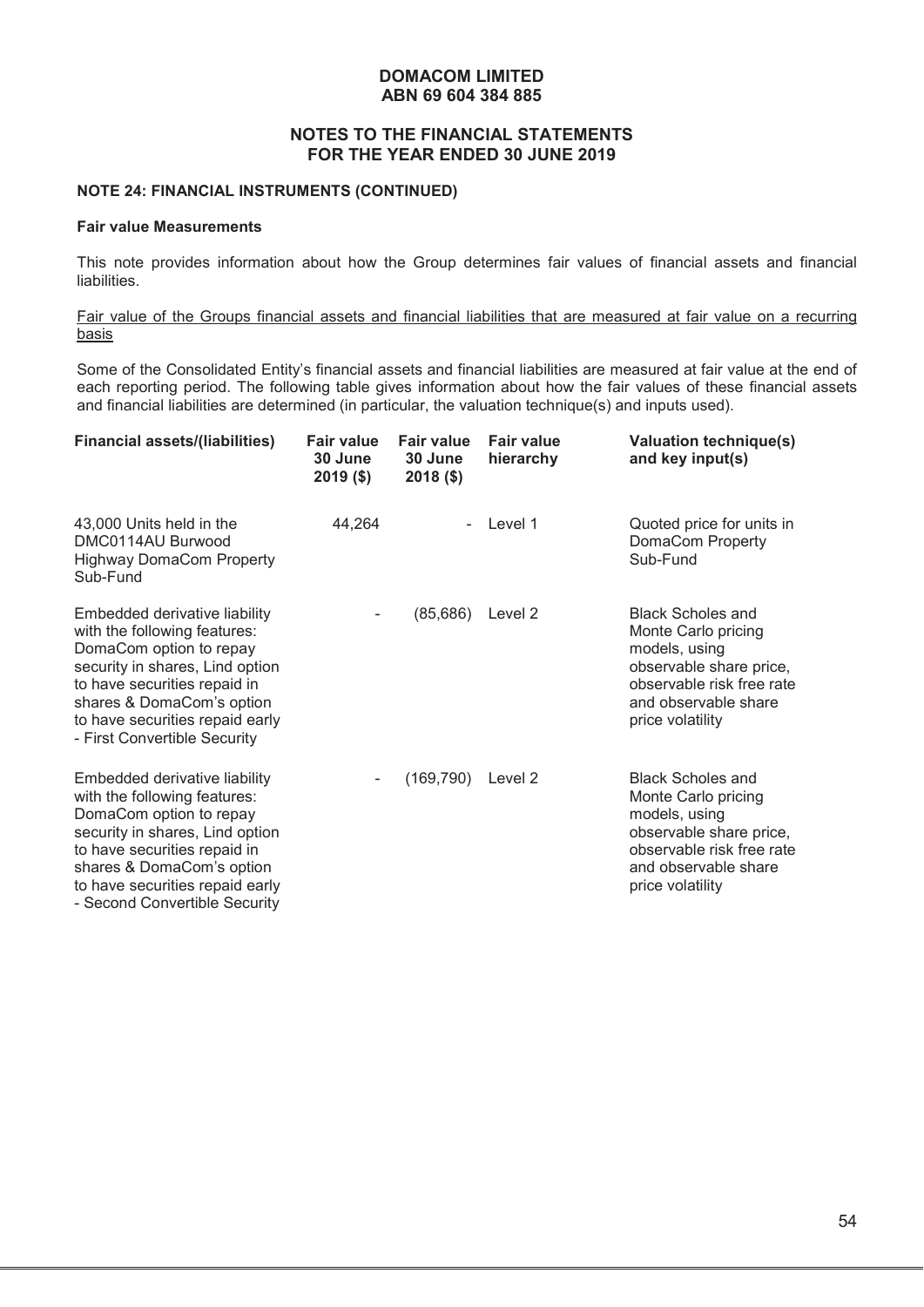# **NOTES TO THE FINANCIAL STATEMENTS FOR THE YEAR ENDED 30 JUNE 2019**

| <b>NOTE 25: PARENT ENTITY INFORMATION</b> | 2019           | 2018           |
|-------------------------------------------|----------------|----------------|
|                                           | S              | S              |
| <b>Current Assets</b>                     | 880,150        | 558,324        |
| <b>Total Assets</b>                       | 2,692,640      | 3,250,373      |
| <b>Current Liabilities</b>                | 244,205        | 838,617        |
| <b>Total Liabilities</b>                  | 3,225,437      | 1,826,464      |
| Net Assets                                | (532, 797)     | 1,423,909      |
|                                           |                |                |
| <b>Issued Capital</b>                     | 28,070,423     | 24,382,924     |
| Share based payment reserve               | 249,600        | 249,600        |
| Equity compensation reserve               | 111,680        | 543,428        |
| Convertible note equity reserve           | 630,126        | 76,971         |
| Equity option reserve                     | 482,295        | 482,295        |
| Retained earnings                         | (24, 311, 309) | (18, 639, 203) |
| <b>Current earnings</b>                   | (5,765,612)    | (5,672,106)    |
| <b>Total Equity</b>                       | (532, 797)     | 1,423,909      |

# **NOTE 26: SUBSEQUENT EVENTS**

Subsequent to balance date and prior to the issuing of this report, the following events have occurred:

- The Group's Research and Development tax incentive claim has been registered with AusIndustry and an amount of \$394,237 will be claimed.

There have been no other events subsequent to period end that require disclosure.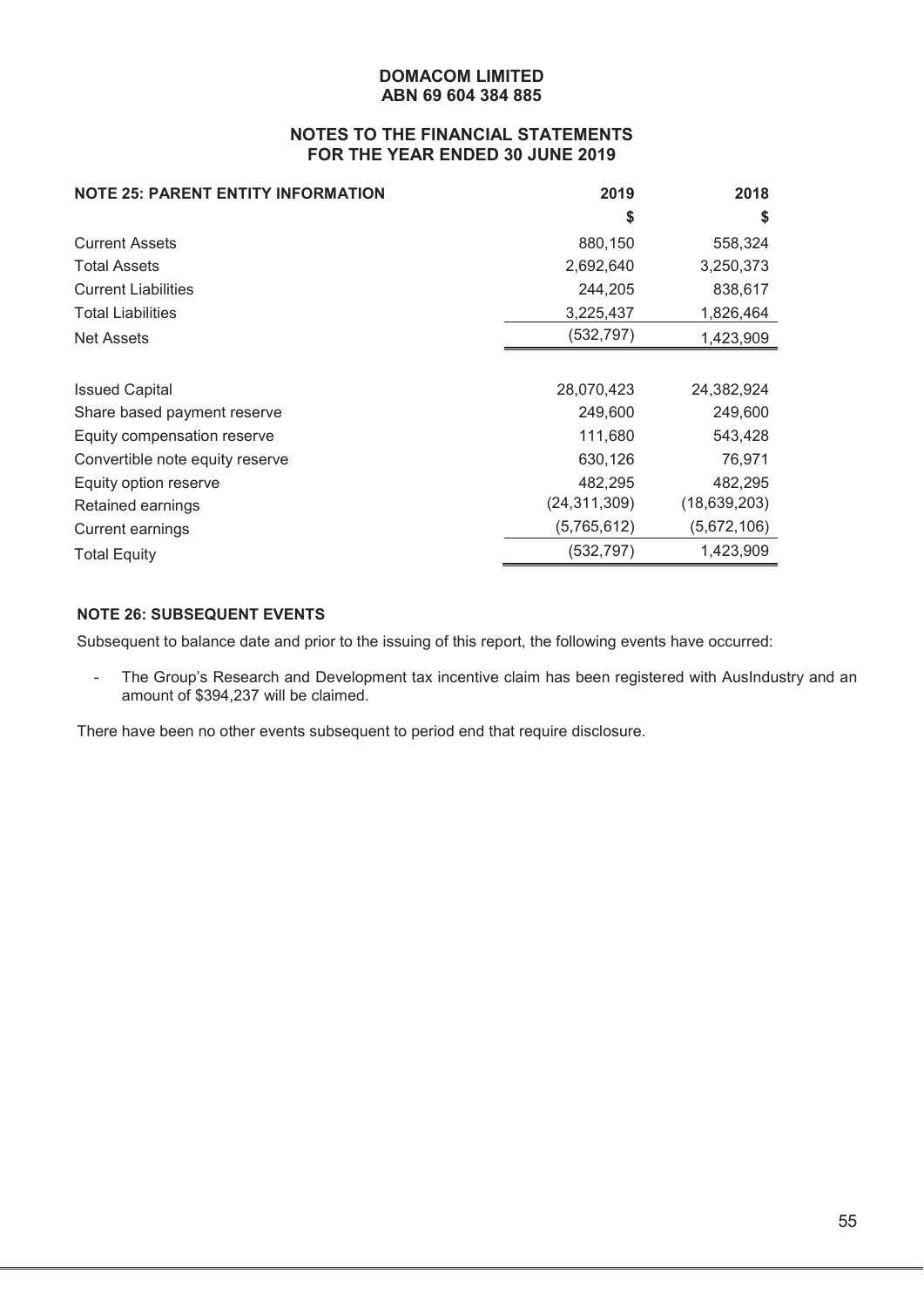# **DIRECTORS' DECLARATION**

In the opinion of the directors of DomaCom Limited

- a the consolidated financial statements and notes of DomaCom Limited are in accordance with the *Corporations Act 2001*, including:
	- i giving a true and fair view of its financial position as at 30 June 2018 and of its performance for the financial period ended on that date; and

ii complying with Australian Accounting Standards (including the Australian Accounting Interpretations) and the Corporations Regulations 2001 and other mandatory professional reporting requirements, and

- b there are reasonable grounds to believe that DomaCom Limited will be able to pay its debts as and when they become due and payable, and
- c DomaCom Limited has included in the notes to the financial statements an explicit and unreserved statement of compliance with International Financial Reporting Standards.

Signed in accordance with a resolution of the directors:

**Grahame D Evans Arthur Naoumidis Arthur Naoumidis**<br>
Chairman **Arthur Naoumidis** Chairman

20 August 2019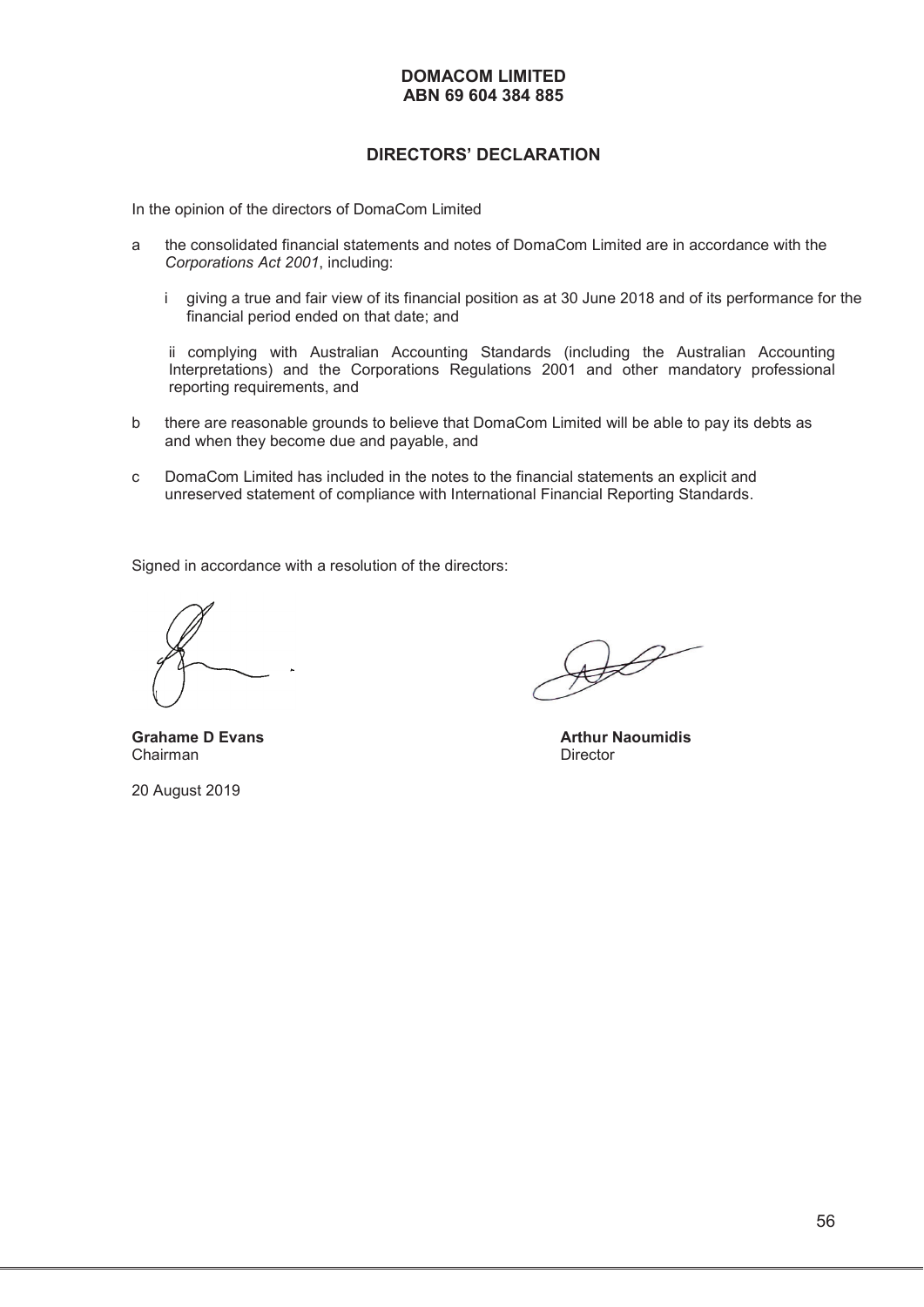

Collins Square, Tower 5 727 Collins Street Melbourne VIC 3008

Correspondence to: GPO Box 4736 Melbourne Victoria 3001

**T** +61 3 8320 2222 **F** +61 3 8320 2200 **E** info.vic@au.gt.com **W** www.grantthornton.com.au

# **Independent Auditor's Report**

To the Members of DomaCom Limited

#### **Report on the audit of the financial report**

#### **Opinion**

We have audited the financial report of DomaCom Limited (the Company) and its Controlled Entities (the Group), which comprises the consolidated statement of financial position as at 30 June 2019, the consolidated statement of profit or loss and other comprehensive income, statement of changes in equity and consolidated statement of cash flows for the year then ended, and notes to the financial statements, including a summary of significant accounting policies, and the Directors' declaration.

In our opinion, the accompanying financial report of the Group is in accordance with the *Corporations Act 2001*, including:

- a giving a true and fair view of the Group's financial position as at 30 June 2019 and of its performance for the year ended on that date; and
- b complying with Australian Accounting Standards and the *Corporations Regulations 2001*.

#### **Basis for opinion**

We conducted our audit in accordance with Australian Auditing Standards. Our responsibilities under those standards are further described in the *Auditor's Responsibilities for the Audit of the Financial Report* section of our report. We are independent of the Group in accordance with the auditor independence requirements of the *Corporations Act 2001* and the ethical requirements of the Accounting Professional and Ethical Standards Board's APES 110 *Code of Ethics for Professional Accountants* (the Code) that are relevant to our audit of the financial report in Australia. We have also fulfilled our other ethical responsibilities in accordance with the Code.

We believe that the audit evidence we have obtained is sufficient and appropriate to provide a basis for our opinion.

Grant Thornton Audit Pty Ltd ACN 130 913 594 a subsidiary or related entity of Grant Thornton Australia Ltd ABN 41 127 556 389

'Grant Thornton' refers to the brand under which the Grant Thornton member firms provide assurance, tax and advisory services to their clients and/or refers to one or more member firms, as the context requires. Grant Thornton Australia Ltd is a member firm of Grant Thornton International Ltd (GTIL). GTIL and the member firms are not a worldwide partnership. GTIL and each member firm is a separate legal entity. Services are<br>delivered by the member firms. GTIL does not provide services to clients. GTIL and i another and are not liable for one another's acts or omissions. In the Australian context only, the use of the term 'Grant Thornton' may refer to<br>Grant Thornton Australia Limited ABN 41 127 556 389 and its Australian subsi Grant Thornton Australia Limited.

Liability limited by a scheme approved under Professional Standards Legislation.

**www.grantthornton.com.au**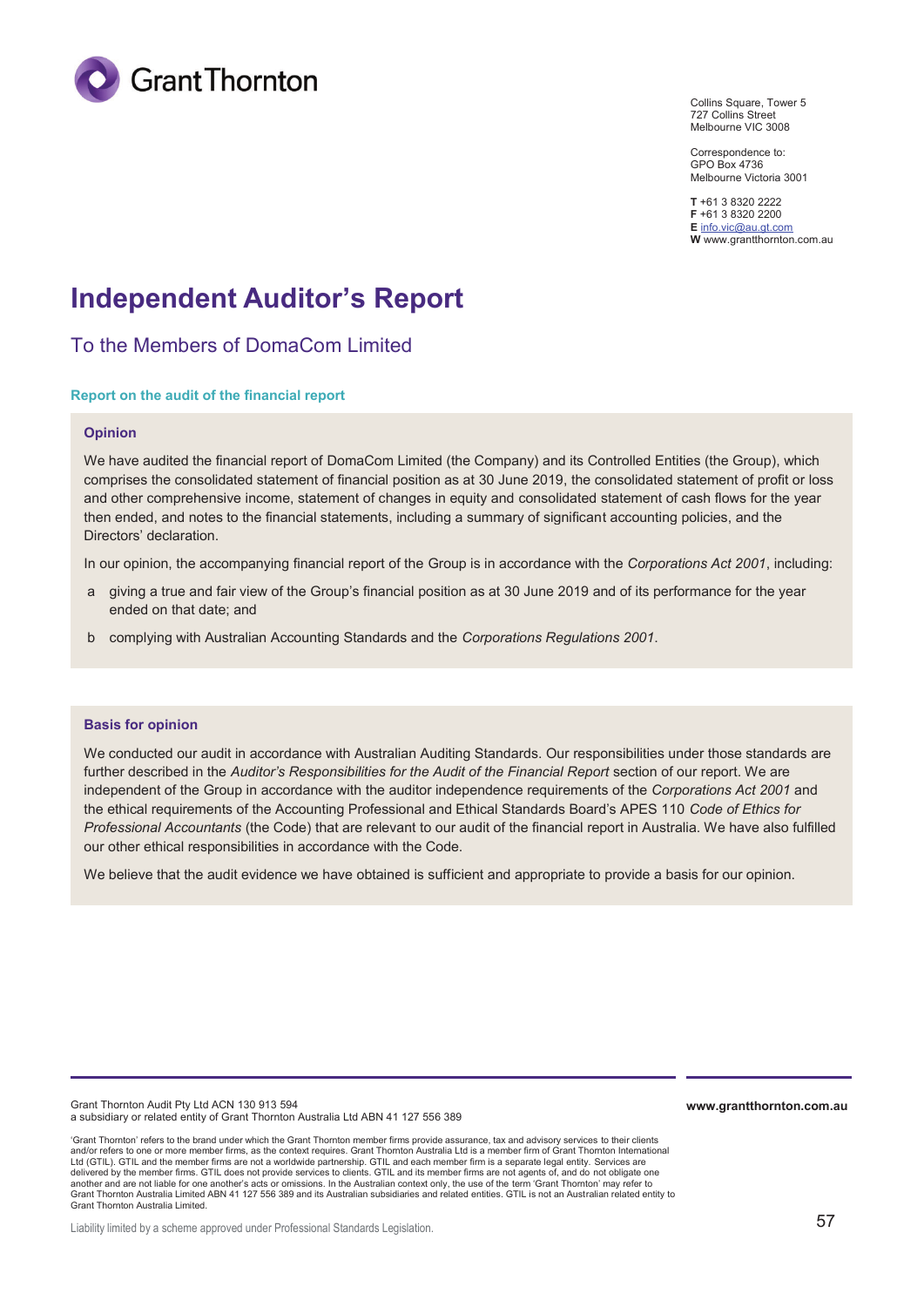

#### **Material uncertainty related to going concern**

We draw attention to Note 3(r) to the financial statements, which indicates that the Group incurred a loss of \$5,780,755 and negative operating cash flows during the year ended 30 June 2019, and as of that date, the Group has effective net working capital of \$500,900 and a net liability position of \$532,797. As stated in Note 3(r), these events or conditions, alongside other matters as set forth in Note 3(r), indicate that a material uncertainty exists that may cast doubt on the Group's ability to continue as a going concern. Our opinion is not modified in respect of this matter.

#### **Key audit matters**

Key audit matters are those matters that, in our professional judgement, were of most significance in our audit of the consolidated financial report of the current period. These matters were addressed in the context of our audit of the consolidated financial report as a whole, and in forming our opinion thereon, and we do not provide a separate opinion on these matters. In addition to the matter described in the *Material uncertainty related to going concern* section, we have determined the matters described below to be the key audit matters to be communicated in our report.

#### **Key audit matter How our audit addressed the key audit matter**

#### **Capitalisation of Software development costs – Note 3(g), Note 9**

The Group capitalises costs that are directly attributable to the Our procedures included, amongst others: development of intangibles assets in accordance with AASB 138 *Intangible Assets*.

AASB 138 provides that an entity may only capitalise costs that meet specific capitalisation criteria.

This area is a key audit matter due to the inherent subjectivity required in determining whether the costs capitalised meet the requirements of AASB 138 *Intangible Assets*.

- enquiring with management to obtain and document an understanding of their process and the design of controls relating to the capitalisation of software development costs and their compliance with AASB 138;
- evaluating the entity's position that the underlying assets is in the development phase, as well as the entity's ability to demonstrate technical feasibility, that the asset will generate probable future economic benefits, the ability to bring the asset to completion for use or sale, amongst other requirements of AASB 138;
- obtaining supporting workings and on a sample basis, agreeing internal salary costs and other costs capitalised to supporting documentation;
- assessing the eligibility of expenditure capitalised for compliance with development recognition requirements under AASB 138;
- assessing the allocation of costs between separately identifiable intangible assets; and
- comparing to the R&D incentive claim to assess appropriateness of the breakout between capitalised R&D costs and expensed costs, as the period in which the R&D incentive is recognised will be matched to the period of expense.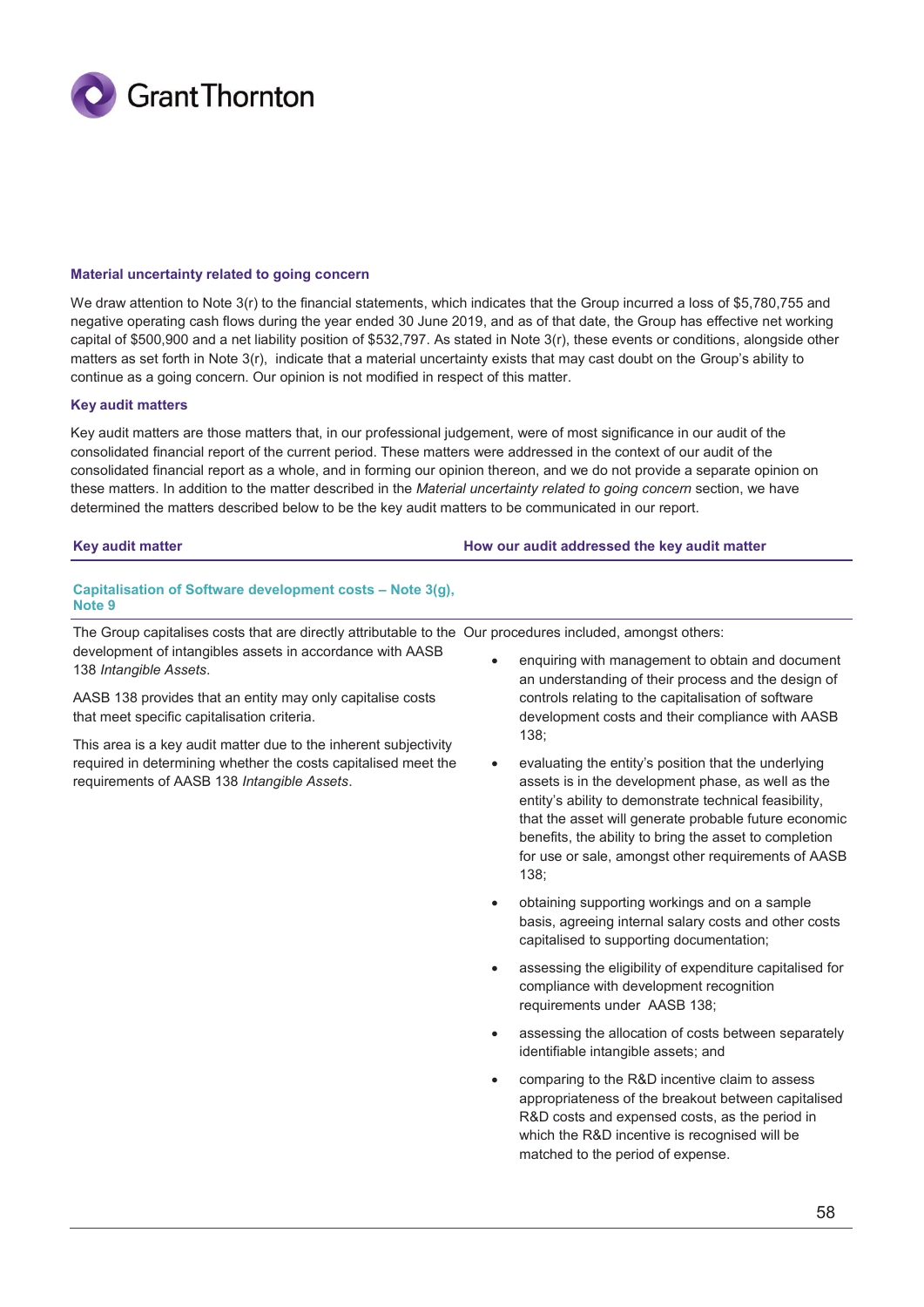

#### **Intangible asset – Impairment – Note 3(g), Note 9**

Given the nature of the industry in which the Group operates, there is a risk that there could be a material impairment to goodwill and intangible asset balances.

AASB 136 *Impairment of Assets* requires that an entity shall assess at the end of each reporting period possible internal or external indicators of impairment. If any indication exists, the entity shall estimate the recoverable amount of the asset.

This area is a key audit matter due to the inherent subjectivity required in measuring the recoverable amount.

Our procedures included, amongst others:

- obtaining from management a paper documenting their assessment relating to the Group's Cash Generating Unit ("CGU") and potential impairment indicators;
- evaluating management's assessed carrying value of the intangible asset calculated based on its expected fair value less cost to sell; and
- assessing the adequacy of the relevant disclosures in the financial statements.

#### **Information other than the financial report and auditor's report thereon**

The Directors are responsible for the other information. The other information comprises the information included in the Group's financial report for the year ended 30 June 2019, but does not include the financial report and our auditor's report thereon.

Our opinion on the financial report does not cover the other information and we do not express any form of assurance conclusion thereon.

In connection with our audit of the financial report, our responsibility is to read the other information and, in doing so, consider whether the other information is materially inconsistent with the financial report or our knowledge obtained in the audit or otherwise appears to be materially misstated.

If, based on the work we have performed, we conclude that there is a material misstatement of this other information, we are required to report that fact.

#### **Responsibilities of the Directors for the financial report**

The Directors of the Group are responsible for the preparation of the financial report that gives a true and fair view in accordance with Australian Accounting Standards and the *Corporations Act 2001* and for such internal control as the Directors determine is necessary to enable the preparation of the financial report that gives a true and fair view and is free from material misstatement, whether due to fraud or error.

In preparing the financial report, the Directors are responsible for assessing the Group's ability to continue as a going concern, disclosing, as applicable, matters related to going concern and using the going concern basis of accounting unless the Directors either intend to liquidate the Group or to cease operations, or have no realistic alternative but to do so.

#### **Auditor's responsibilities for the audit of the financial report**

Our objectives are to obtain reasonable assurance about whether the financial report as a whole is free from material misstatement, whether due to fraud or error, and to issue an auditor's report that includes our opinion. Reasonable assurance is a high level of assurance, but is not a guarantee that an audit conducted in accordance with the Australian Auditing Standards will always detect a material misstatement when it exists. Misstatements can arise from fraud or error and are considered material if, individually or in the aggregate, they could reasonably be expected to influence the economic decisions of users taken on the basis of this financial report.

A further description of our responsibilities for the audit of the financial report is located at the Auditing and Assurance Standards Board website at: http://www.auasb.gov.au/auditors\_responsibilities/ar1.pdf. This description forms part of our auditor's report.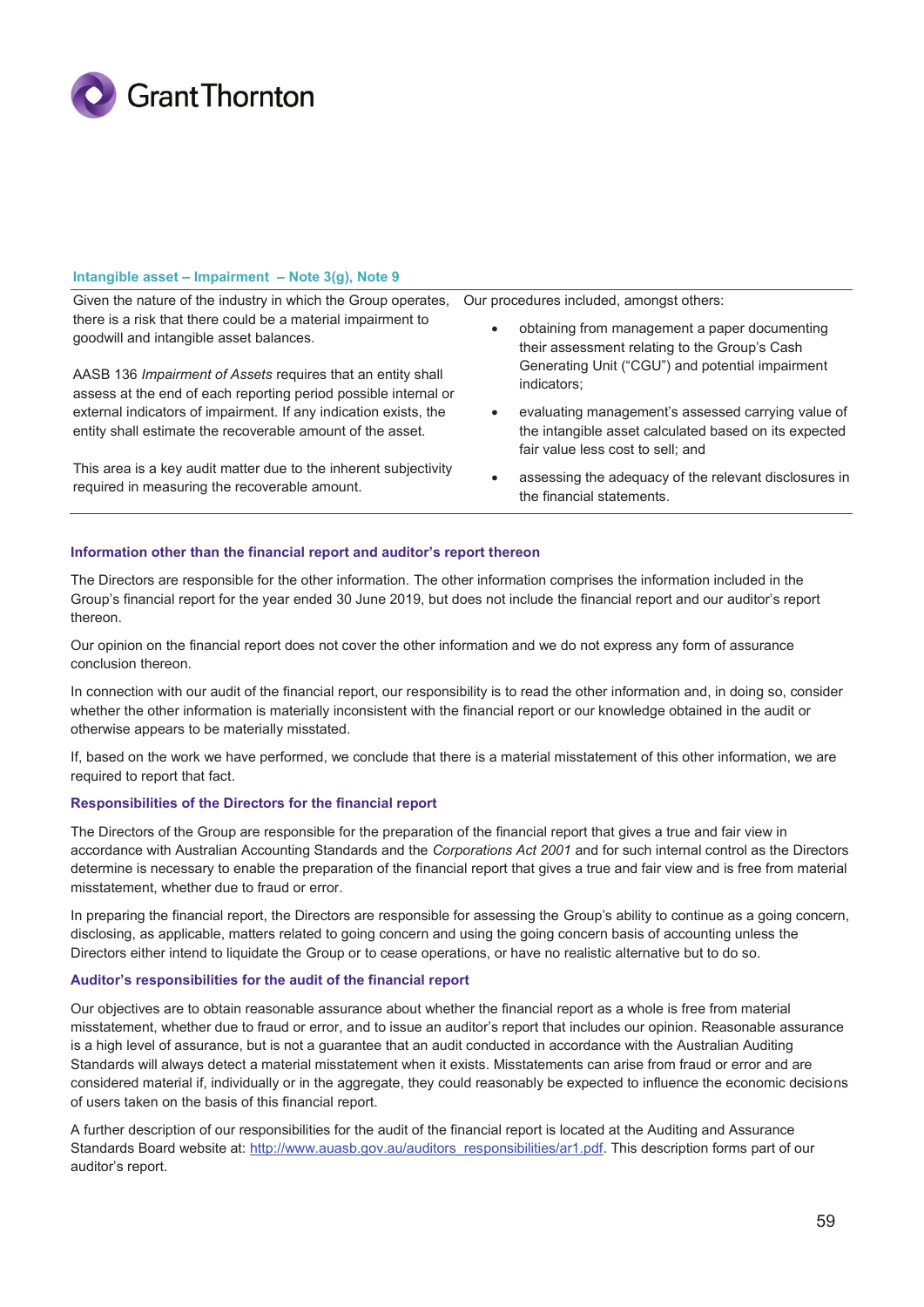

#### **Report on the remuneration report**

#### **Opinion on the remuneration report**

We have audited the Remuneration Report included in pages 11 to 14 of the Directors' report for the year ended 30 June 2019.

In our opinion, the Remuneration Report of DomaCom Limited, for the year ended 30 June 2019 complies with section 300A of the *Corporations Act 2001*.

#### **Responsibilities**

The Directors of the Group are responsible for the preparation and presentation of the Remuneration Report in accordance with section 300A of the *Corporations Act 2001*. Our responsibility is to express an opinion on the Remuneration Report, based on our audit conducted in accordance with Australian Auditing Standards.

anant Thomps

Grant Thornton Audit Pty Ltd Chartered Accountants

 $\overline{\mathcal{A}}$ 

M A Cunningham Partner – Audit & Assurance

Melbourne, 20 August 2019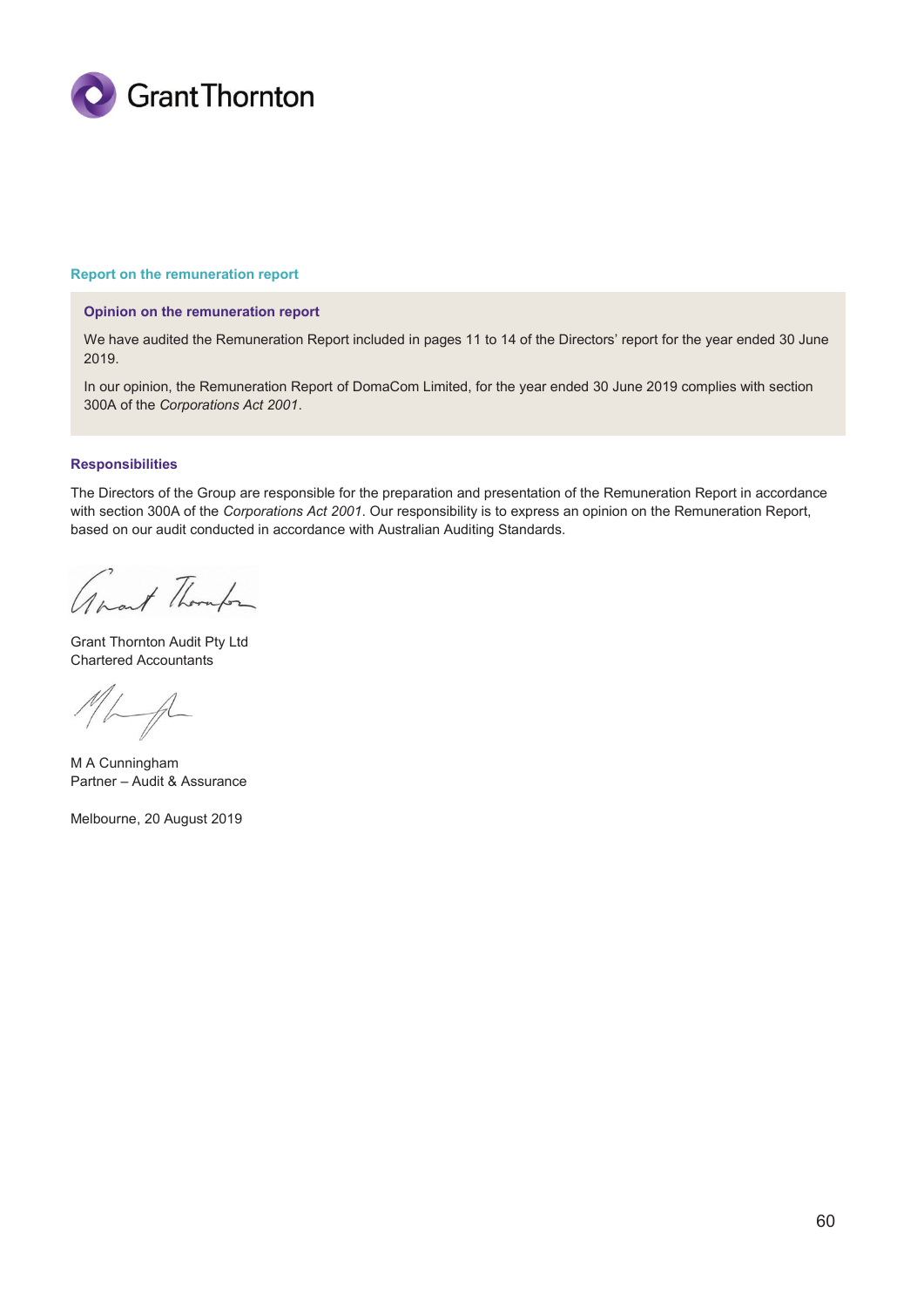# **DOMACOM LIMITED ABN 69 604 384 885 SHAREHOLDER INFORMATION**

Additional information required by the ASX Limited Listing Rules and not disclosed elsewhere in this report is set out below. The information is effective as at 19 August 2019.

#### **Substantial shareholders**

|                                                                        | Number of<br>shares<br>held |
|------------------------------------------------------------------------|-----------------------------|
| ARTHUR NAOUMIDIS & KATHRYN NAOUMIDIS <naoumidis a="" c=""></naoumidis> | 16.240.285                  |

# **Voting rights**

Ordinary Shares: On a show of hands, every member present at a meeting in person or by proxy shall have one vote and upon a poll each share shall have one vote.

Performance Rights: No voting rights.

# **Distribution of equity security holders**

| <b>Holdings Ranges</b> | Ordinary<br><b>Shares</b> | Performance<br><b>Rights</b> | <b>Options</b> |
|------------------------|---------------------------|------------------------------|----------------|
| $1 - 1,000$            | 10                        |                              |                |
| 1,001-5,000            | 192                       |                              |                |
| 5,001-10,000           | 133                       |                              |                |
| 10,001-100,000         | 272                       |                              |                |
| 100,001-9,999,999,999  | 199                       | 4                            | 1              |
| <b>Totals</b>          | 806                       | 4                            | 1              |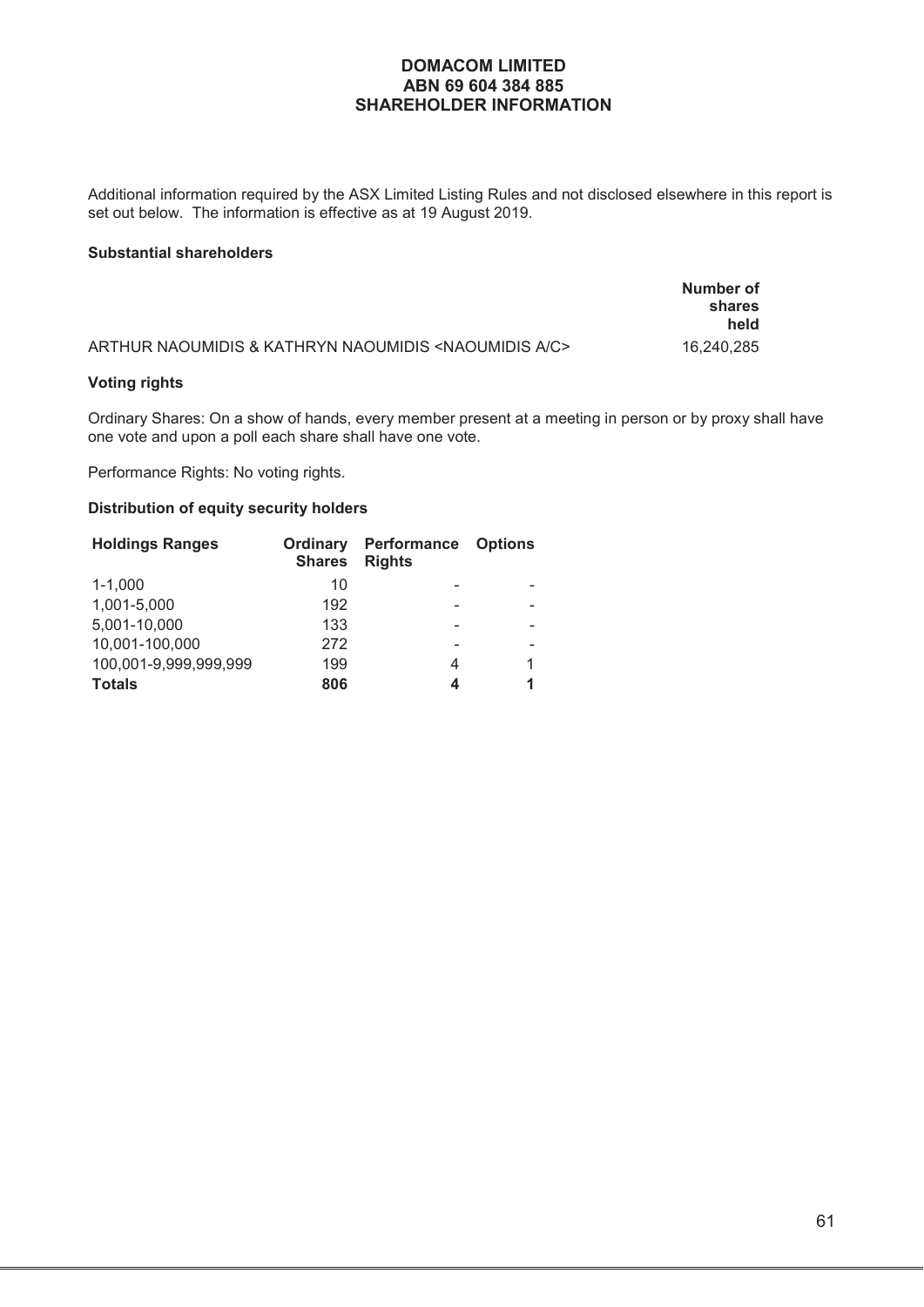# **DOMACOM LIMITED ABN 69 604 384 885 SHAREHOLDER INFORMATION**

| Twenty (20) largest shareholders                                                         | Number of<br>shares held | $%$ of<br>issued<br>shares |
|------------------------------------------------------------------------------------------|--------------------------|----------------------------|
| MR ARTHUR NAOUMIDIS & MRS KATHRYN MARGARET NAOUMIDIS                                     |                          |                            |
| <naoumidis a="" c=""></naoumidis>                                                        | 16,240,285               | 10.04%                     |
| MERRILL LYNCH (AUSTRALIA) NOMINEES PTY LIMITED                                           | 6,896,584                | 4.26%                      |
| UCAN NOMINEES PTY LTD <cowen a="" c="" family=""></cowen>                                | 5,464,111                | 3.38%                      |
| WARBONT NOMINEES PTY LTD < UNPAID ENTREPOT A/C>                                          | 5,247,222                | 3.24%                      |
| BNP PARIBAS NOMINEES PTY LTD <ib au="" drp="" noms="" retailclient=""></ib>              | 5,210,982                | 3.22%                      |
| SONENBERG SUPERANNUATION PTY LTD <n a="" c="" fund="" sonenberg="" super=""></n>         | 4,663,333                | 2.88%                      |
| <b>CITICORP NOMINEES PTY LIMITED</b>                                                     | 4,133,448                | 2.55%                      |
| <b>TAYCO INVESTMENTS PTY LTD</b>                                                         | 3,158,531                | 1.95%                      |
| MR GRANT RAYMOND SNIBSON & MRS SNIBSON <snibson a="" c="" fund="" super=""></snibson>    | 3,083,333                | 1.91%                      |
| CATHRYN NOLAN & STEPHEN JOYCE <nolan a="" c="" family="" joyce=""></nolan>               | 3,037,982                | 1.88%                      |
| NO TAX BILL PTY LTD <acanto a="" c="" fund="" super=""></acanto>                         | 3,000,000                | 1.85%                      |
| GOLFER'S DELIGHT PTY LTD <graham a="" c="" f="" george="" gorman="" s=""></graham>       | 2,725,000                | 1.68%                      |
| ARNI SUPERANNUATION SERVICES PTY LTD <arni a="" c="" fund="" super=""></arni>            | 2,637,740                | 1.63%                      |
| BOVINGDON RETIREMENT FUND PTY LTD <bovingdon a="" c="" fund="" ret=""></bovingdon>       | 2,613,835                | 1.62%                      |
| TORONTO COVE PTY LTD <toronto a="" c="" cove="" fund="" super=""></toronto>              | 2,562,500                | 1.58%                      |
| GRAYSON NOMINEES PTY LTD <g a="" c="" family="" r="" snibson=""></g>                     | 2,216,667                | 1.37%                      |
| HSBC CUSTODY NOMINEES (AUSTRALIA) LIMITED                                                | 2,157,756                | 1.33%                      |
| CS FOURTH NOMINEES PTY LIMITED <hsbc 11="" a="" au="" c="" cust="" ltd="" nom=""></hsbc> | 2,140,145                | 1.32%                      |
| <b>MR WARREN GIBSON</b>                                                                  | 1,927,407                | 1.19%                      |
| RACT SUPER PTY LTD <rand a="" c="" fund="" super=""></rand>                              | 1,705,656                | 1.05%                      |
| <b>Total Securities of Top 20 Holdings</b>                                               | 80,822,517               | 49.95%                     |

# **Total of Securities 161,793,112**

# **Unissued equity securities**

Number of performance rights issued under the Employee Director programs: 725,288.

Number of options issued to the Australian Special Opportunity Fund, LP: 5,550,000

# **Securities exchange**

The Company is listed on the Australian Securities Exchange.